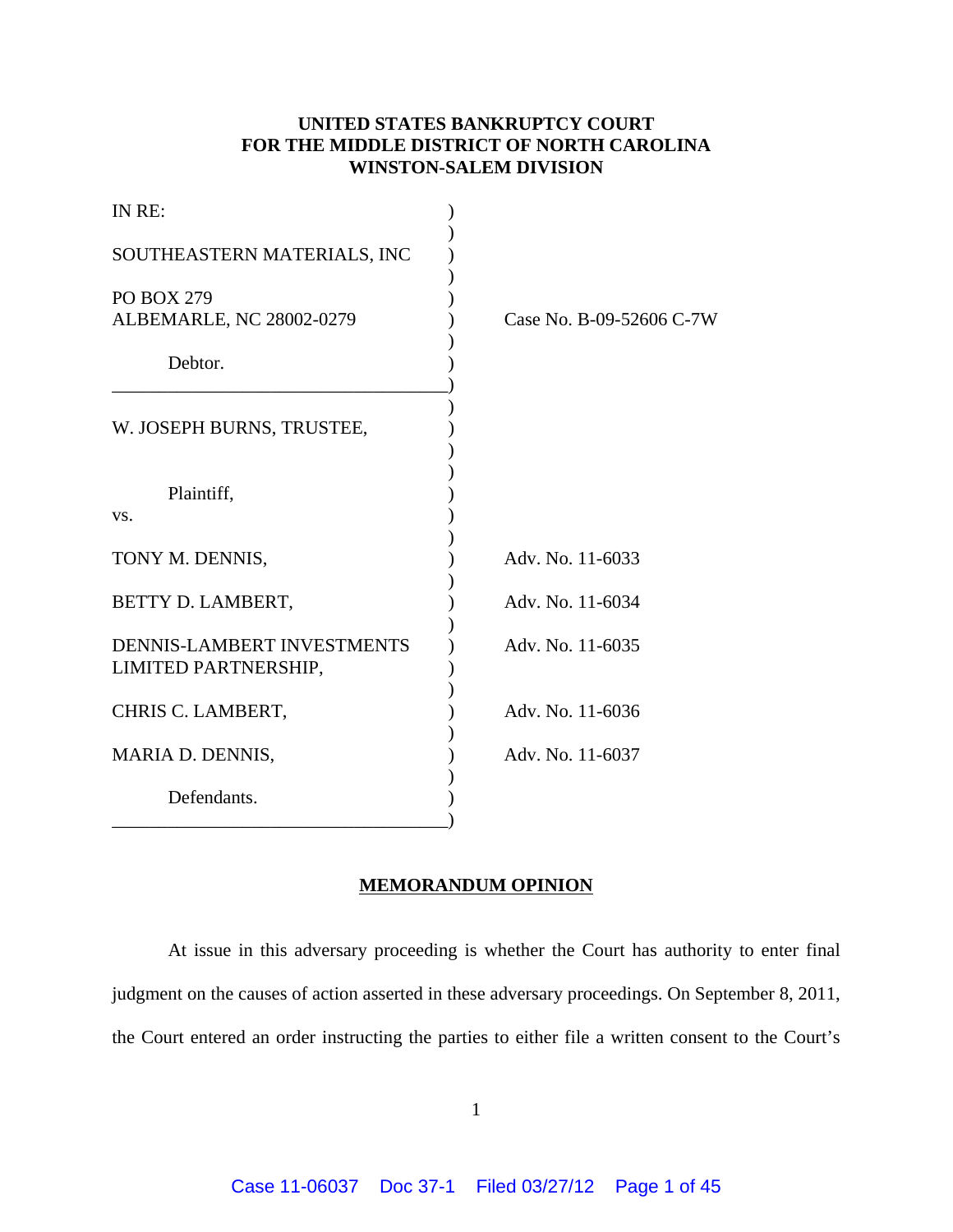authority to enter final judgment on the asserted claims, or file briefs outlining their respective positions as to whether and how the Supreme Court's ruling in Stern v. Marshall, 564 U.S. --, 131 S. Ct. 2594 (2011), affects this Court's authority to enter final judgment.

The Court held a hearing in these matters on October 28, 2011, in Winston-Salem, North Carolina, at which time the Court took the matter under advisement. The facts in each of the cases are similar or are closely related; therefore, this Court will address all five cases together in this consolidated opinion and issue separate orders for entry in each case.

## **I. BACKGROUND**

On December 30, 2009, Southeastern Materials, Inc. (the "Debtor"), a North Carolina corporation in the business of manufacturing trusses, filed a Chapter 11 bankruptcy. On June 2, 2010, W. Joseph Burns was appointed as the Chapter 11 trustee for the Debtor. On July 30, 2010, the case was converted to a case under Chapter 7 of the Bankruptcy Code, and Mr. Burns became the Chapter 7 trustee (the "Trustee"). On May 19, 2011, the Trustee filed five complaints commencing these adversary proceedings against Betty D. Lambert ("Betty"), Chris C. Lambert ("Chris"), Maria D. Dennis ("Maria"), Tony M. Dennis ("Tony"), and the Dennis-Lambert Investments Limited Partnership ("DLI" and together with Betty, Chris, Maria, and Tony, the "Defendants"). The Debtor is a closely-held corporation: Betty and Tony, the Secretary and President of the Debtor, are siblings. Chris, Betty's son, and Maria, Tony's daughter, are employed by the Debtor. Together, Betty and Tony own 98 percent of the Debtor. The remaining two percent is owned by Kay Dennis ("Kay"), Tony's spouse. Betty's husband, Charles A. Lambert ("Charles"), is also alleged to have participated in several of the business deals addressed by the Complaint, although he is not named as a defendant. The Trustee alleges that Betty, Tony, Charles, Kay, Maria,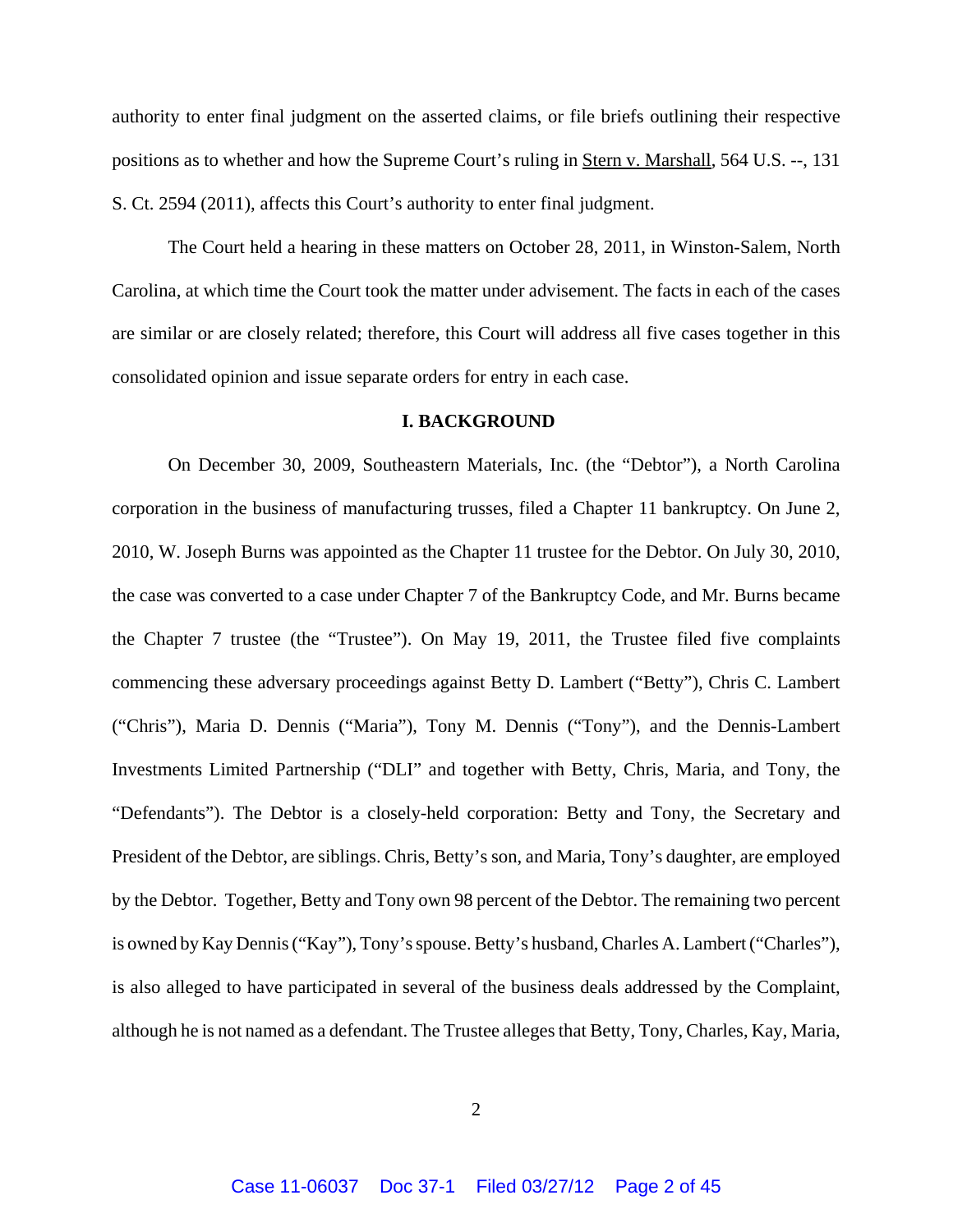and Chris were insiders of the Debtor because they were and are officers or directors of the Debtor and/or relatives of officers and directors of the Debtor.

#### A. Transfers to Defendants

The Trustee alleges that from December 30, 2005 through December 29, 2009, the Debtor transferred \$654,222 to Betty, \$164,715 to Tony, \$102,836 to Chris, and \$183,715 to Maria, allegedly without consideration to the Debtor. Tony, Betty, and Chris filed proofs of claim. The Trustee seeks to disallow Betty's and Tony's claims but does not object to the claim filed by Chris. Neither Maria nor DLI filed a proof of claim.

The Debtor's financial statement ending January 31, 2008, contains a line-item entry for "Officers and Others" in the amount of \$764,235. In a statement for the 2007 fiscal year, the same line item was \$17,558, some \$746,677 less than in 2008. The Trustee alleges that inasmuch as Betty and Tony were officers of the Debtor at the time that the receivables were generated and provided no consideration to the Debtor for the transfers, at least a portion of the \$764,235 is still owed to the Debtor by Betty and Tony. Both Betty and Tony are further alleged to have transferred substantial sums—indeed, more than \$703,017—from the Debtor to one another and to Maria, Chris, DLI, Custom Wood, and First Bank (one of the Debtor's largest creditors). Many of these transfers were excluded from the Debtor's Statement of Financial Affairs.

### B. The Dennis-Lambert Investments Limited Partnership

The Debtor had significant dealings with other entities that are managed and owned by the Defendants, including DLI. Tony and at least one other Defendant formed DLI on October 18, 2000, for the purpose of acquiring and holding real estate investments. From DLI's formation until the Petition Date, the Debtor served as the general partner of DLI and owned a two percent interest.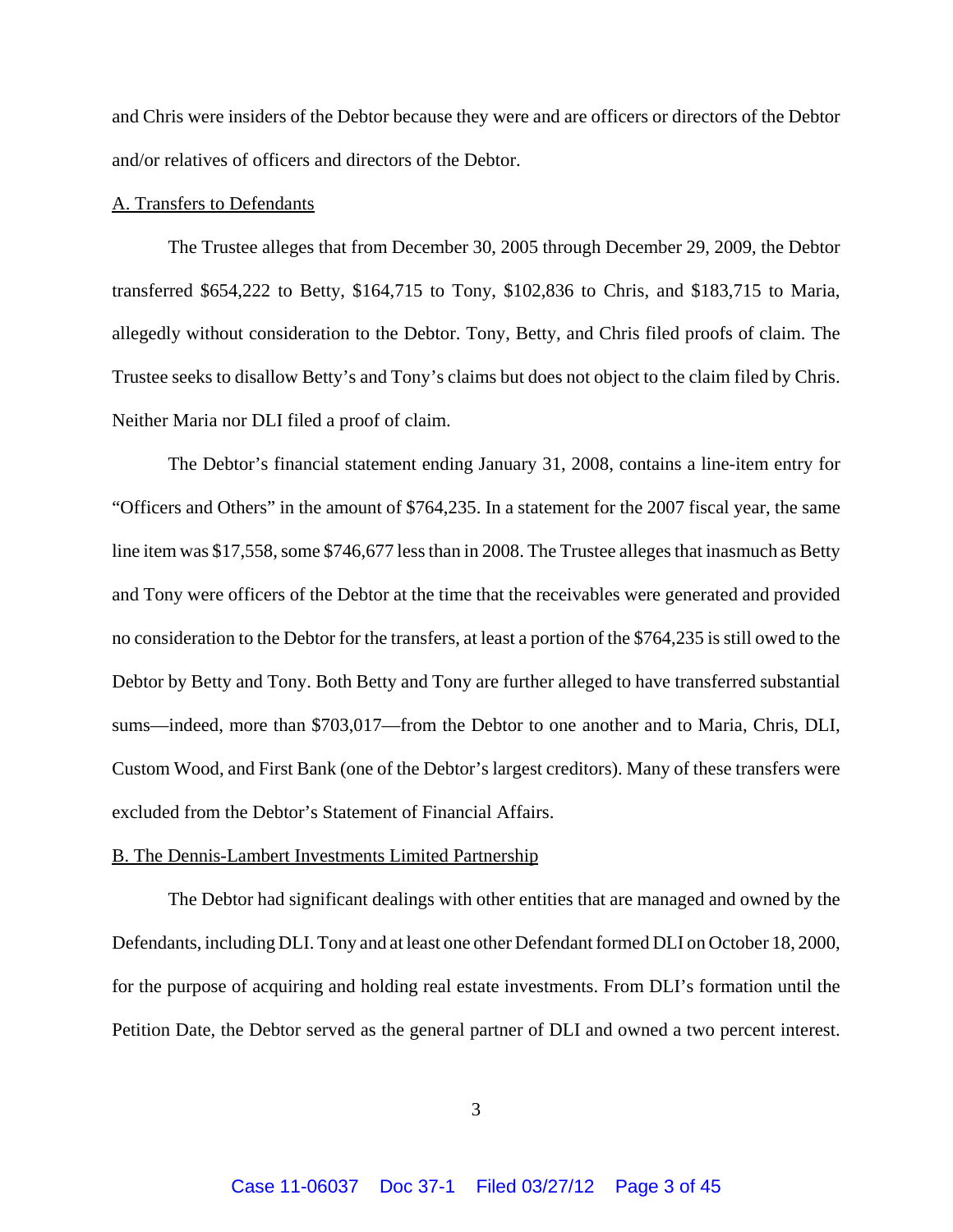Tony, Betty, and unspecified members of their respective families own the remaining 98 percent as limited partners. From December 30, 2005, through December 29, 2009, a total of \$459,056 was transferred by the Debtor to DLI.

According to the Trustee's Complaint, the Debtor added substantial value to DLI as the business's general partner by enabling DLI to obtain real estate acquisition loans that would otherwise have been unattainable. The Debtor's substantial revenue stream, in combination with its asset and customer base, made DLI an attractive borrower to banks and other lenders, who typically require a revenue-producing obligor. Specifically, the Trustee alleges that the Defendants exploited the Debtor's position in order to obtain property located at Highway 904 in Tabor City, North Carolina, where the Debtor's second manufacturing facility is located (the "Tabor City Facility"). On October 31, 2000, the Debtor, together with Tony, Kay, Charles, and Betty, executed a promissory note in favor of First Bank in the original principal amount of \$800,000 (the "October 2000 Note"). The Complaint alleges that although the Debtor never received any portion of the proceeds from the October 2000 Note and never owned any of the property at the Tabor City Facility (owned entirely by Tony, Kay, Charles, and Betty), the Debtor nevertheless paid substantially all of the payments on the October 2000 Note from its own funds. On February 14, 2002, the Defendants transferred the facility to DLI. The Complaint further alleges that the Debtor funded principal and interest payments on DLI acquisition loans other than the October 2000 Note for the purpose of acquiring real estate investments, but which served no legitimate purpose for the Debtor. C. Custom Wood & Masonry Structures, Inc.

In addition to their involvement in the management of the Debtor, Betty and Tony founded and managed Custom Wood & Masonry Structures, Inc. ("Custom Wood"), a North Carolina

4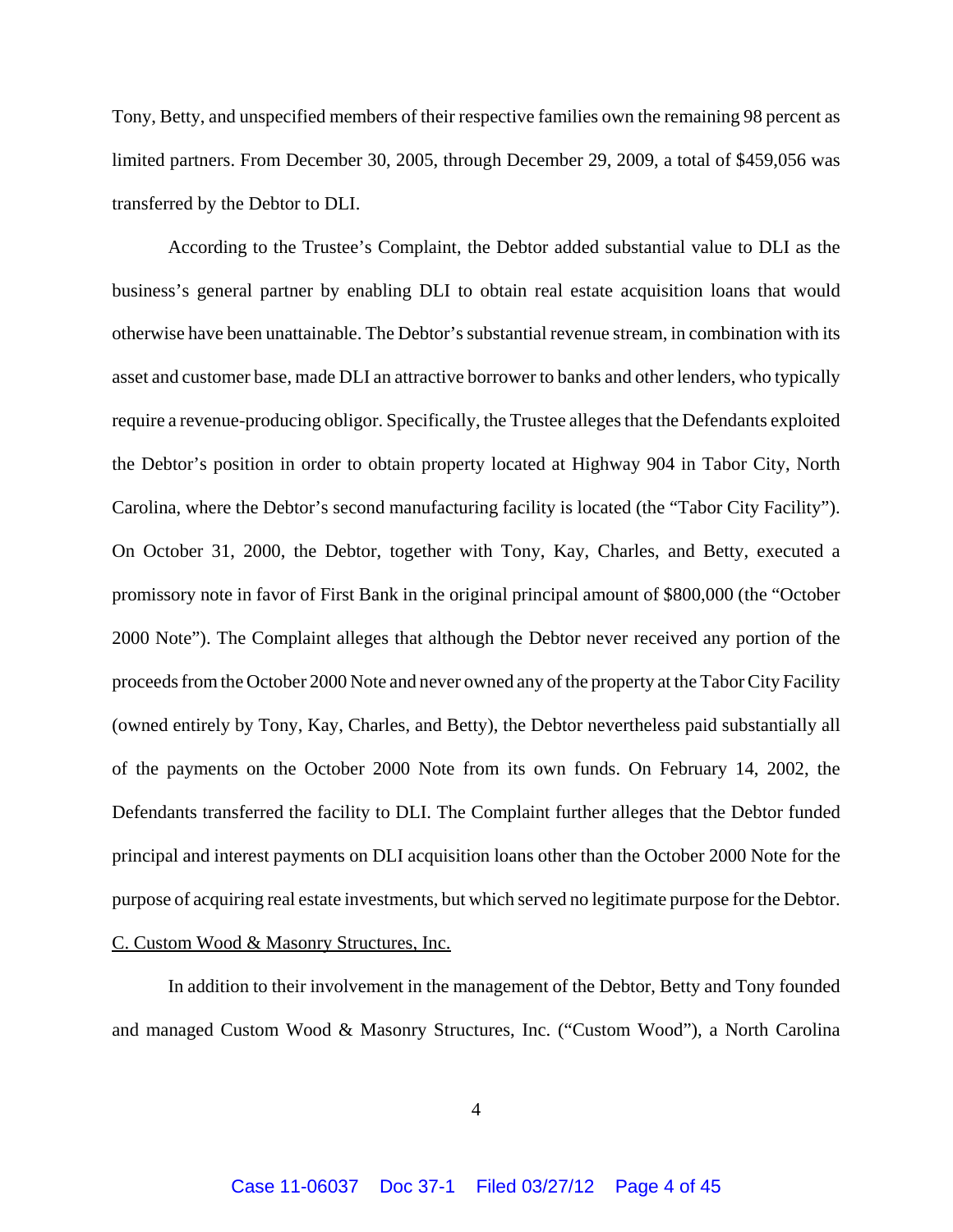corporation in the business of installing trusses. Chris is Vice President of Custom Wood; Maria is an employee. Betty, Tony, Chris, and Maria each own a 25 percent interest in Custom Wood. The purpose of Custom Wood was to purchase trusses and other wood products manufactured by the Debtor and install such products under turnkey framing contracts with third parties. The venture was apparently unsuccessful. The Trustee alleges that as far back as January 2008, Custom Wood had no significant assets of its own and a history of losing money. At the time of the Debtor's filing, Custom Wood had ceased operations and had no assets.

Custom Wood's accounts receivable and payable were created on the Debtor's books by the Debtor's outside accounting agency. These receivables and payables were adjusted at the end of each fiscal year to reflect the "book" amount owed by Custom Wood to the Debtor. According to the Debtor's records, Custom Wood borrowed substantially from the Debtor. The Trustee alleges that, by the petition date, the net receivable from Custom Wood to the Debtor was at least \$938,752. D. The Farm Affiliates

Betty and Tony are also general partners and equity owners of each of three North Carolina general partnerships: B&D Farms, St. Martin Farms, and Southeastern Farms (the "Farm Affiliates"). The activities of the Farm Affiliates and their relationship with the Debtor's timber business is unclear. The Debtor's financial statements reveal that the Farm Affiliates, like Custom Wood, borrowed substantial sums from the Debtor. The Debtor's internally prepared monthly financial statements disclose \$1,019,565 owed by Farm Affiliates to the Debtor as of December 31, 2009. The Trustee alleges that this debt arose substantially, if not entirely, out of previous transfers by the Debtor of cash and/or other property of the Debtor to the Farm Affiliates, and that all of these transfers were without consideration. After having examined the prepetition books and records of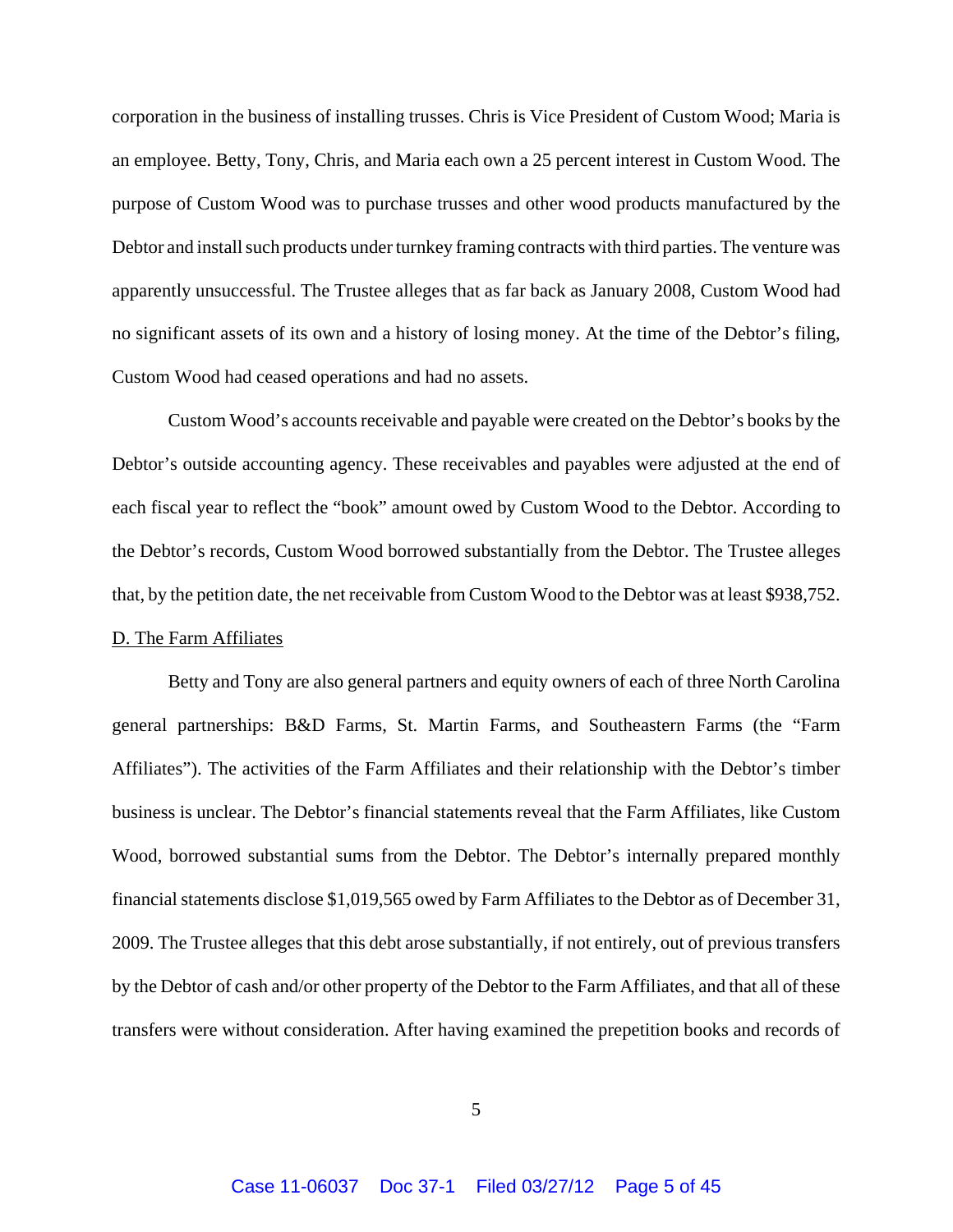the Debtor, the Trustee has found no record of any portion of any Farm Affiliate receivables having been repaid to the Debtor since January 31, 2008. The Trustee alleges that at least \$1,019,565 remains due and owing.

### E. Stanly Timber Products

More than 20 years before the Debtor filed bankruptcy, Betty's father, Silas Dennis, formed Stanly Timber Products, a North Carolina general partnership. At all times pertinent to this action, Stanly Timber was owned in whole or in part by Betty and Tony, as general partners, each of whom own at least a 20 percent partnership interest in the company. The Trustee alleges that Stanly Timber is an insider of the Debtor under Sections 101(31)(E), 101(2) and 101(9) of the Bankruptcy Code because it is an affiliate of the Debtor.

Stanly Timber is one of the Debtor's twenty largest creditors. Although Stanly Timber is owed \$79,891, it did not file a proof of claim. The Trustee alleges that Stanly Timber's creditors were sometimes paid from the Debtor's funds. Specifically, the Trustee alleges that during the three years immediately preceding the Petition Date, the Debtor's practice of paying Stanly Timber's invoices included payments totaling \$300,000 to a single, unnamed creditor. These payments were facilitated by Betty, who either signed the checks or approved the payments in her capacity as the Debtor's Secretary. From December 30, 2008 to December 29, 2009, the Debtor transferred \$210,055 to Stanly Timber by check. The Defendants did not include these transfers in the Debtor's Statement of Financial Affairs. From December 30, 2005 to December 29, 2008, the Debtor transferred \$1,756,043 to Stanly Timber. Although the Debtor may have been supplied with some amount of product by Stanly Timber to support a portion of these payments, there is no information in the Debtor's records to indicate the purpose of the transfers.

6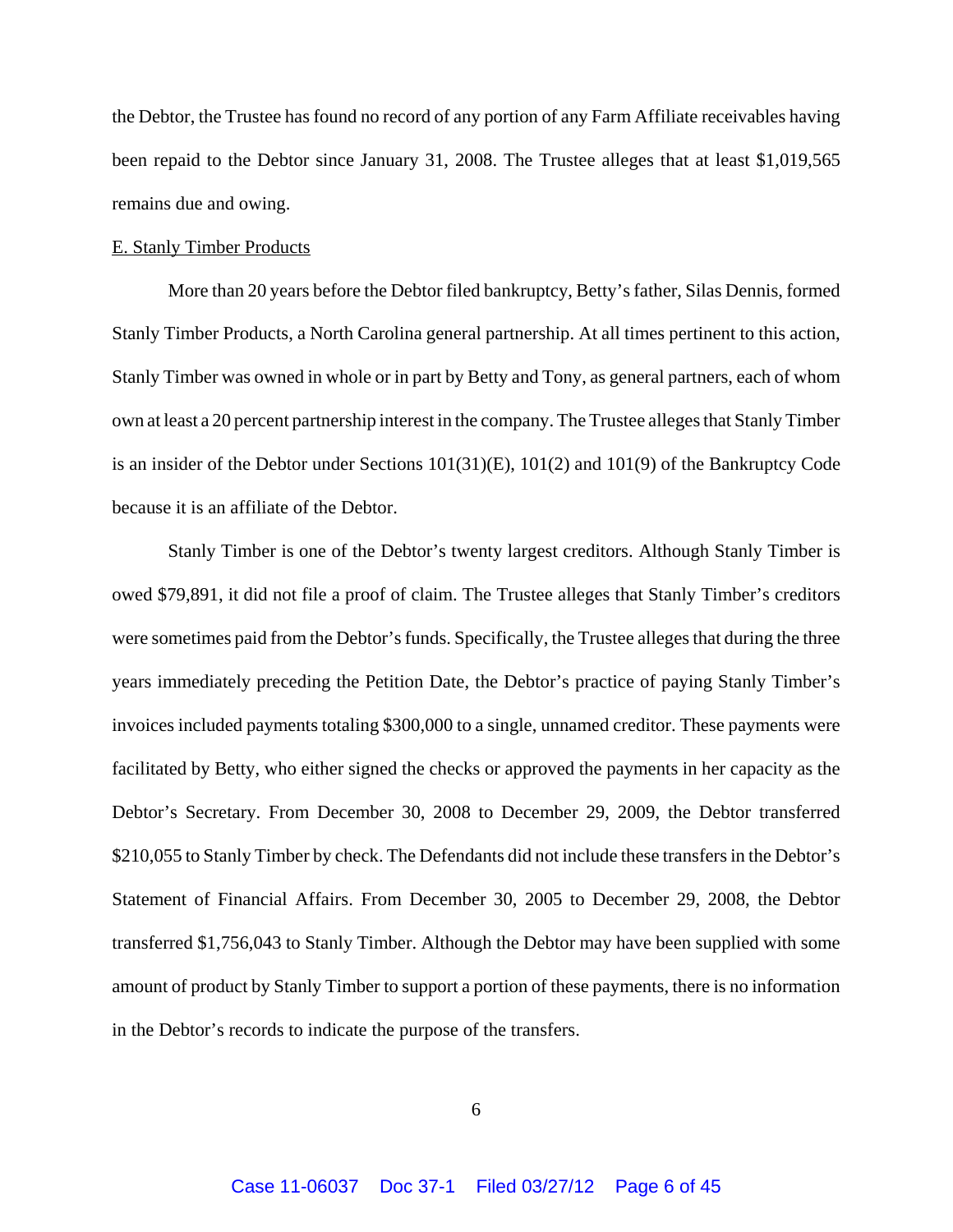#### F. Transactions with First Bank

On December 1, 1997, Tony executed a promissory note on behalf of the Debtor, in favor of First Bank, in the original principal amount of \$1,600,000 (the "December 1997 Note"). Under the terms of the December 1997 Note, repayment was amortized over a 10-year term. The December 1997 Note states that it is secured by a deed of trust, a security agreement, and an assignment of a life insurance policy. No additional advances were contemplated by the December 1997 Note.

Also on December 1, 1997, Tony, together with Kay, Betty, and Charles, jointly executed, as tenants in common, a deed of trust on property that they owned in Stanly County, naming Tony as beneficiary (the "December 1997 Deed of Trust"). The December 1997 Deed of Trust was recorded at Book 649, Page 113 of the Stanly County Registry. Tony guaranteed the December 1997 Note. On July 21, 2008, Tony, while acting in his capacity as President of the Debtor and with the assistance of First Bank, caused the Debtor to modify the December 1997 Note, which then had a balance of \$1,126,716, to provide that the Debtor would make interest-only payments for six months. Tony made another modification on February 25, 2009. Under the terms of the second modification, interest only payments could be made to First Bank for an additional six months.

On September 23, 2009, twenty-two months after the December 1997 Note had matured, Tony, acting in his capacity as President, executed a new promissory note on behalf of the Debtor, in favor of First Bank, in the principal balance of \$1,116,375 (the "September 2009 Note"). Tony and First Bank agreed the September 2009 Note would be secured by the December 1997 Deed of Trust. The Debtor did not receive any new advances under the September 2009 Note, which by its terms, gave the Debtor 90 days to repay the entire principal balance plus interest. Ninety-eight days later, Tony, acting in his capacity as the Debtor's president, filed the Debtor's bankruptcy.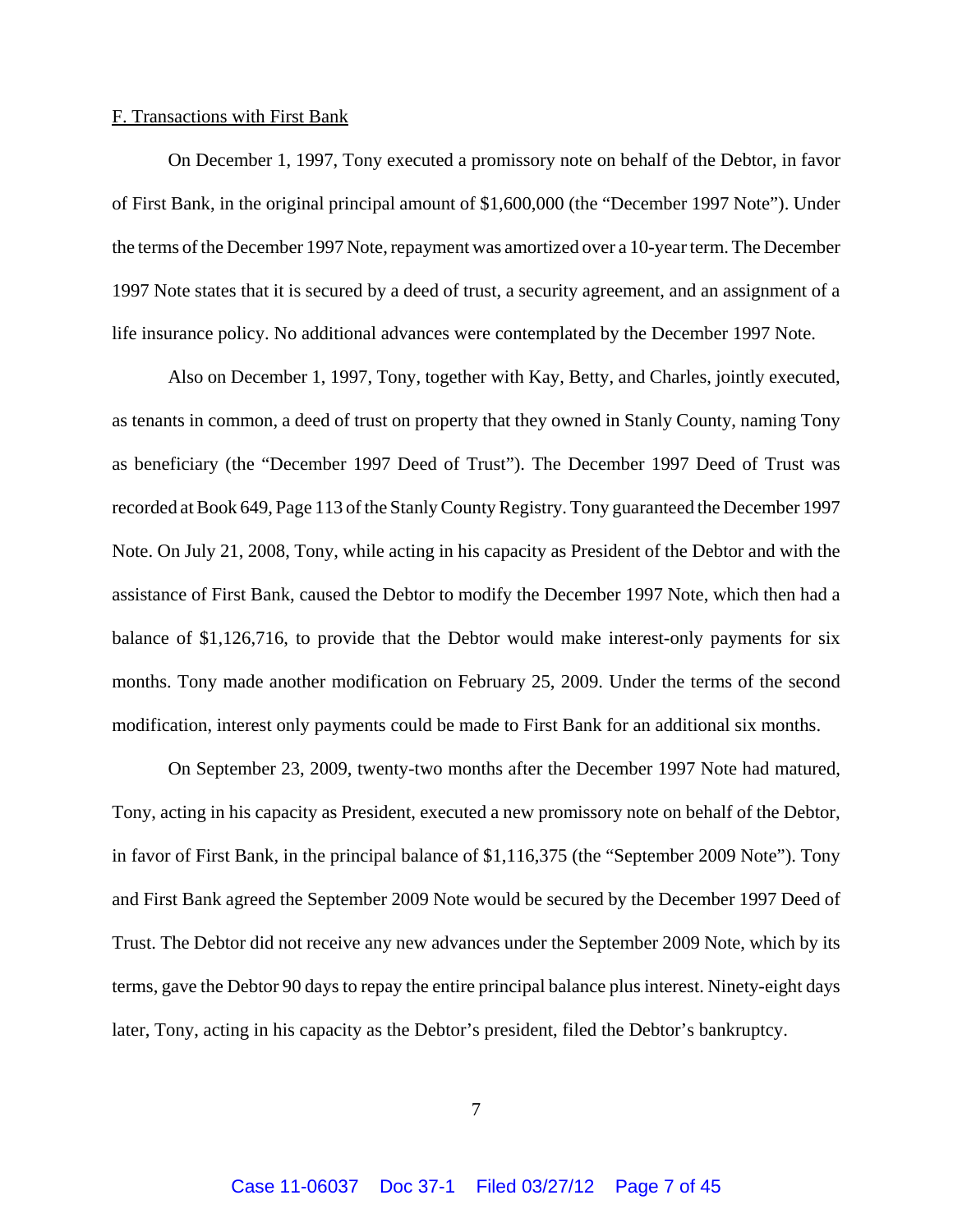### G. Claims at Issue

The Trustee alleges that Defendants were the initial transferees of transfers avoidable under Section 544(b) of the Bankruptcy Code and North Carolina law,<sup>1</sup> and under Section 548 of the Bankruptcy Code. The Trustee further alleges that Betty and Tony received preferential payments under Section 547(b), and that Betty, Tony, and DLI were unjustly enriched by these transfers from the Debtor. The Trustee asserts the following nine claims against Betty and Tony: (1) fraudulent conveyances to the Farm Affiliates pursuant to Section 544(b) and N.C. Gen. Stat. § 39-23.4; (2) fraudulent conveyances to the Farm Affiliates pursuant to Section 548; (3) preferences to the Farm Affiliates pursuant to Section 547(b); (4) preferences to Stanly Timber pursuant to Section 547(b); (5) recovery of property of estate pursuant to Section 541 and North Carolina law; (6) recovery of property of estate from the Farm Affiliates pursuant to Section 541 and North Carolina law; (7) breach of fiduciary duty; (8) equitable subordination of their claims pursuant to Section 510(c); and (9) disallowance of their proofs of claim. Six additional claims are asserted against Tony alone: (1) fraudulent conveyances to Custom Wood pursuant to Section § 544(b) and N.C. Gen. Stat. § 39- 23.4; (2) fraudulent conveyances to Custom Wood pursuant to Section § 548; (3) preferences to Custom Wood pursuant to Section § 547(b); (4) unfair trade practice pursuant to N.C. Gen. Stat. § 75-1.1; (5) Tony is the alter ego of Custom Wood; and (6) the demand for an accounting by Tony.

### **II. DISCUSSION**

#### **A. The Authority of the Bankruptcy Court to Enter Final Judgments**

In a previous opinion, the Court addressed the historical basis for the jurisdiction of bankruptcy courts in this country and included a discussion of the Bankruptcy Act of 1898, the

<sup>&</sup>lt;sup>1</sup>N.C. GEN. STAT. § 39-23.4.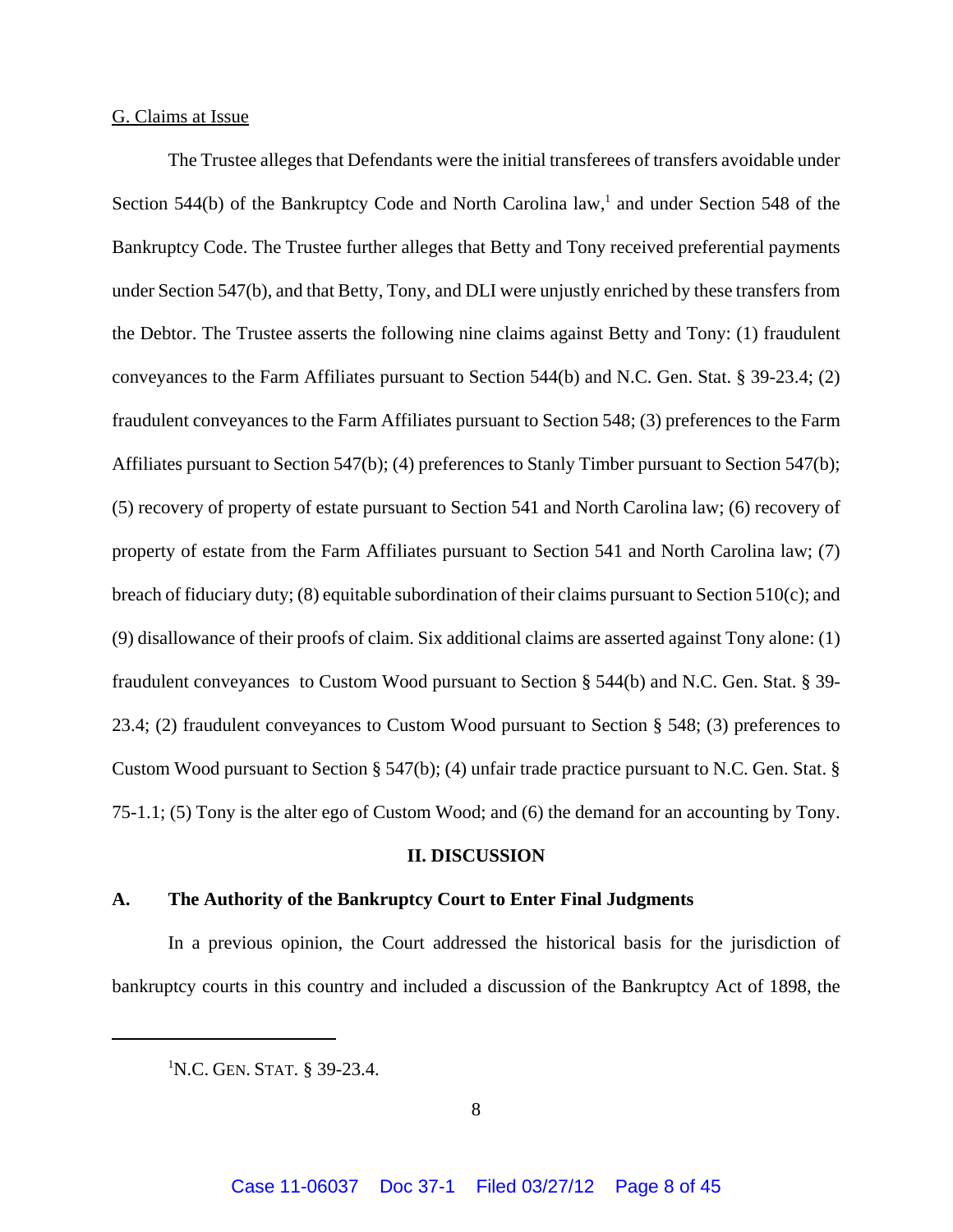Bankruptcy Reform Act of 1978, the Supreme Court's decision in N. Pipeline Const. Co. v. Marathon Pipe Line Co., 458 U.S. 50, 73 (1982), and the Bankruptcy Amendments and Federal Judgeship Act of 1984 (the "BAFJA"). See In re Freeway Foods,  $-$  B.R.  $-$ , 2012 WL 112192 (Bankr. M.D.N.C. Jan. 13, 2012). That discussion will not be repeated here.

### **1. The Current Bankruptcy Jurisdictional Scheme**

In response to Marathon, the BAFJA created the current bankruptcy jurisdictional scheme. Under the BAFJA, district courts have original and exclusive jurisdiction over all cases under Title 11. 28 U.S.C. § 1334(a). District courts also have original but not exclusive jurisdiction over all civil proceedings arising under, arising in, or related to cases under Title 11. 28 U.S.C. § 1334(b). District courts are authorized to refer all cases and proceedings under Title 11 to the bankruptcy courts. 28 U.S.C. § 157(a). Pursuant to Local Rule 83.11, the United States District Court for the Middle District of North Carolina automatically refers all bankruptcy cases and proceedings to the bankruptcy judges of this district. The District Court may, however, withdraw such reference at any time pursuant to 28 U.S.C. § 157(d). Thus, while the referral of a bankruptcy case or proceeding in this district is automatic, it is also revocable.

Under the BAFJA, a bankruptcy judge's authority to enter a final order hinges on whether the bankruptcy proceeding is "core" or "non-core." 28 U.S.C. § 157; Valley Historic Ltd. P'ship v. Bank of N.Y., 486 F.3d 831, 839 n.3 (4th Cir. 2007); In re Morabito, 64 F.3d 658, at \*2 (4th Cir. 1995); In re Freeway Foods of Greensboro, Inc., 449 B.R. 860, 872 (Bankr. M.D.N.C. 2011). However, the core/non-core dichotomy does not determine the bankruptcy court's jurisdiction.<sup>2</sup>

<sup>&</sup>lt;sup>2</sup> Whether a proceeding is core or non-core is beside the point for determining jurisdiction because '[t]hat allocation [of core and non-core] does not implicate questions of subject matter jurisdiction.' Stern, 131 S. Ct. at 2607. So long as a proceeding is one or the other, the Bankruptcy Court possessed subject-matter jurisdiction." Freeway Foods, 2012 WL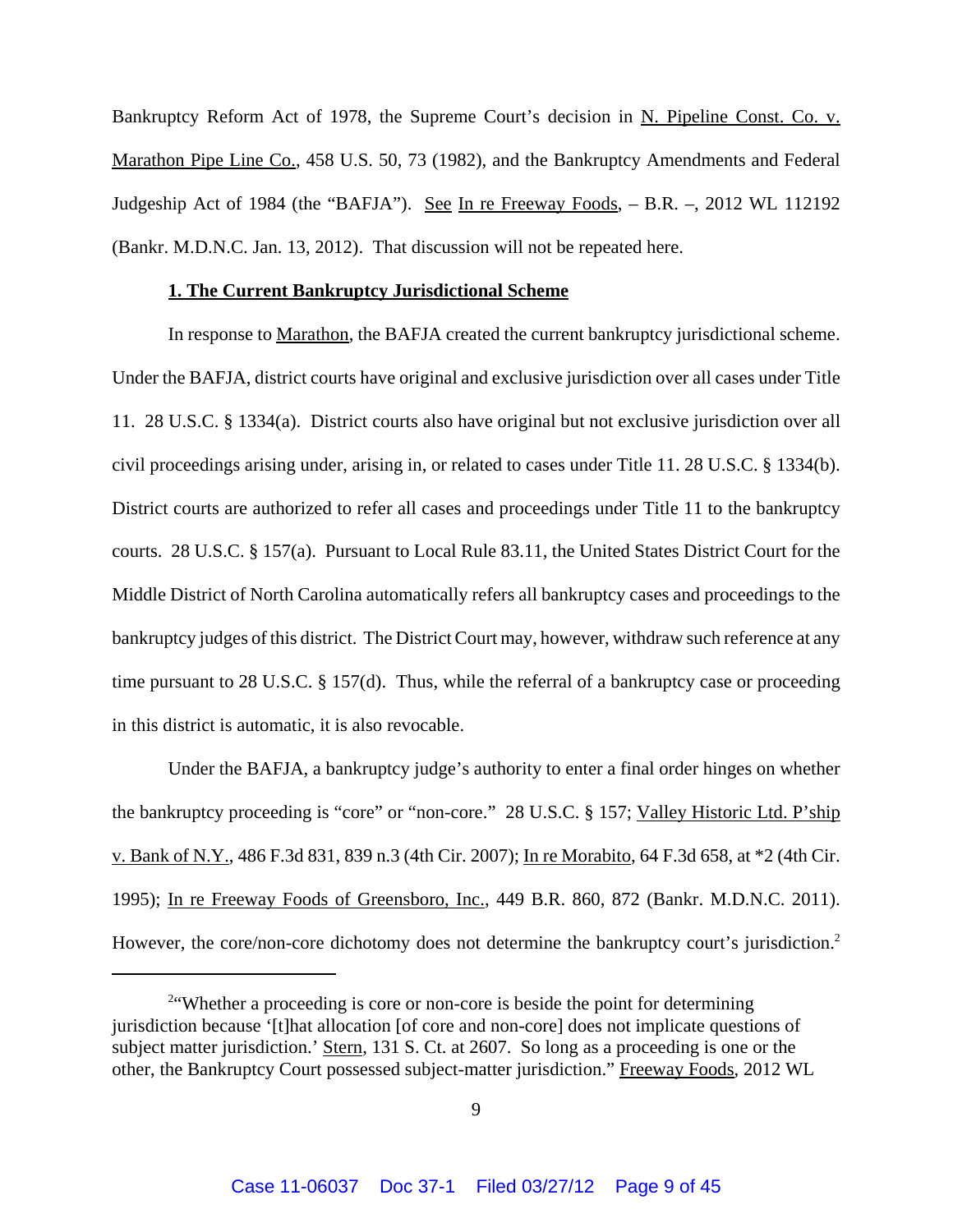Section  $157(b)(1)^3$  gives bankruptcy judges the authority to enter final orders in core proceedings.<sup>4</sup> Section 157(b)(2) contains a non-exhaustive list of sixteen core proceedings. For non-core proceedings that otherwise relate to the bankruptcy case<sup>5</sup> under Title 11, "the bankruptcy judge shall submit proposed findings of fact and conclusions of law to the district court." 28 U.S.C. § 157(c)(1). If the proceeding in question is not "related to" the bankruptcy, then the bankruptcy court has no

<sup>4</sup>Core proceedings are those that either arise under Title 11 or arise in a bankruptcy case. In re Nichols & Assocs. Tryon Props., Inc., 36 F.3d 1093, at \*3 (4th Cir. 1994); Wood v. Wood (In re Matter of Wood), 825 F.2d 90, 96 (5th Cir. 1987). Cases "arise under" Title 11 when the cause of action or substantive right claimed is created by the Bankruptcy Code. Johnson v. Residential Funding Co., LLC, 2011 WL 532024, at \*1 n.2 (D. Md. Feb. 8, 2011); In re 3G Props., LLC, 2010 WL 4027770, at \*2 (Bankr. E.D.N.C. Oct. 14, 2010); In re Langford, 2007 WL 3376664, at  $*3$  (Bankr. M.D.N.C. Nov. 2, 2007). Cases "arise in" a title 11 proceeding if they "are not based on any right expressly created by title 11, but nevertheless, would have no existence outside of the bankruptcy." In re A.H. Robins Co., Inc., 86 F.3d 364, 371 (4th Cir. 1996) (quoting Wood, 825 F.2d at 97); 3G Props., 2010 WL 4027770, at \*2. "[C]ore proceedings should be given a broad interpretation that is close to or congruent with constitutional limits." In re Fairfield Sentry Ltd., et al. Litig., 458 B.R. 665, 675 (S.D.N.Y. Sept. 19, 2011); see In re Johnson, 960 F.2d 396, 401 (4th Cir.1992) ("Many courts construe the term 'core proceedings' quite broadly. Indeed, the ambiguity in  $\S 157(b)(2)$  invites such interpretation with such broadly inclusive language that encompasses proceedings 'affecting the liquidation of assets of the estate' and matters 'concerning the administration of the estate.'"); In re Arnold Print Works, Inc., 815 F.2d 165, 168 (1st Cir.1987); In re Mankin, 823 F.2d 1296, 1301 (9th Cir. 1987).

<sup>5</sup>A civil proceeding is "related to" a Title 11 case if the action's outcome might have any conceivable effect on the bankrupt estate. Valley Historic Ltd. P'ship, 486 F.3d at 836; New Horizon of N.Y. LLC v. Jacobs, 231 F.3d 143, 155 (4th Cir. 2000); Freeway Foods, 449 B.R. at 873.

<sup>112192,</sup> n.15 (quoting Ace Am. Ins. Co. v. DPH Holdings Corp. (In re DPH Holdings Corp.), No. 10-4170-bk, slip op. (2nd Cir. Nov. 29, 2011)).

<sup>&</sup>lt;sup>3</sup>A bankruptcy court has the authority to "hear and determine all cases under title 11 and all core proceedings arising under title 11, or arising in a case under title 11, referred under subsection (a) of this section, and may enter appropriate orders and judgments, subject to review under section 158 of this title." 28 U.S.C. § 157(b)(1).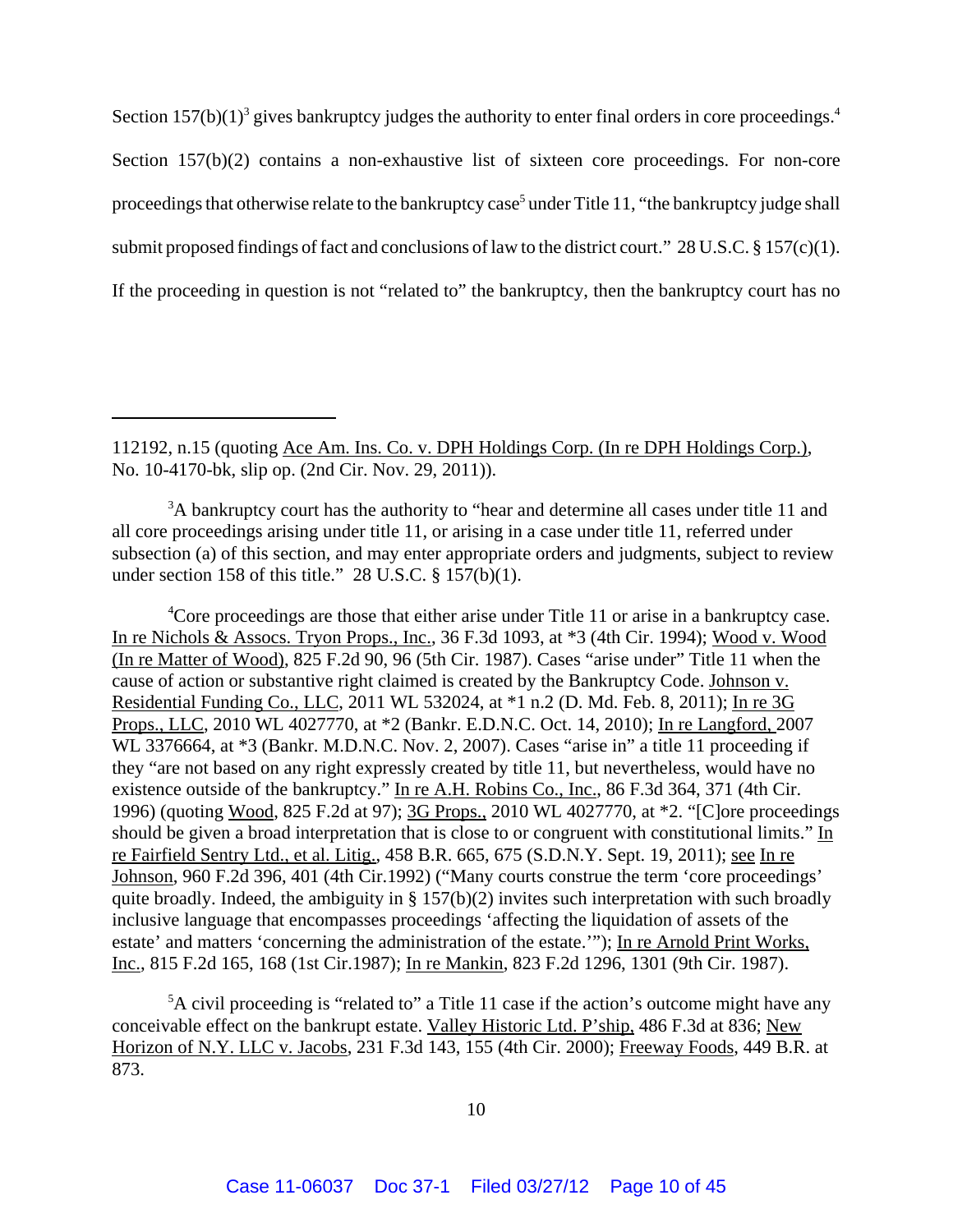jurisdiction to hear the matter at all.<sup>6</sup> Thus, the BAFJA draws a core/non-core line to delineate between those proceedings in which a bankruptcy court can enter final orders and those in which it cannot.<sup>7</sup> Until Stern, courts had very little reason to question the constitutionality of the BAFJA.<sup>8</sup> After Stern, the issue has been considered by many courts.

## **2. Stern v. Marshall**

On June 23, 2011, the Supreme Court decided Stern v. Marshall, 564 U.S. –, 131 S. Ct. 2594

(2011). Since then, many courts have struggled to understand Stern's reasoning and apply its

<sup>7"</sup>Although Marathon and BAFJA contemplated no change whatsoever in the sum total of federal bankruptcy jurisdiction, they have nonetheless converted the statute's three jurisdictional nexuses into terms of art that draw a divide in this federal bankruptcy jurisdiction between (1) "core" proceedings "arising under" or "arising in," in which a bankruptcy judge can enter final orders, and (2) noncore "related to" proceedings, in which only a district court can enter final orders absent consent of the parties to a bankruptcy court adjudication." Ralph Brubaker, Article III's Bleak House (Part I): The Statutory Limits of Bankr. Judges' Core Jurisdiction, 31 NO. 8 BANKR. L. LETTER 1, 16 (Aug., 2011) [hereinafter "Brubaker, Part I"] (quoting Ralph Brubaker, On the Nature of Fed. Bankr. Jurisdiction: A Gen. Statutory & Constitutional Theory, 41 WM. & MARY L. REV. 743, 857 (2000) (footnotes omitted)).

<sup>8</sup>See In re Apex Express Corp., 190 F.3d 624, 631 (4th Cir. 1999) (applying and interpreting BAFJA's core/non-core distinction); Wood, 825 F.2d at 95-98 (interpreting and applying the jurisdictional provisions of BAFJA); In re Ben Cooper, Inc., 896 F.2d 1394 (2d Cir. 1990) (assuming the constitutionality of the BAFJA without analysis); see also Meoli v. Huntington Nat'l Bank (In re Teleservs. Grp., Inc.), 456 B.R. 318, 320 (Bankr. W.D. Mich. 2011) ("For over twenty-five years, my colleagues and I have operated with the understanding that we were properly constituted judges capable of rendering final judgments in many, but not all, matters arising in connection with a bankruptcy proceeding.").

<sup>&</sup>lt;sup>6</sup>See 28 U.S.C. § 1334(b); Arbaugh v. Y & H Corp., 546 U.S. 500, 514 (2006) (a court which lacks subject matter jurisdiction cannot hear the matter at all and must dismiss it); Celotex Corp. v. Edwards, 514 U.S. 300, 308 n.6 (1995) ("[B]ankruptcy courts have no jurisdiction over proceedings that have no effect on the estate of the debtor.").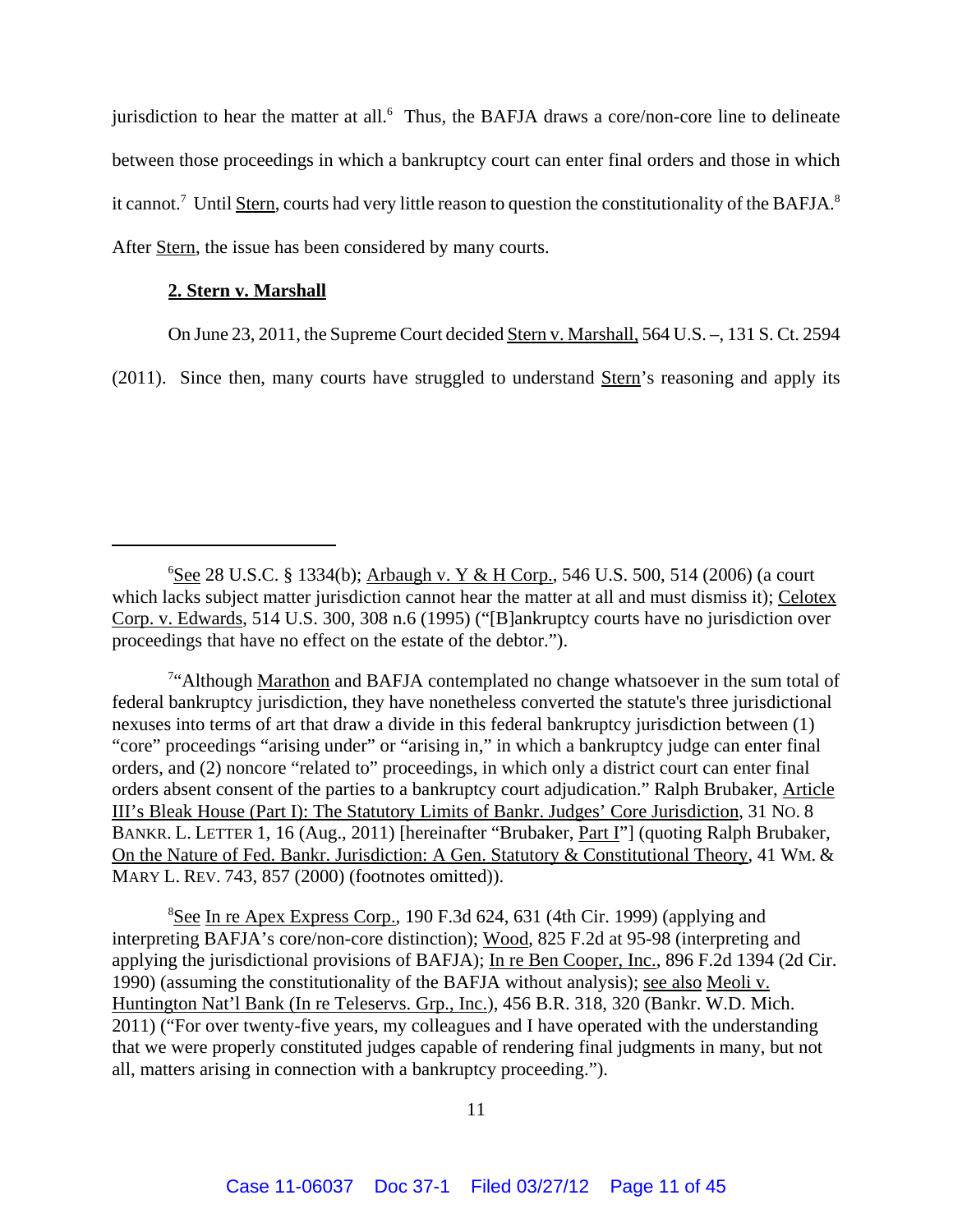holding.<sup>9</sup> The facts of <u>Stern</u> have been discussed at length<sup>10</sup> and will not be repeated here. In <u>Stern</u>, the Supreme Court determined that 28 U.S.C. § 157(b)(2)(C) authorized bankruptcy courts to enter final judgments on counterclaims that were asserted against proofs of claim filed by creditors. Stern, 131 S. Ct. at 2608. The Court found, however, that the counterclaim in question—a state law claim for tortious interference with an expected gift—existed without regard to any bankruptcy proceeding, and a final judgment could not be entered by a non-Article III court.<sup>11</sup> Id. at 2618. Therefore, 28 U.S.C. § 157 was unconstitutional in its application to the counterclaim in question. Id. at 2620.

The Stern court emphasized a point made in Marathon: as Article I courts, bankruptcy courts may not enter final judgments in non-bankruptcy matters that are based on the common law or state law. Stern, 131 S. Ct. at 2609. Consistent with separation of powers principles, the majority impressed that "Congress may not 'withdraw from judicial cognizance any matter which, from its nature, is the subject of a suit at the common law, or in equity, or admiralty.'" Id. (citing Murray's

11"Stern distinguished prior cases that considered trustees' counterclaims against proofs of claim by noting that whereas those counterclaims 'assert[ed] a right of recovery created by federal bankruptcy law,' the tortious interference claim was 'in no way derived from or dependent upon bankruptcy law.'" SIEGEL v. FDIC (In re Indymac Bancorp Inc.), 2011 WL 2883012, at \*6 (C.D. Cal. July 15, 2011) (quoting Stern, 132 S. Ct. at 2618). See Fairfield Sentry, 458 B.R. at 688 (citing Stern, 131 S.Ct at 2611) ("Pre-petition common law actions for a claim requiring adjudication of factual disputes unrelated to bankruptcy are not core claims. These claims are private rights because they are 'state law action[s] independent of the federal bankruptcy law and not necessarily resolvable by a ruling on the creditor's proof of claim in bankruptcy.'").

<sup>&</sup>lt;sup>9</sup>See, e.g., Teleservs. Grp., 456 B.R. at 323 ("[Stern] offers virtually no insight as to how to recalibrate the core/non-core dichotomy. . . .").

<sup>&</sup>lt;sup>10</sup>For an extensive discussion of the facts and procedural posture of Stern, see In re USDigital, Inc., – B.R. –, 2011 WL 6382551, at \*2-3 (Bankr. D. Del. Dec. 20, 2011); In re Safety Harbor Resort & Spa, 456 B.R. 703, 707-10 (Bankr. M.D. Fla. 2011); Brubaker, Part I, at 2-6.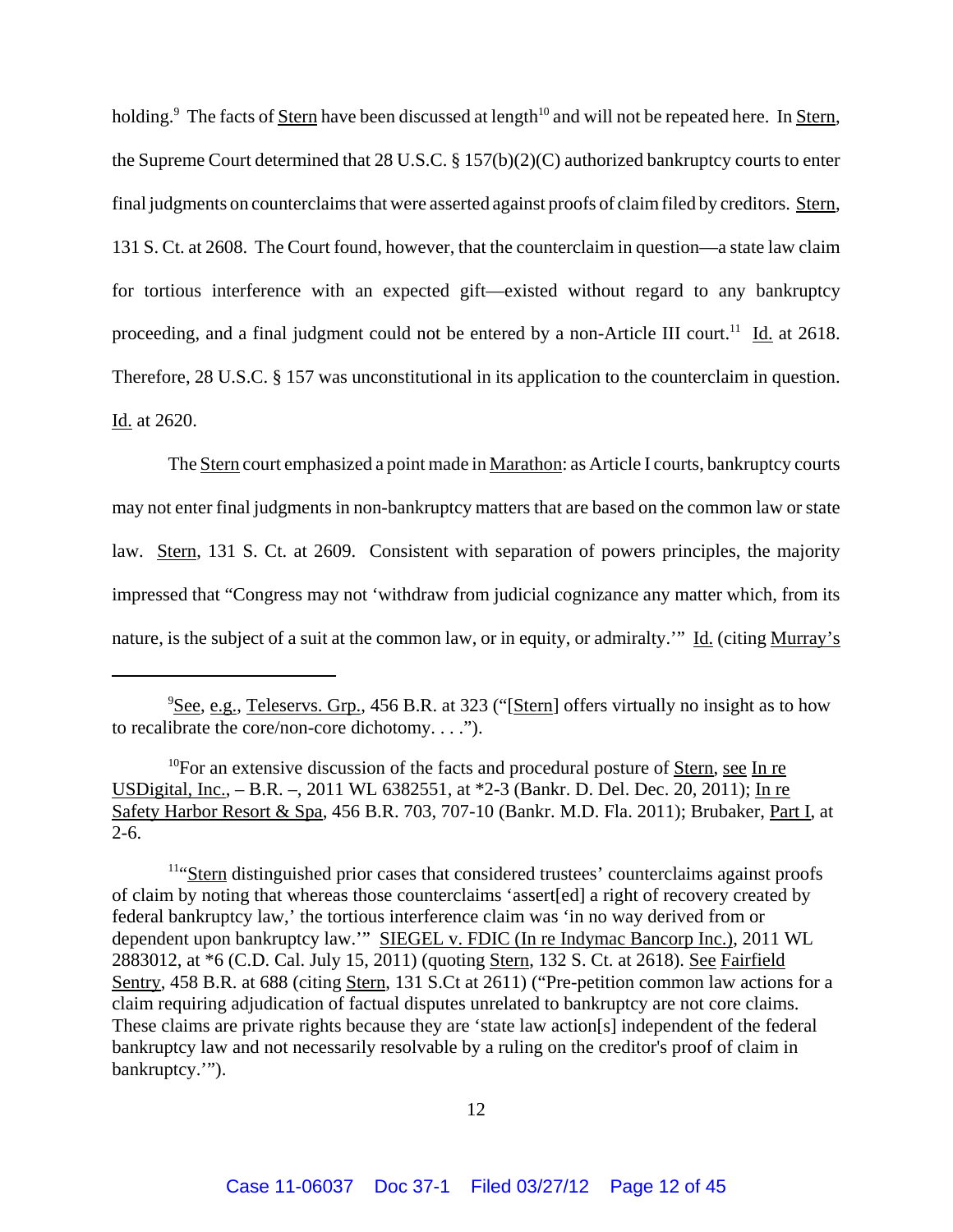Lessee v. Hoboken Land & Improvement Co., 59 U.S. (18 How.) 272, 284, 15 L.Ed. 372 (1856); Marathon, 458 U.S. at 70 n.25 ("What clearly remains subject to Art. III are all private adjudications in federal courts within the States—matters from their nature subject to 'a suit at common law or in equity or admiralty' . . . "). Article III protects a constellation of judicial power, specifically "the stuff of the traditional actions at common law tried by the courts at Westminster in 1789," from encroachment by the other branches. Id. at 2609 (quoting Marathon, 458 U.S. at 90 (Rehnquist, J., concurring)). Bankruptcy courts, as non-Article III tribunals, therefore lack constitutional authority to finally adjudicate state-created private rights. Id. at 2620; see also Marathon, 458 U.S. at 71 ("the restructuring of debtor-creditor relations . . . must be distinguished from the adjudication of state-created private rights, such as the right to recover contract damages that is at issue in this case." $)^{12}$ 

From this analysis, **Stern** provides a two-prong test:

We see no reason to treat Vickie's counterclaim any differently from the fraudulent conveyance action in Granfinanciera. 492 U.S., at 56, 109 S. Ct. 2782. Granfinanciera's distinction between actions that seek "to augment the bankruptcy estate" and those that seek "a pro rata share of the bankruptcy res," ibid., reaffirms that Congress may not bypass Article III simply because a proceeding may have some bearing on a bankruptcy case; the question is whether the action at issue stems from the bankruptcy itself or would necessarily be resolved in the claims allowance

<sup>&</sup>lt;sup>12</sup>In 1989, the Supreme Court decided Granfinanciera, S.A. v. Nordberg, 492 U.S. 33 (1989), holding "that common-law actions to augment the size of the estate involving disputed facts to be determined by a jury are not core, as opposed to actions to divvy up and order claims against the estate, which are [core]." Fairfield Sentry, 458 B.R. at 688 (citing Granfinanciera, 492 U.S. at 56). This distinction recalls the summary/plenary dichotomy under the Bankruptcy Act of 1898, which itself harkens back to the differences between courts of law and equity in the English judicial system. The majority opinion in Stern relied on the distinction drawn in Granfinanciera between actions "to augment the bankruptcy estate" and actions to determine a creditor's right to receive "a pro rata share in the bankruptcy res," ultimately concluding that bankruptcy courts have the constitutional authority to enter final judgments in the latter, but not the former, causes of action. See Kenneth Klee, On the Supreme Court's Holding in Stern v. Marshall, 2011 U.S. LEXIS 4791, at \*4 (2011).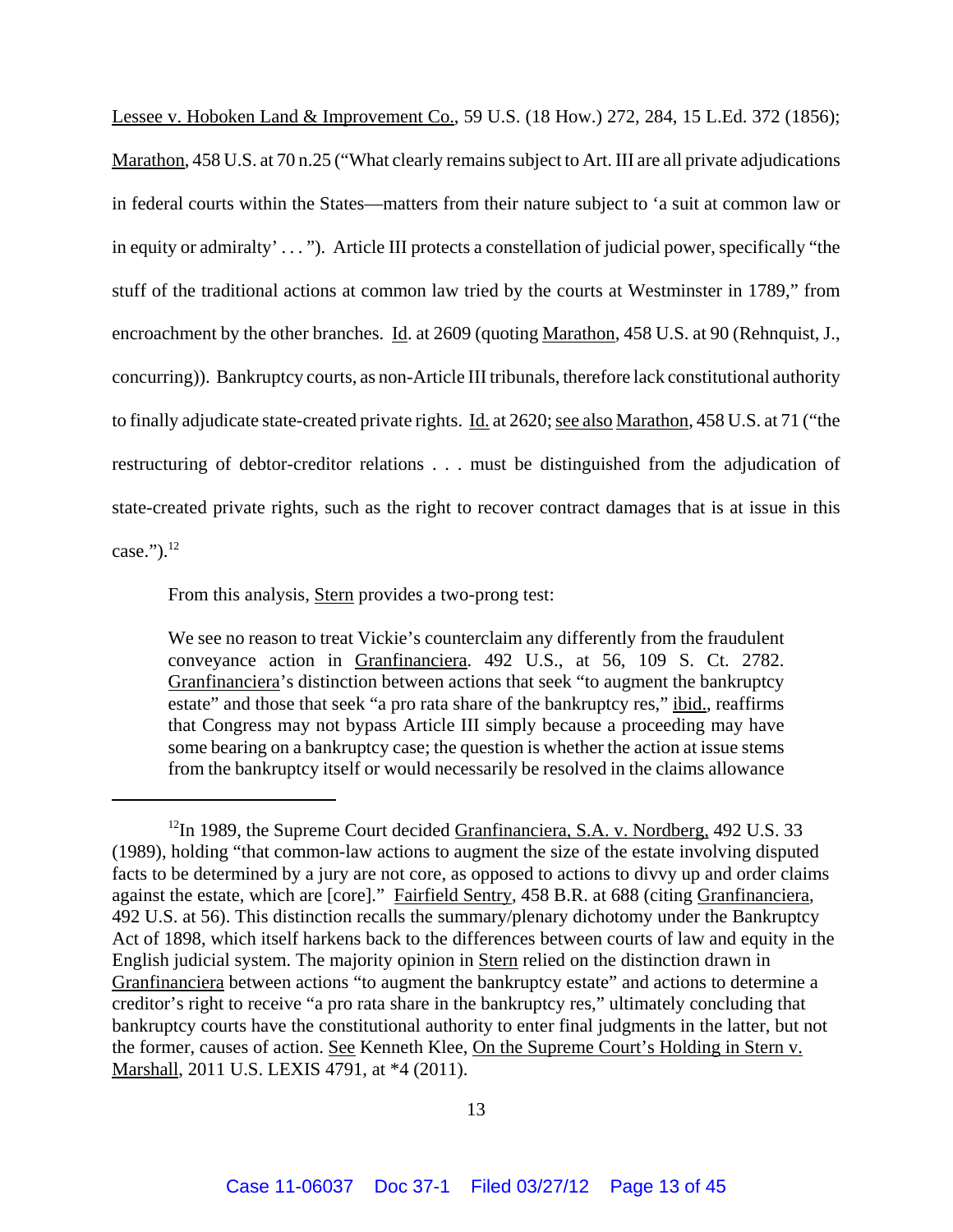process."

Stern, 131 S. Ct. at 2618. If either prong of the test is met, then the bankruptcy court has constitutional authority to enter a final order. Conversely, if the action neither stems from the bankruptcy itself nor would necessarily be resolved in the claims allowance process, the bankruptcy court lacks constitutional authority to enter final judgment and may only submit proposed findings of fact and conclusions of law to the district court.<sup>13</sup>

## **B. The Trustee's Causes of Action Against Tony, Betty, and Chris**

Tony, Betty, and Chris filed proofs of claim against the Debtor.<sup>14</sup> The Court will consider the claims in the three adversary proceedings (Nos. 11-6033, 11-6034, and 11-6036) that the Trustee has filed against them and determine, pursuant to Stern, whether it can enter a final judgment regarding each cause of action that the Trustee asserts.

## **1. Fraudulent Conveyance Claims Pursuant to Section 544(b) of the Bankruptcy Code and N.C. Gen. Stat. § 39-23.4 and Pursuant to Section 548 of the Bankruptcy Code**

The Trustee asserts several claims against Tony, Betty, and Chris based on Section 544(b)

 $13\text{As}$  many courts have noted, the Supreme Court emphasized in Stern that 28 U.S.C. § 157 is not a jurisdictional statute: "Section 157 allocates the authority to enter final judgment between the bankruptcy court and the district court. That allocation does not implicate questions of subject matter jurisdiction." Stern, 131 S. Ct. at 2607.

<sup>&</sup>lt;sup>14</sup>On October 28, 2010, Betty Lambert filed Claim No. 105, which alleges an unsecured debt to her of \$1,049,367.02. On December 22, 2010, Chris Lambert filed Claim No. 118, which alleges an unsecured debt to him of \$23,871.48. On December 23, 2010, Tony Dennis filed Claim No. 129, which alleges an unsecured debt to him of \$348,467.65. For all three claims, the stated basis is "monies loaned."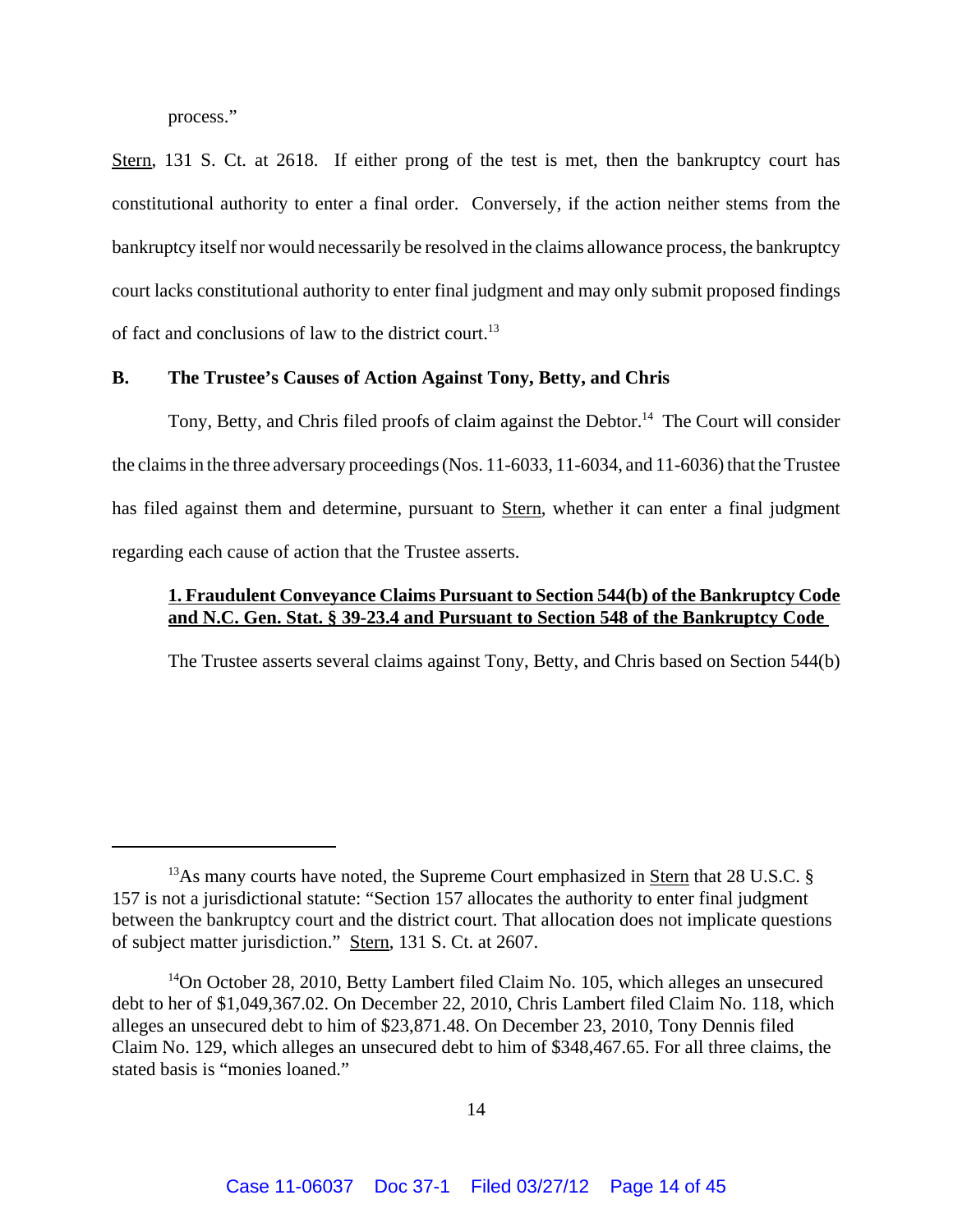and N.C. Gen. Stat. § 39-23.4,<sup>15</sup> or based on Section 548.<sup>16</sup> The Trustee alleges that collectively they received various transfers from the Debtor totaling over \$2,000,000.00. With regard to each fraudulent conveyance count, Tony, Betty, and Chris make four arguments. First, they argue that the adjudication of these fraudulent conveyance claims have nothing to do with the allowance of their proofs of claim. Second, they argue that the Trustee's claims are based on state fraudulent conveyance law, so they do not stem from the Debtor's bankruptcy. Third, they assert that the adjudication of their claims does not fall under the public rights exception. Fourth, they argue that they have a right to a trial by jury. Tony, Betty, and Chris maintain that the Court may only submit proposed findings of fact and conclusions of law pursuant to 28 U.S.C.  $\S$  157(c)(1).

Because Tony, Betty, and Chris have filed proofs of claim, the Court has the authority to enter a final judgment. In Commodity Futures Trading Commission v. Schor, 478 U.S. 833 (1986), the Supreme Court reaffirmed that litigants can waive the right to an adjudication by an Article III court.

Moreover, as a personal right, Article III's guarantee of an impartial and independent federal adjudication is subject to waiver, just as are other personal constitutional rights that dictate the procedures by which civil and criminal matters must be tried. Indeed, the relevance of concepts of waiver to Article III challenges is demonstrated by our decision in Northern Pipeline, in which the absence of consent to an initial adjudication before a non-Article III tribunal was relied on as a significant factor in determining that Article III forbade such adjudication.

Id. at 848–49 (citations omitted). Similarly, in Granfinanciera, the Court suggested that if the defendant had submitted a claim against the estate, the result would be different. The Court

<sup>&</sup>lt;sup>15</sup>North Carolina has codified the Uniform Fraudulent Transfer Act. See N.C. GEN. STAT. § 39-23 et seq.

<sup>&</sup>lt;sup>16</sup>These include counts 1, 2 4, 5, 7, and 8 against Tony Dennis; counts 1, 2, 4, and 5 against Betty Lambert; and counts 1 and 2 against Chris Lambert.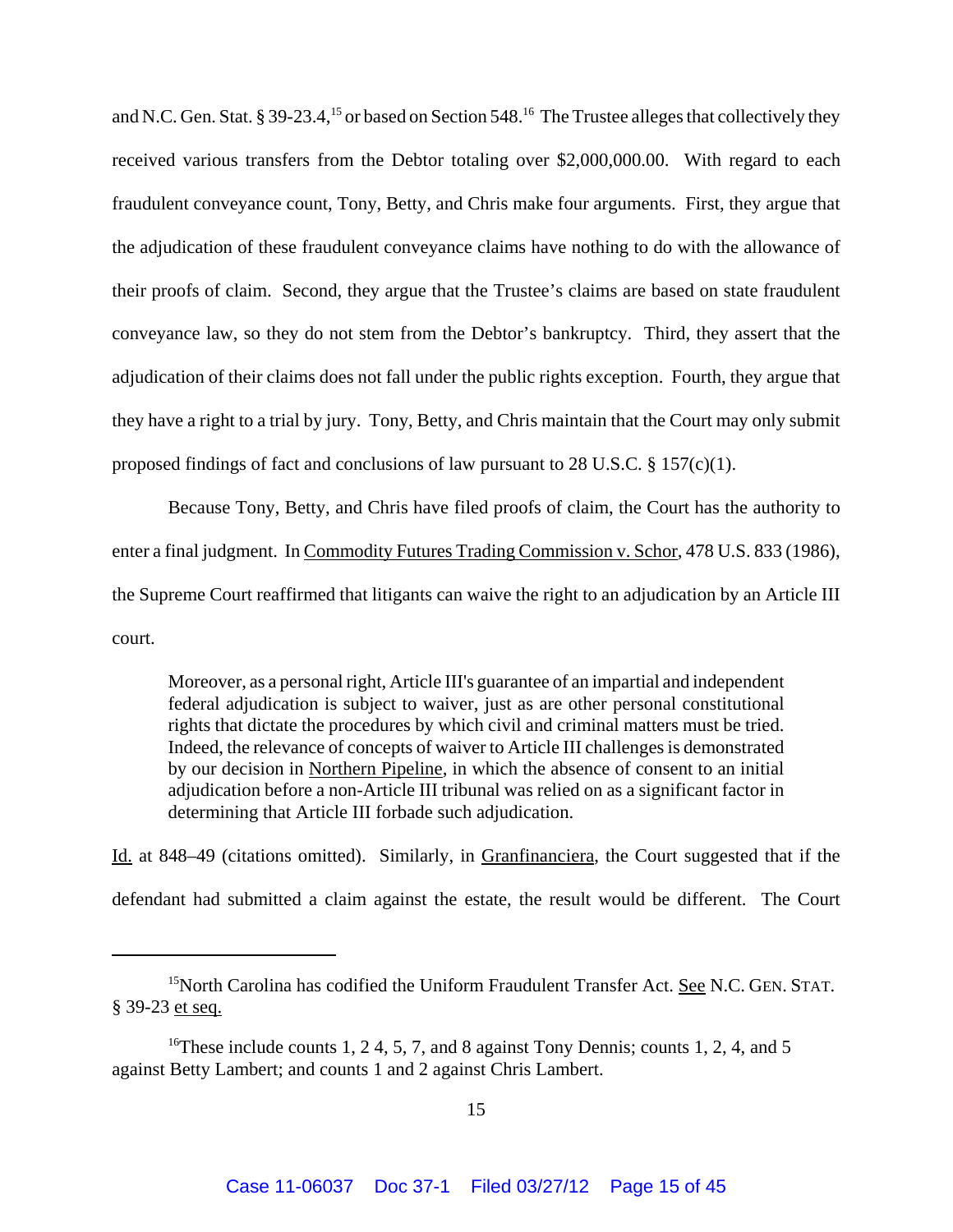reasoned that Schoental v. Irving Trust Co., 287 U.S. 92 (1932), and Katchen v. Landy, 382 U.S. 323 (1966), held that "under the Seventh Amendment, a creditor's right to a jury trial on a bankruptcy trustee's preference claim depends upon whether the creditor has submitted a claim against the estate." Granfinanciera, 492 U.S. at 58. Because the defendants to the fraudulent transfer actions in Granfinanciera had not filed claims against the estate, "the fraudulent conveyance action [did] not arise 'as part of the process of allowance and disallowance of claims."" Id. Therefore, Congress could not "divest [the defendants] of their Seventh Amendment right to a trial by jury." Id. at 58-59. Thus, even before Stern, it was well settled that a bankruptcy court could enter final orders in avoidance actions against a party who filed a proof of claim. It has long been questionable whether some avoidance actions fall within the bankruptcy court's core jurisdiction,<sup>17</sup> but there has been no dispute that a bankruptcy court must disallow "any claim of any entity from which property

 $17$ See In re Davis, 899 F.2d 1136, n.9 (11th Cir.1990), cert. denied sub nom Gower v. Farmers Home Admin., 498 U.S. 981 (1990) (The "assumption [that Article III is not violated by the resolution of 'core' bankruptcy proceedings by non-Article III bankruptcy courts] is open to serious question. While Supreme Court dicta in two cases following Northern Pipeline seemed to take a narrow view of that decision, the Court's more recent decision in Granfinanciera appeared to adopt the analysis of the Northern Pipeline plurality, and cast doubt on the constitutionality of the bankruptcy courts' authority, under § 157(b), to adjudicate certain "core" proceedings without the parties' consent. . . . The [Granfinanciera] Court . . . strongly suggested—although it specifically avoided holding—that fraudulent-conveyance and voidable-preference actions under 11 U.S.C.A. §§ 547–548 are 'private-right' claims which 'must be tried under the auspices of an Article III court.'") (citations omitted); Elizabeth Gibson, Jury Trials and Core Proceedings: The Bankruptcy Judge's Uncertain Authority, 65 AM. BANKR. L.J. 143, 168 (Winter 1991) ("Because, then, a fraudulent conveyance action involves only private rights—at least when the defendant has not filed a claim against the estate—according to Granfinanciera Congress may not assign its adjudication to the non-article III bankruptcy court. Such assignment would be prohibited whether or not the parties demanded a jury trial, because in either event the action would involve private rights, thus necessitating adjudication by an article III court.") (footnotes omitted).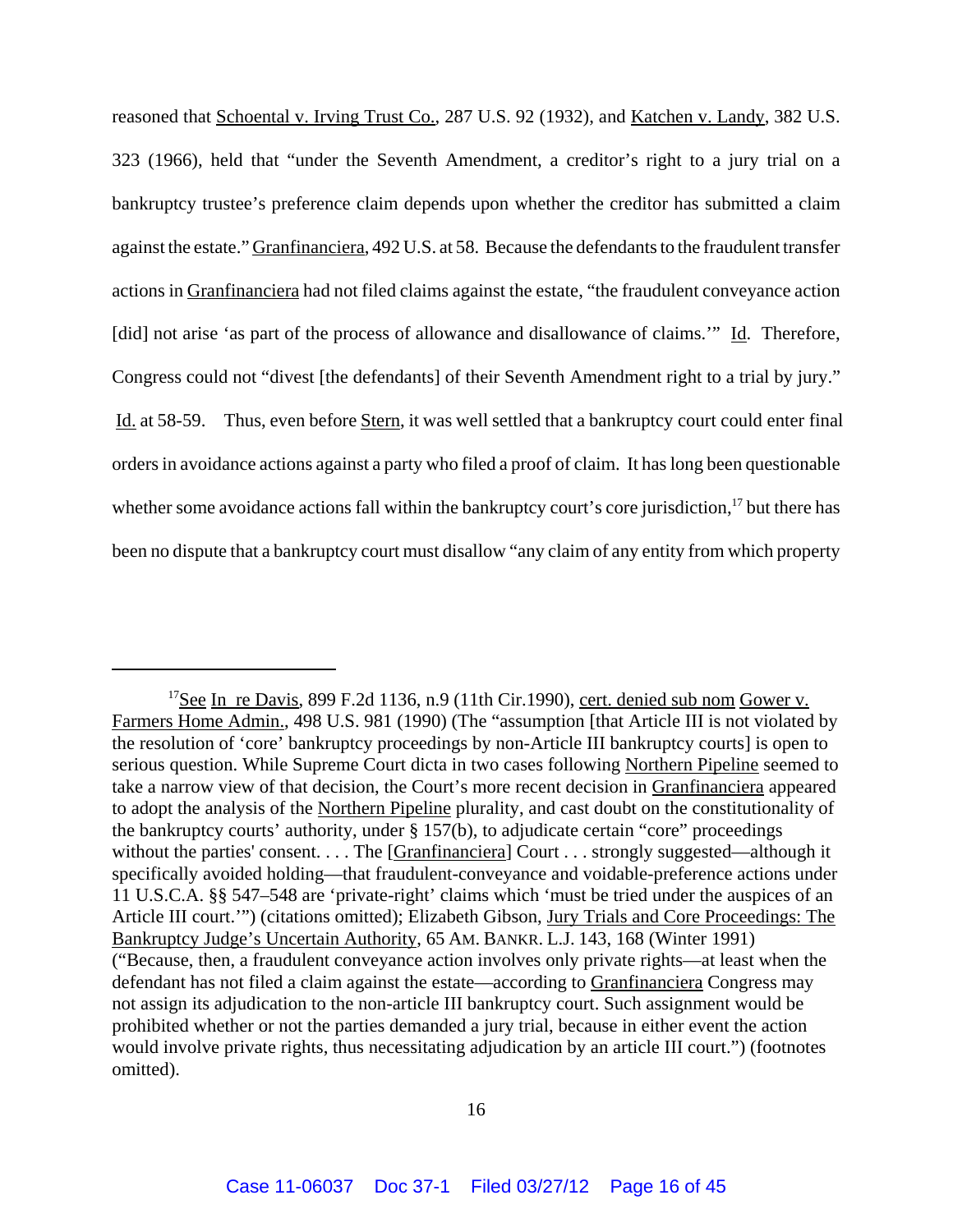is recoverable" because of a preferential transfer or fraudulent conveyance. 11 U.S.C.  $\S 502(d)$ .<sup>18</sup> Such actions are core proceedings in which a bankruptcy court may enter a final order. See Langenkamp v. Culp, 498 U.S. 42, 44 (1990) ("[B]y filing a claim against the bankruptcy estate the creditor triggers the process of 'allowance and disallowance of claims' . . . If the creditor is met, in turn, with a preference action from the trustee, that action becomes part of the claims-allowance process. . . . In other words, the creditor's claim and the ensuing preference action by the trustee become integral to the restructuring of the debtor-creditor relationship.") (internal quotation omitted); In re Parker North Am. Corp., 24 F.3d 1145, 1149 (9th Cir. 1994) (quoting Langenkamp, 24 F.3d at 44); Glinka v. Abraham and Rose Co., Ltd., 1994 WL 905714 at \*11 (D. Vt. June 6, 1994) ("Because 11 U.S.C. § 502(d) provides that the claims of pre-petition fraudulent transfers may be disallowed, it is clear that the count brought pursuant to 11 U.S.C. § 548 is part of the claims allowance process, must be determined as a necessary part of determining the validity of Federal Plastics' claim, and does not carry a jury trial right.").

After <u>Stern</u>, without the consent of the litigants, a bankruptcy court can hear a fraudulent conveyance action but may only submit proposed findings and conclusions to the district court. Ralph Brubaker, Article III's Bleak House (Part II): The Statutory Limits of Bankruptcy Judges' Core Jurisdiction, 31 NO. 9BANKR. L. LETTER 1, 37 (Sept., 2011) [hereinafter "Brubaker, Part II"]**.** However, even without consent, a bankruptcy court can enter a final judgment in a fraudulent

<sup>&</sup>lt;sup>18"</sup>Notwithstanding subsections (a) and (b) of this section, the court shall disallow any claim of any entity from which property is recoverable under section 542, 543, 550, or 553 of this title or that is a transferee of a transfer avoidable under section 522 (f), 522 (h), 544, 545, 547, 548, 549, or 724 (a) of this title, unless such entity or transferee has paid the amount, or turned over any such property, for which such entity or transferee is liable under section 522 (i), 542, 543, 550, or 553 of this title." 11 U.S.C. § 502(d).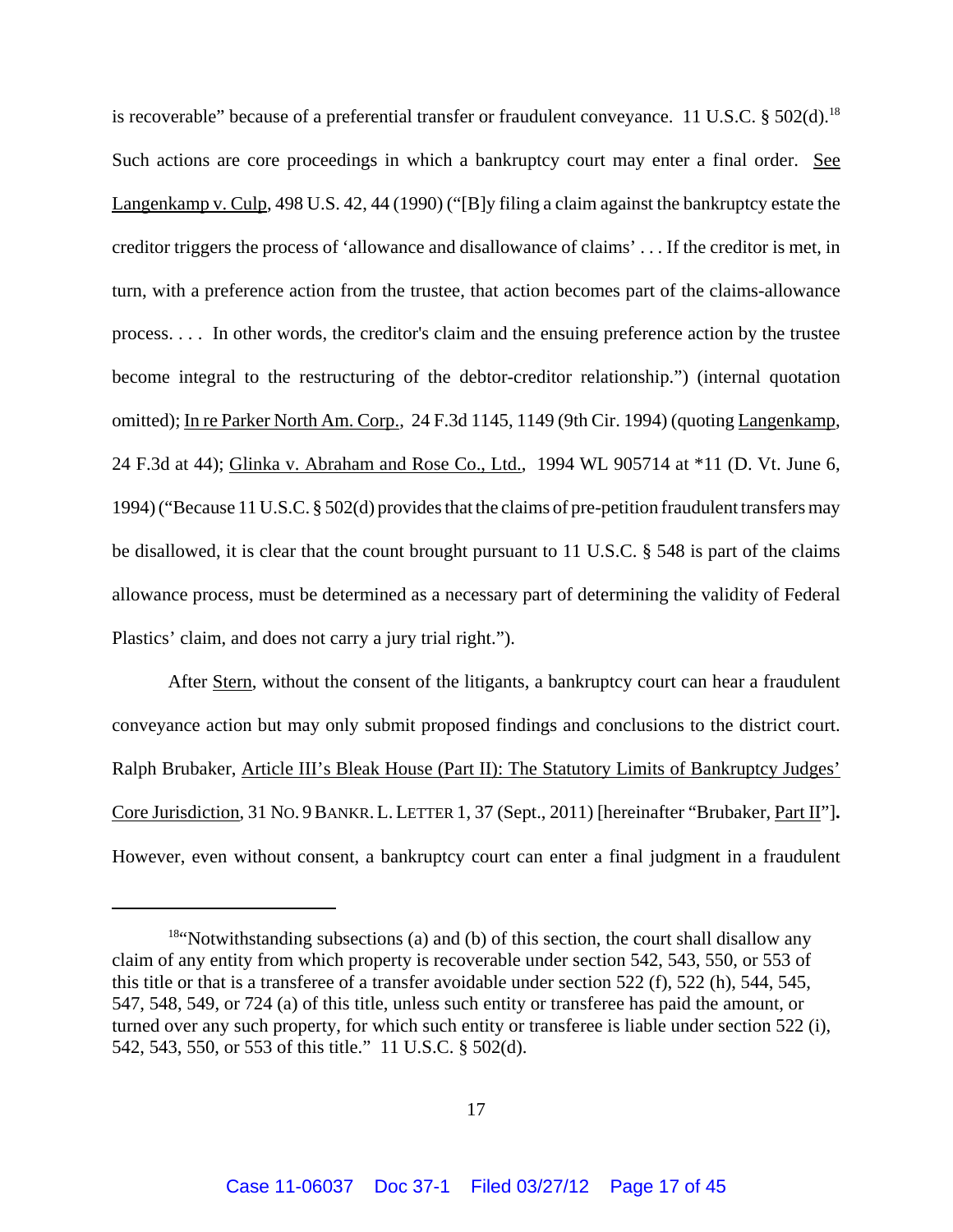transfer action under either Section 548 or Section 544 so long as the defendant has also filed a claim against the estate, making the fraudulent transfer action part of the process of allowance and disallowance of claims. See In re First Ams. Ins. Serv., Inc., 2012 WL 171583, at \*3 (Bankr. D. Neb. Jan. 20, 2012) ("Here, the defendant has filed a proof of claim in the First Americans case and has therefore brought himself within the court's jurisdiction, because the resolution of the trustee's [fraudulent conveyance] causes of action are a necessary part of the claims resolution process."); In re Coated Sales, Inc.,119 B.R. 452, 455 (Bankr. S.D.N.Y. 1990) ("As Granfinanciera makes clear, by submitting a claim against the bankruptcy estate, creditors subject themselves to the court's equitable power to disallow those claims. Concomitantly, when the claimant invokes the equitable jurisdiction of the bankruptcy court to establish its right to participate in distribution, it cannot, thereafter, object to the court's necessary determination of any misappropriations by the claimant.") (citations omitted).

The Court need not address the other arguments of the defendants. Because Tony, Betty, and Chris have filed proofs of claim against the estate, the resolution of the Section 544(b) and Section 548 fraudulent transfer claims against them are core proceedings, and the Court may enter final orders.

### **2. Preferences Claims Pursuant to Section 547(b) of the Bankruptcy Code**

The Trustee asserts several claims against Tony, Betty, and Chris based on Section 547 of the Bankruptcy Code.<sup>19</sup> The Trustee alleges that collectively they received various preferential transfers from the Debtor totaling over \$470,000.00. The Trustee argues that because Tony, Betty, and Chris have filed proofs of claim, the Court has the authority to enter a final judgment. The

<sup>&</sup>lt;sup>19</sup>These include counts 3, 6, 9, and 10 against Tony Dennis; counts 3, 6, and 7 against Betty Lambert; and count 3 against Chris Lambert.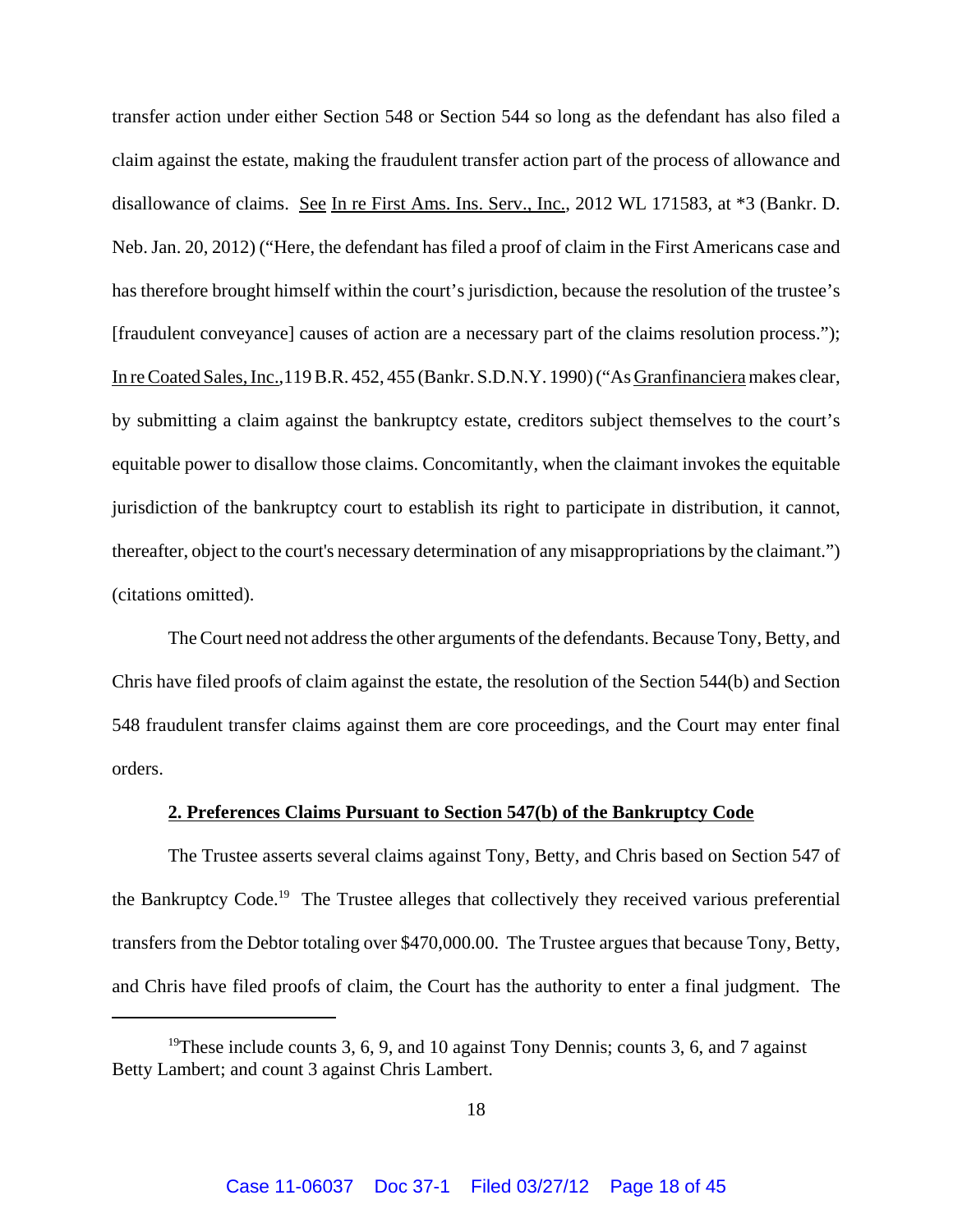defendants make the same four arguments that they made with regard to the Trustee's fraudulent conveyance claims.

The fraudulent conveyance analysis in the previous section applies equally to preferences. Beginning with Katchen v. Landy and continuing with Langenkamp v. Culp, the Supreme Court has pronounced that the resolution of a preference claim brought by the trustee against a creditor who has filed a proof of claim is an integral part of the general claims resolution process under Section 502(d) of the Bankruptcy Code. Langenkamp, 498 U.S. at 44-45; Katchen, 382 U.S. at 476. Section 502(d) "preclude[s] entities which have received voidable transfers from sharing in the distribution of the assets of the estate unless and until the voidable transfer has been returned to the estate." In re Mid Atlantic Fund, Inc., 60 B.R. 604, 609 (Bankr. S.D.N.Y. 1986). Thus, before a claim may be allowed, a court must resolve any preference or fraudulent transfer issues that the trustee might raise. In both <u>Katchen</u> and Langenkamp, the Supreme Court relied on Section 502(d) to conclude that a creditor-defendant who files a proof of claim has no Seventh Amendment right to a jury trial in a subsequent preference action brought by the trustee. If a creditor who files a proof of claim "is met, in turn, with a preference action . . . that action becomes part of the claims-allowance process which is triable only in equity." Langenkamp, 498 U.S. at 44.

In Granfianciera, the Court treated preference actions as "indistinguishable from [a fraudulent conveyance] suit in all relevant respects." Granfinanciera, 492 U.S. at 48 (relying on Schoenthal, 287 U.S. at 95 , which held that a preference action against a creditor who did not file a claim against the estate had to proceed as an action at law rather than in equity). See Brubaker, Part II, at \*36; MICHAEL ST. PATRICK BAXTER, S. ELIZABETH GIBSON, RANDAL C. PICKER AND R. PATRICK VANCE, NATIONAL BANKRUPTCY CONFERENCE COMMITTEE ON COURTS AND THE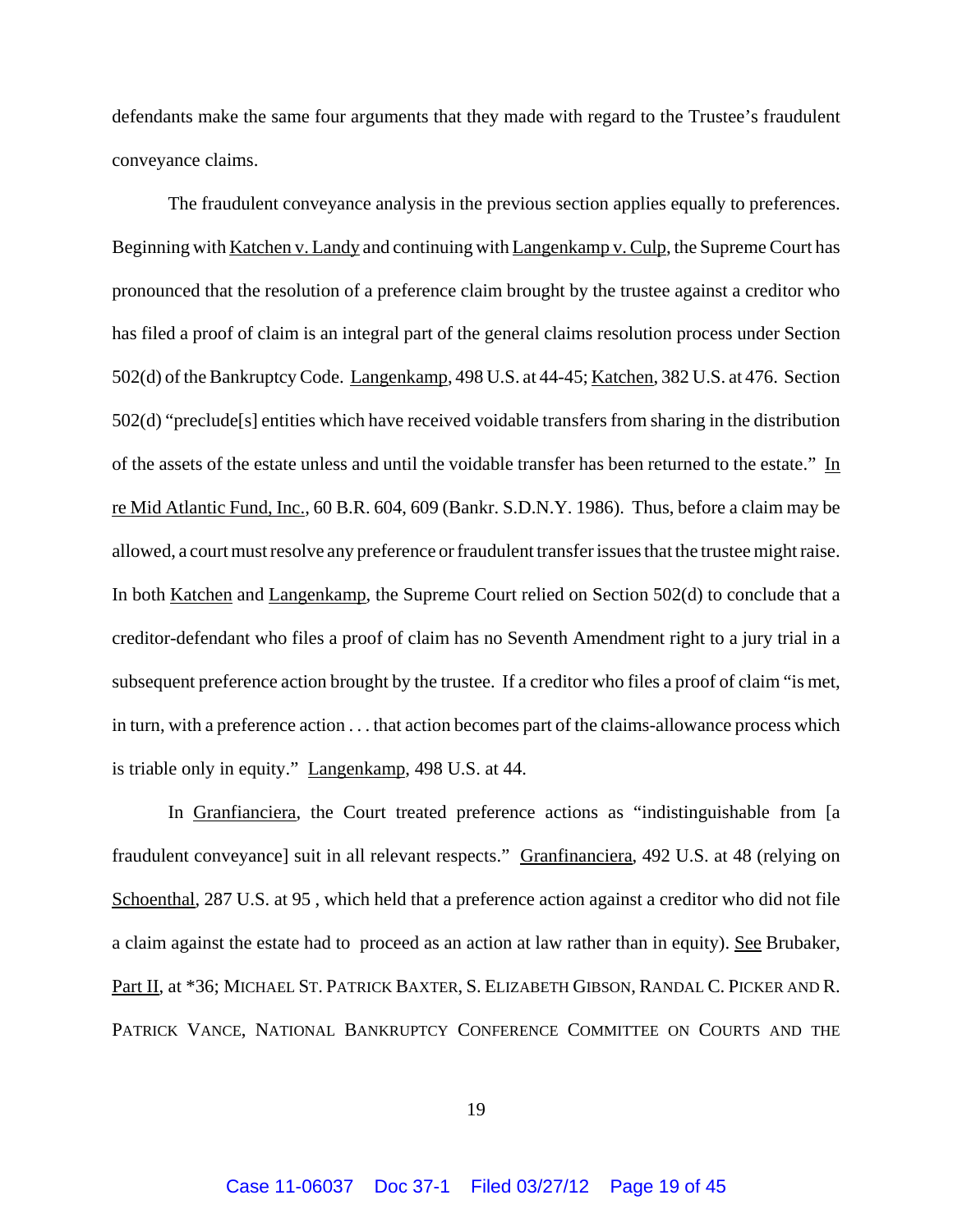ADMINISTRATIVE SYSTEM, THE SCOPE AND LIMITATIONS OF STERN V. MARSHALL, 131 S. CT. 2594 (2011) (Oct. 26, 2011) ("The Court throughout its Granfinanciera opinion equated fraudulent conveyance actions with preference actions.").

In Stern, the Court found that under Langenkamp v. Culp "a preferential transfer claim can be heard in bankruptcy when the allegedly favored creditor has filed a claim, because then 'the ensuing preference action by the trustee become[s] integral to the restructuring of the debtor-creditor relationship.'" 131 S. Ct. at 2617 (quoting Langenkamp, 498 U.S. at 44). "If, in contrast, the creditor has not filed a proof of claim, the trustee's preference action does not 'become[ ] part of the claims-allowance process' subject to resolution by the bankruptcy court." Id. Stern described Katchen as holding that a bankruptcy referee had "summary jurisdiction" over a preference claim "because it was not possible for the referee to rule on the creditor's proof of claim without first resolving the voidable preference issue." 131 S. Ct. at 2616. One of the consequences of filing a claim against the estate "was resolution of the preference issue as part of the process of allowing or disallowing claims, and accordingly there was no basis for the creditor to insist that the issue be resolved in an Article III court." Id.

The conclusion is inescapable: if a defendant in a preference action has filed a proof of claim, then the matter is a core proceeding, and the bankruptcy court may enter a final order.<sup>20</sup> Because Tony, Betty, and Chris have filed proofs of claim against the estate, the resolution of the Section 547 preference claims against them are core proceedings, and the Court may enter final orders.

 $20$ "[T]he only durable justification for non-Article III adjudication of the preference actions in Katchen and Langenkamp . . . is the Court's "necessity" rationale: as objections and counterclaims to creditors' claims against the estate, adjudication of the preferences was necessarily part and parcel of the summary process of adjudicating allowance of the creditors' claims against the estate." Brubaker, Part II, at \*38.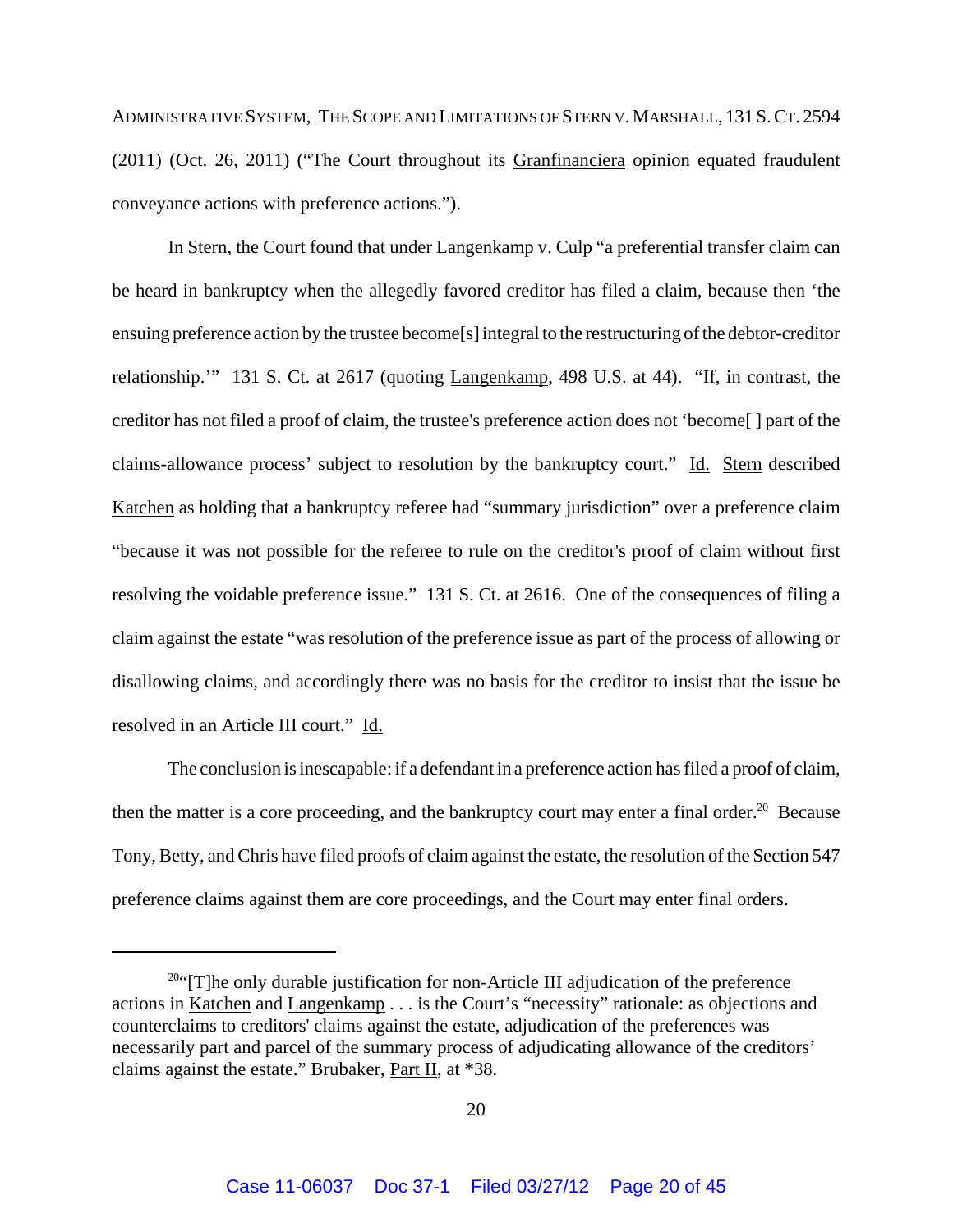## **3. Recovery of Estate Property Pursuant to Sections 541 and 542 of the Bankruptcy Code and North Carolina Law**

The Trustee alleges that the Debtor made various loans to Tony and Betty and that the outstanding balance of such loans totals \$764,235.00, for which each is liable for "some portion."21 The Trustee asserts that this debt is property of the Debtor's estate pursuant to Section 541 of the Bankruptcy Code. As to Tony and Betty, the Trustee seeks to collect "that portion of the 'Officers and Others' receivables in the amount of \$764,235.00 that is attributable to [them] personally."

There can be no dispute that this Court has the authority to determine what is and is not property of the Debtor's bankruptcy estate and enter final orders regarding the same.<sup>22</sup> However, these claims seek more than a declaratory judgment about property of these estate. They seek an order requiring Tony and Betty to turn over to the Trustee payment for some portion of a prepetition account receivable owed to the estate. Orders to turn over property of the estate are core proceedings under the plain language of 28 U.S.C. § 157(b)(2)(E). Yet, any exercise in interpreting the scope of the fifteen enumerated core matters in Section 157(b)(2) must be done within the guidelines set forth by the Supreme Court, given that the purpose of the Section was to rectify the

 $2^{1}$ The allegations are contained in count 11 against Tony and count 8 against Betty.

<sup>&</sup>lt;sup>22</sup>See In re BankUnited Fin. Corp., 462 B.R. 885, at 893-94 (Bankr. S.D. Fla. 2011) ("Contrary to the FDIC–R's argument, what is or is not property of a bankruptcy estate is an issue that stems from the bankruptcy itself (Stern), one that can only arise in a bankruptcy proceeding (Wood), since the concept of what is property of a bankruptcy estate does not exist outside of a bankruptcy case. Moreover, the fact that the determination of whether the Tax Refunds are property of the estate is determined under non-bankruptcy law and is an issue that could be resolved in a non-bankruptcy forum is irrelevant since the issue of what is property of the estate is virtually always a matter of state law or other non-bankruptcy law. Butner v. U.S., 440 U.S. 48 (1979)."); In re Washington Mutual, Inc., 461 B.R. 200, 217 (Bankr. D. Del. 2011) ("It is without question that bankruptcy courts have exclusive jurisdiction over property of the estate. . . . That jurisdiction includes jurisdiction to decide whether disputed property is, in fact, property of the estate.").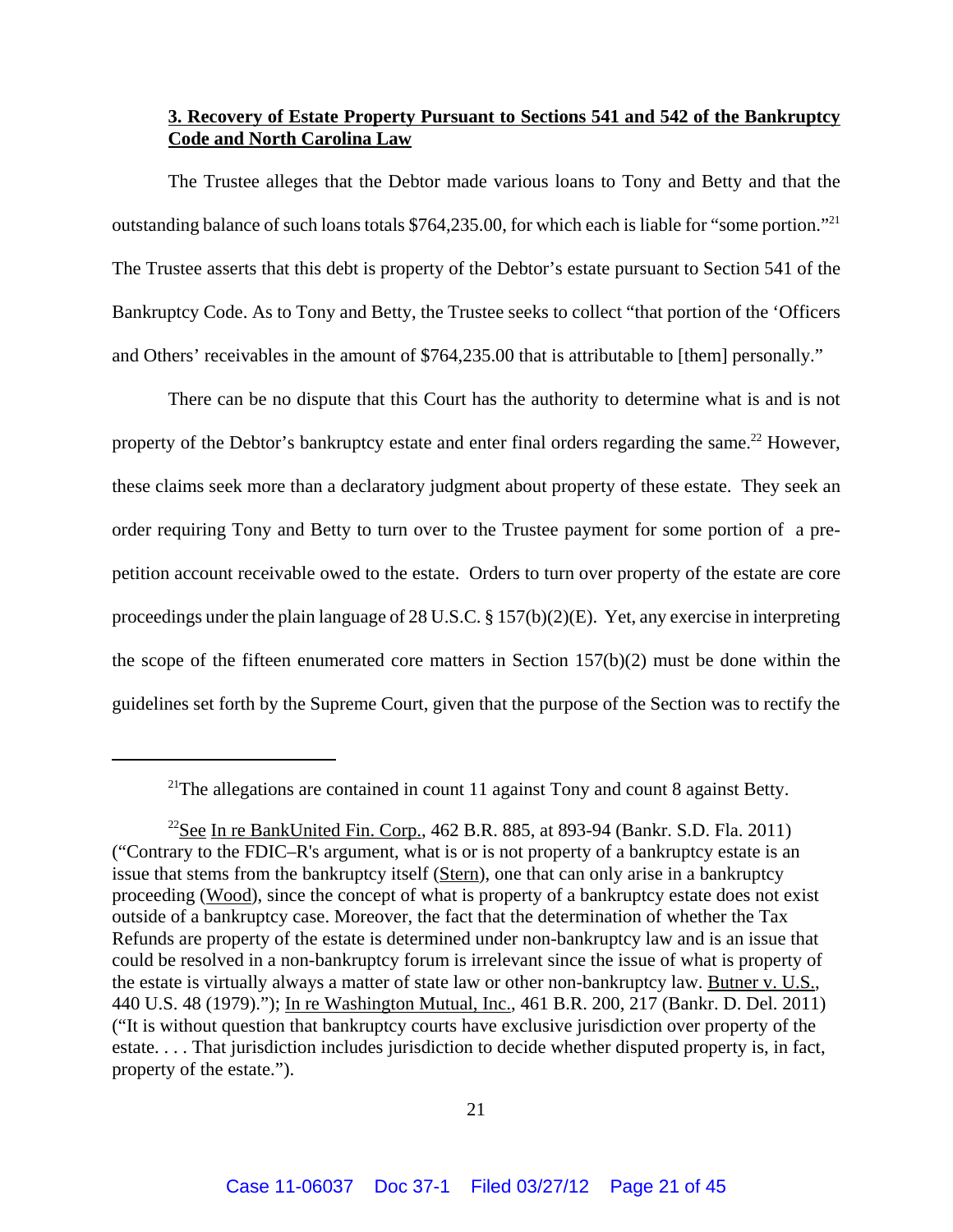unconstitutional jurisdiction found in Marathon. See Apex Express, 190 F.3d at 631-32 ("[A] broad reading of the literal terms of the statutory text could lead to the result that courts treat just about every dispute as "core."... [T]he statute must be interpreted keeping in mind... that Congress passed it in response to the defects revealed by Northern Pipeline."); In re Ill.-Calif. Exp., Inc., 50 B.R. 232, 237 (Bankr. Colo. 1985).

Before Stern, some courts held that actions seeking turnover of pre-petition accounts receivable were core proceedings pursuant to various subsections of 28 U.S.C. § 157(b)(2),<sup>23</sup> but a majority of courts held that such actions were non-core proceedings.<sup>24</sup> The basis for the majority's conclusion was that so-called turnover actions were in fact collection actions, and therefore constitutionally indistinguishable from the breach of contract action at the heart of Marathon.<sup>25</sup>

 $^{24}$ See, e.g., In re Nell, 71 B.R. 305, 308-09 (D. Utah 1987); Windsor Commc'ns Grp., Inc. v. Grant (In re Winsdor Commc'ns Grp., Inc.), 75 B.R. 713, 721 (E.D. Pa. 1985); In re Astrocade, Inc., 79 B.R. 983, 989 (Bankr. D. Ohio 1987); In re Northeast Dairy Co-op. Fed'n, Inc., 72 B.R. 663, 676 (Bankr. N.D.N.Y. 1987); In re Satelco, Inc., 58 B.R. 781, 786 (Bankr. N.D. Tex. 1986); Englander Co. v. City Mattress of Amherst, Inc., 52 B.R. 875, 878 (Bankr. C.D. Cal. 1985); In re B & L Oil Co., 46 B.R. 731, 735 (Bankr. D. Colo. 1985); Smith Douglass, Inc. v. Smith, 43 B.R. 616, 618 (Bankr. E.D.N.C. 1984).

<sup>25</sup>See, e.g., St. George Island, Ltd. v. Pelham, 104 B.R. 429, 430-31 (Bankr. N.D. Fla. 1989) ("Clearly, under Marathon, the suit before this court concerns a matter of prepetition private rights not closely intertwined with a congressionally created regulatory scheme. While this proceeding may affect the disposition of the debtor's estate, it did not arise in the core bankruptcy function of adjusting debtor-creditor rights and is, therefore, merely a related matter or a "non-core" issue."); In the Matter of Century Brass Prods., Inc., 58 B.R. 838, 844 (Bankr. D.

<sup>&</sup>lt;sup>23</sup>See, e.g., In re Nat'l Equip. & Mold Corp., 60 B.R. 133, 135-36 (Bankr. N.D. Ohio 1986) (action to collect an account receivable is a turnover action pursuant to § 157(b)(2)(E)); In re Franklin Computer Corp., 50 B.R. 620, 626 (Bankr. E.D. Pa. 1985) (action to collect an account receivable could be a matter concerning the administration of the estate pursuant to §  $157(b)(2)(A)$ , a turnover action pursuant to §  $157(b)(2)(E)$ , or a proceeding affecting the liquidation of the assets of the estate pursuant to  $\S 157(b)(2)(0)$ ; In the Matter of Baldwin-United Corp., 48 B.R. 49, 53 (Bankr. S.D. Ohio 1985) (action to collect an account receivable could be a turnover action pursuant to  $\S 157(b)(2)(E)$  or a proceeding affecting the liquidation of the assets of the estate pursuant to  $\S 157(b)(2)(O)$ .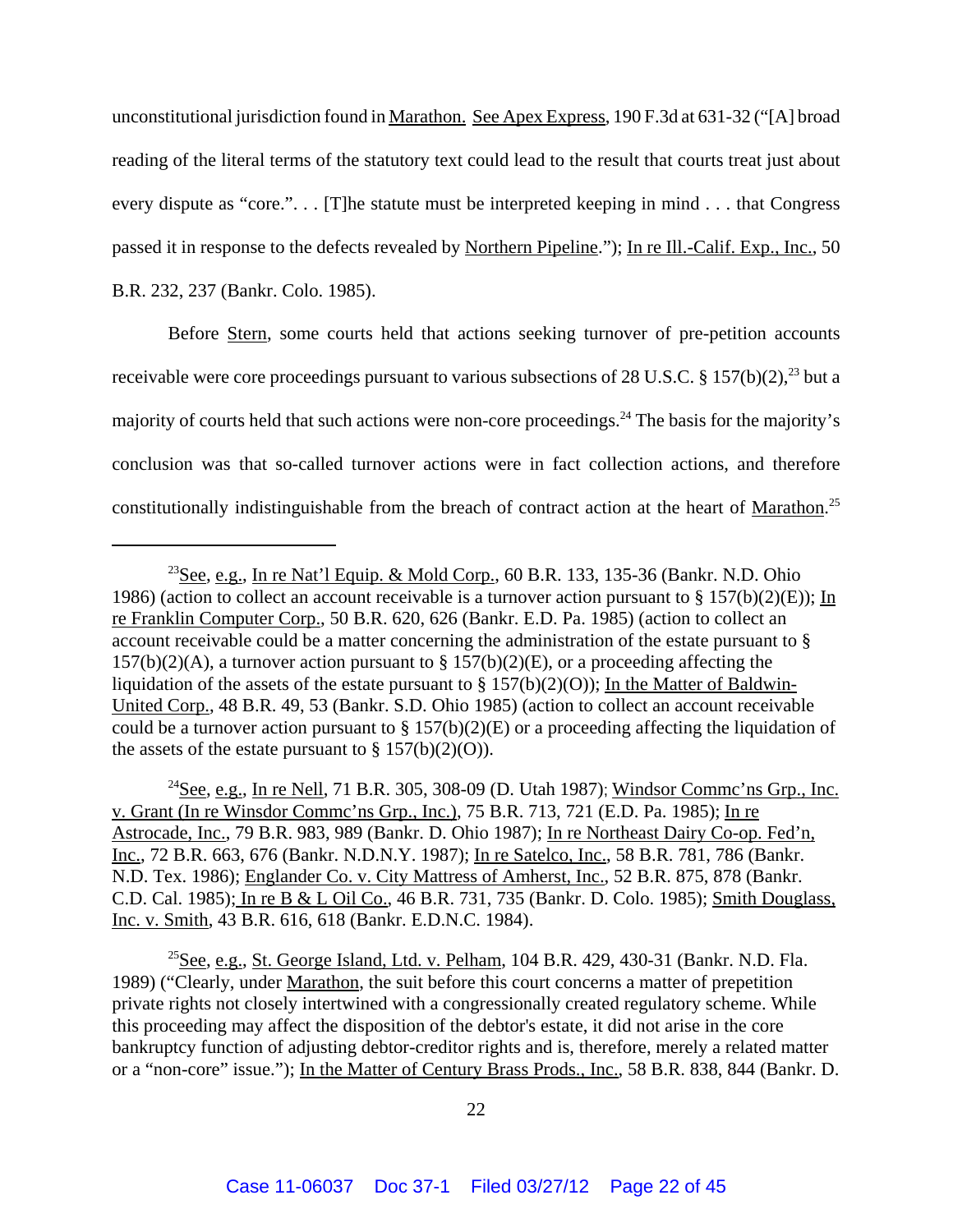Consistent with the majority position, the Fourth Circuit held in Apex Express Corp. v. The Wise Co., Inc., 190 F.3d 624 (4th Cir. 1999), that "accounts receivable" claims against strangers to the bankruptcy proceeding and "other litigation based on pre-petition contract-based rights," at least when grounded in state law and arising prepetition, must be treated as non-core matters. Id. at 631-32.

The Court approaches the Trustee's claims against Tony and Betty with this history in mind, and nevertheless concludes that the action is core under Section  $157(b)(2)(E)$ . The Stern analysis begins with the question of whether the action is a core matter pursuant to 28 U.S.C. § 157(b)(2). Stern, 131 S. Ct. at 2608. Although the cause of action does not cite Section 542, "it bears a strong similarity to a turnover proceeding, which Congress has expressly included in its open-ended definition of core proceedings." In re Pied Piper Casuals, Inc., 50 B.R. 549, 551 (Bankr. S.D.N.Y.1985). Courts presented with claims styled as turnover actions face the complicated task of navigating the blurry divide between bona fide turnover actions, which are core matters under the plain meaning of the statute, from collection actions under state law, which are non-core under both Marathon and Stern. See In re Dayton Title Agency, Inc., 264 B.R. 880, 883 (S.D. Ohio 2000) ("[T]he words 'to turnover property of the estate' are terms of art in the bankruptcy context . . . .

Conn. 1986) ("The type of adjudication involved in this proceeding is not in any meaningful way distinguishable from the one involved in Northern Pipeline. I am unpersuaded that the revised bankruptcy court structure resulting from the 1984 Act allows bankruptcy courts to hear and determine, without consent, account receivable actions brought by the estate against a defendant who has not filed a claim."); In re Atlas Automation, Inc., 42 B.R. 246, 247 (Bankr. E.D. Mich. 1984) ("In light of the fact that [the BAFJA] was enacted in response to the Supreme Court's holding in [Marathon] and that that case involved an action similar in legal nature to the case at hand, i.e., a breach of contract action, it is doubtful that Congress intended this type of case to be tried by a bankruptcy court. Thus, although the perimeters of the definition of "turn over property of the estate" and "proceeding affecting the liquidation of the assets of the estate" are yet to be explored, they do not include actions of this type. Therefore, the Court . . . determines that this case is a "proceeding that is otherwise related to a case under title 11.").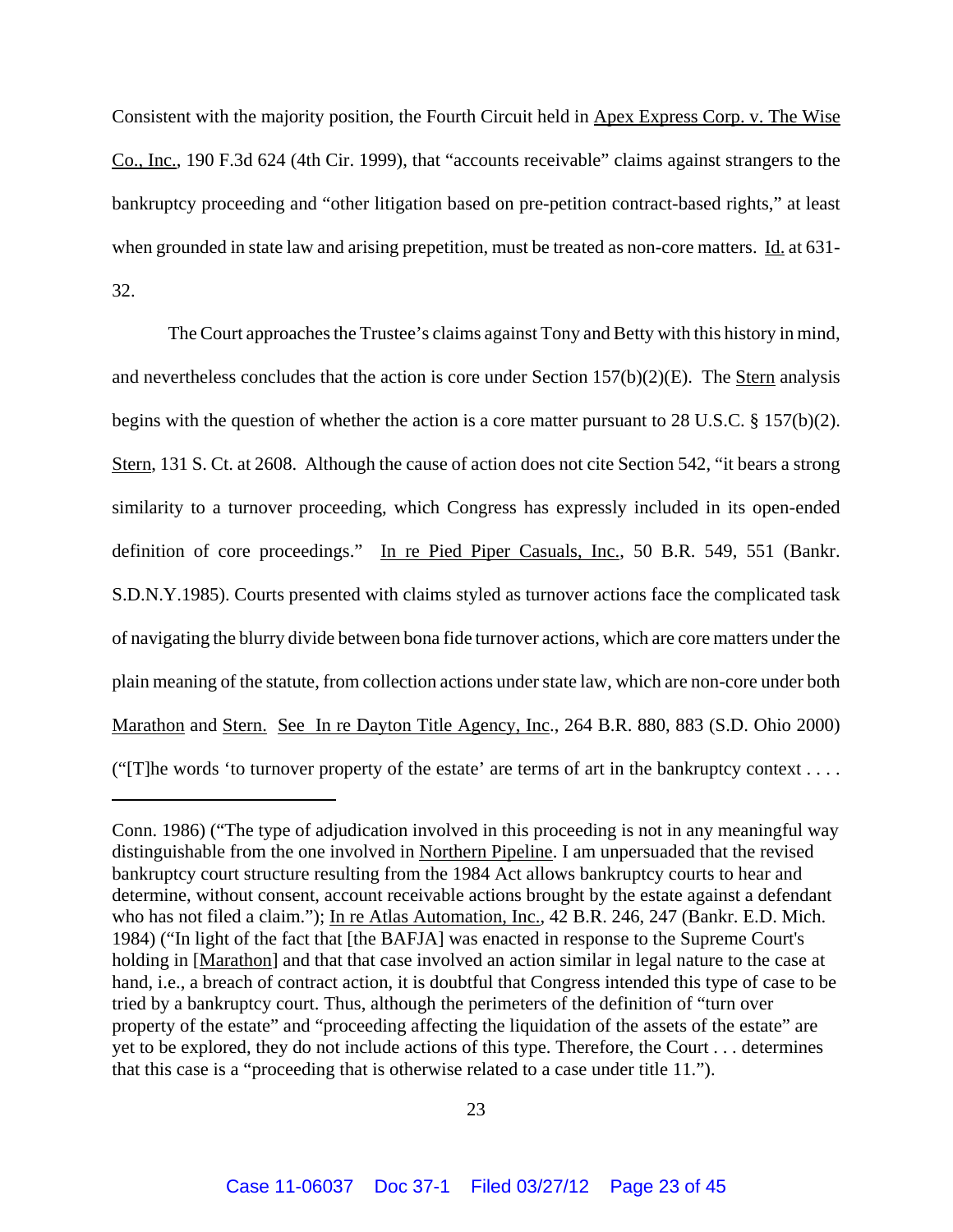Section 542 deals with debts which are matured, payable on demand, or payable on order. . . . When, instead, an adversary proceeding presents a bona fide dispute as to liability, the matter cannot be viewed as a turnover proceeding under 28 U.S.C. § 157(b)(2)."). The Court starts with the plain language of Section 157(b)(2)(E), which states that orders to turn over property of the estate are core. Section 542(b) requires all entities that owe a debt to the debtor on the petition date, that is both property of the estate and is "matured, payable on demand, or payable on order," to turn over or to pay that debt to the trustee or debtor in possession. 11 U.S.C. § 542. Such debts "commonly include accounts receivable, liquidated judgments or monies held in trust or in escrow." 5 COLLIER ON BANKRUPTCY ¶ 542.03 (Alan N. Resnick & Henry J. Sommer eds., 16th ed. 2011); Allegheny, Inc. v. Laniado Wholesale Co., 68 B.R. 183, 193 (Pa. 1986) (accounts receivable are considered to be mature debts). An examination of the legislative history of Section 542(b) compels a broad view of Section 542's turnover power. See U.S. v. Whiting Pools, Inc., 674 F.2d 144, 152 (2d Cir.1982) ("[A]n examination of the legislative history antedating 1977 compels a broad view of § 542's turnover power."); In re Sunrise Equip. and Devel. Corp., 24 B.R. 26, 27-28 (Bankr. Ariz. 1982) (examining the legislative history and concluding "We are not aware of any witness opposing a broad turnover power if accompanied by proper provisions for protection"). Since Stern, three courts have considered whether turnover claims are core proceedings pursuant to Section 157(b)(2)(E); in each case, the court found that the action was core. See In re McCrory, 2011 WL 4005455, at \*1 (Bankr. N.D. Ohio Sept. 8, 2011); In re Miller, 2011 WL 3741846, at \*1 (Bankr. N.D. Ohio Aug. 24, 2011); Badami v. Sears (In re AFY, Inc.), 2011 WL 3812598, at \*1 (Bankr. D. Neb. Aug. 18, 2011).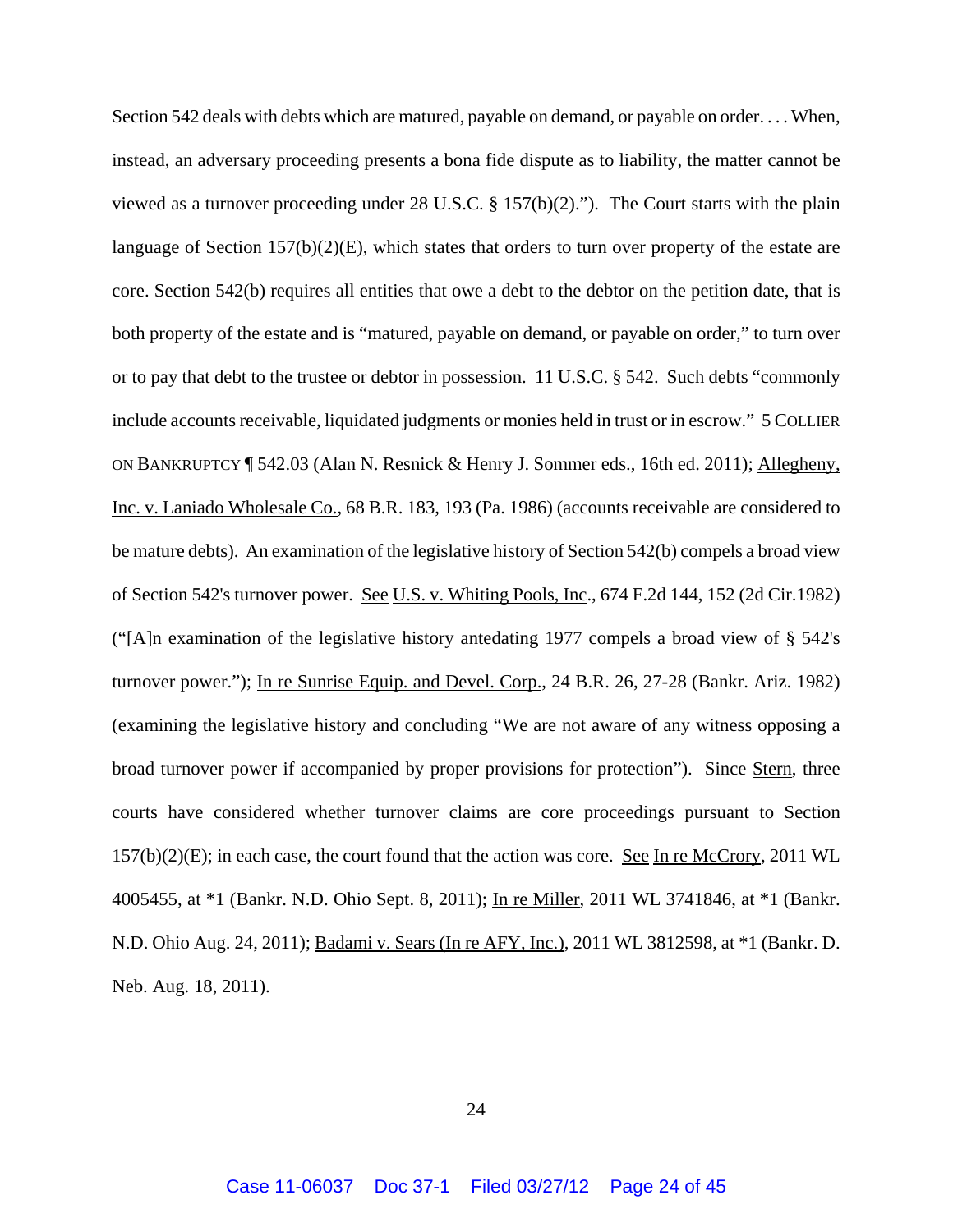The Trustee's complaint states a claim for turnover under Section  $542(b)$ <sup>26</sup> Although Tony and Betty deny that they are liable on the accounts, such a denial does not mean that the debt is not mature. A debt may be both mature for purposes of this Section 542(b) and nonetheless disputed by the defendant. See In re Willington Convalescent Home, Inc., 850 F.2d 50, 52 n.2 (2d Cir. 1988). In other words, "for an action to be a turnover proceeding, it is not relevant that the defendant disputes the existence of the debt by, perhaps, denying the complaint's allegations, as long as those allegations state the existence of a mature debt." In re Nat'l Enters, Inc., 128 B.R. at 959. The Trustee's complaint alleges that Betty and Tony owe a matured debt that is property of the estate under Section 541. Moreover, the amount of the claim is liquidated. The Trustee's allegations are based on the Debtor's books, which show that \$764,235 is owed. The Court is not presented with an unliquidated claim that requires a determination of the rights of parties under state contract law. The Trustee is merely attempting to collect a matured, liquidated debt that is property of the estate according to the Debtor's records—records that Tony and Betty are responsible for keeping. The Trustee has thus stated a claim for turnover under Section 542(b). The matter is therefore core under Section 157(b)(2)(E).<sup>27</sup> See In re Wilson Feed Co., Inc., 142 B.R. 123, 125 (Bankr. E.D. Va. 1992)

<sup>&</sup>lt;sup>26</sup> "Except as provided in subsection (c) or (d) of this section, an entity that owes a debt that is property of the estate and that is matured, payable on demand, or payable on order, shall pay such debt to, or on the order of, the trustee . . . ." 11 U.S.C. § 542(b). See In re Nat'l Enters., Inc., 128 B.R. 956, 959 (E.D. Va. 1991) ("Section 542(b) creates an action for turnover of matured debts owed to a bankrupt estate. These may be, for example, debts owed for accounts receivable, for judgments already obtained or for monies previously held in trust or in escrow.) (citations omitted).

 $27$  Alternatively, the Trustee's claim might also be considered core under Section 157(B)(2)(C). The analysis of In re VP Energy, Inc., 300 B.R. 621, 625 (Bankr. W.D. Pa. 2003), is instructive. In VP Energy, the Chapter 11 debtor filed a complaint to dispute contract claims between itself and various creditors. Id. at 625. The complaint did not seek relief in the nature of "turnover," but the court found that it could nevertheless exercise "core" jurisdiction: the substance of each of the four counts of the complaint arose entirely out of transactions or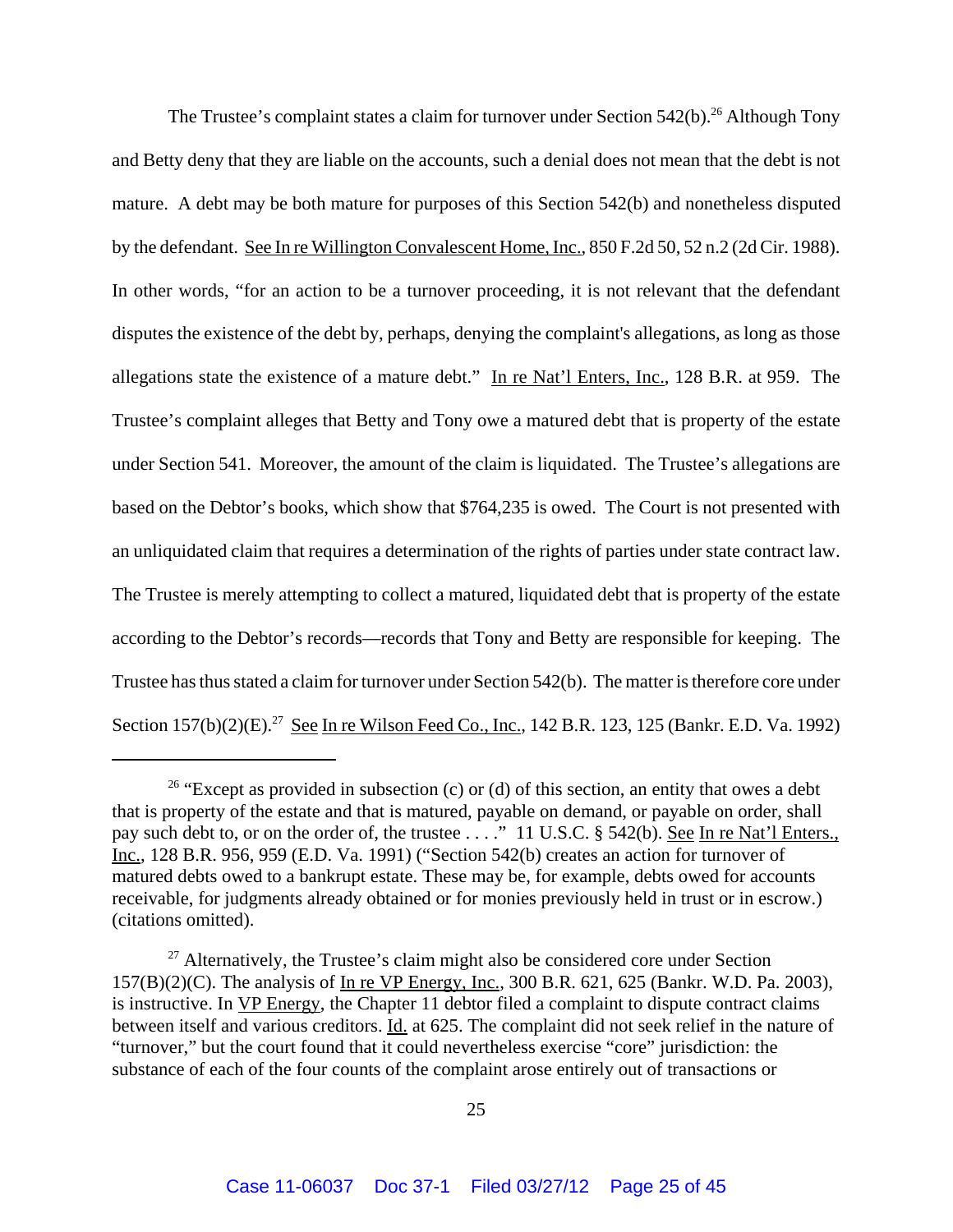(debtor seeking collection on an account receivable has an action for turnover of estate property under Section 542(b)).

The Court notes that its conclusion is apparently at odds with the Fourth Circuit's holding in Apex Express. The Apex Express decision, however, is distinguishable from the facts before the court in at least two ways. First, the Apex Express court considered whether an account receivable claim that was based upon a prepetition breach of a prepetition contract was a core proceeding. The court held that such a claim, when grounded in state law and arising prepetition, must be treated as non-core. Apex Express, 190 F.3d at 631. In Apex, the Court specifically considered accounts receivable claims against "strangers to the bankruptcy proceedings and other litigation based on prepetition contract-based rights." Id. Here, Betty and Tony are not strangers to the

occurrences that were the subject of the creditors' proofs of claim, such that each count was, in essence, a counterclaim to creditors' proofs of claim. Id. The court concluded that the counts were counterclaims, notwithstanding that they were asserted in a separate adversary proceeding, and notwithstanding that they sought relief in excess of that which was sought in the proofs of claim. Id. The VP Energy court explained that the counts

constitute core matters . . . notwithstanding the Court's determination that . . . none of the first three of such counts constitute core turnover actions within the meaning of 11 U.S.C. § 542(b) and 28 U.S.C. § 157(b)(2)(E). . . . The Court holds that the Debtor's four counts nevertheless raise core matters because (a) the substance of each of the Debtor's four counts arises entirely out of the transactions or occurrences that are the subject matter of the Proofs of Claim, (b) the filing of the Proofs of Claim significantly predate the Debtor's filing of its complaint and amended complaint, (c) each of the Debtor's four counts consequently constitutes, in essence, a counterclaim—indeed, a compulsory counterclaim—to the Proofs of Claim, (d) "[c]ore proceedings include . . . counterclaims by the estate against persons filing claims against the estate," 28 U.S.C.A. § 157(b)(2)(C) (West 1993), and (e) the matters raised within the Debtor's four counts consequently constitute core matters pursuant to  $\S 157(b)(2)(C)$ .

Id. In this case, the Trustee's claims against Tony and Betty, like their proofs of claim, arise out of the transactions that occurred between them and the Debtor. Their proofs of claim were filed long before the Trustee's complaint. The Trustee's claims are, in essence, counterclaims against Tony and Betty. They require the turnover of money by Tony and Betty in payment of an account receivable. Thus, the Court concludes that the Trustee's claims may also be core proceedings, pursuant to Section 157(b)(2)(C).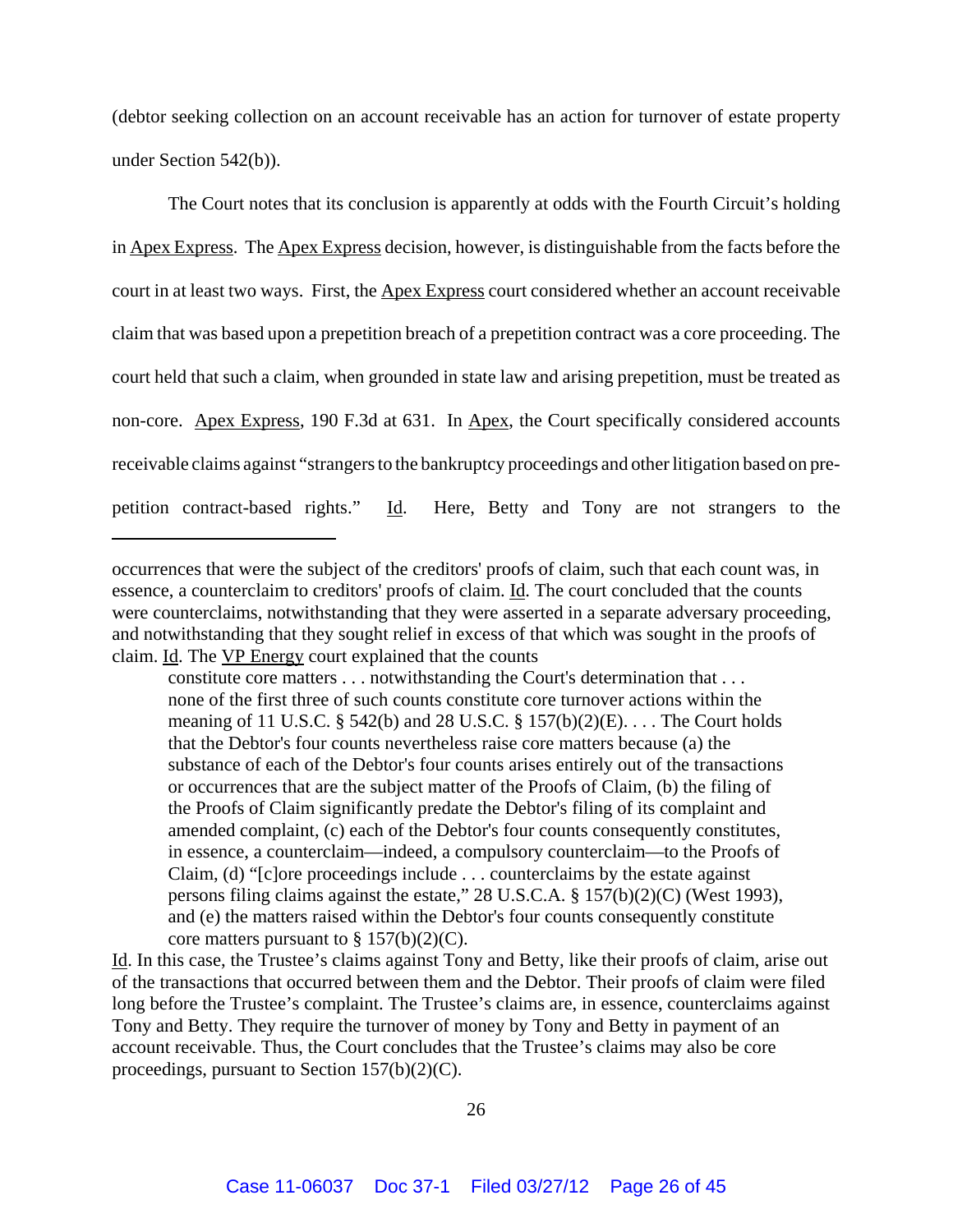bankruptcy—indeed, both parties are principals of the Debtor and have filed proofs of claim.<sup>28</sup> Second, the court qualified its holdings to accounts receivable claims "grounded in state law," specifically contract law. Id. at 631-32. Here, the Trustee seeks turnover of the receivable listed in the Debtor's books on the ground that these funds are property of the estate within the meaning of 11 U.S.C. § 541. The need to apply state law does not deprive the bankruptcy court of authority to determine whether the accounts are property of the estate and therefore recoverable under Section 542. See Badami, 2011 WL 3812598, at \*1 ("[T]he trustee's right to bring a turnover proceeding is created by . . . 11 U.S.C. § 542. This court is not deprived of subject matter jurisdiction simply because resolution of the lawsuit may require the application of state law."); In re Salander O'Reilly Galleries, 453 B.R. 106, 121 (Bankr. S.D.N.Y. 2011) ("The jurisdiction of the bankruptcy court depends on whether the issue to be decided arises in or under the Bankruptcy Code, such as whether a claim will be allowed, not whether state law is implicated."); see also In the Matter of Kakolewski, 29 B.R. 572, 573-74 (Bankr. W.D. Mo. 1983) ("By virtue of section 542(b), supra, an action [to collect an account receivable] is made to arise under bankruptcy law. And this is so even though actions on account and debt and contract generally arise under state law, for the provisions of section 542(b) are sufficient to arrogate the general law concepts and transform them into bankruptcy law."); 28 U.S.C. § 157(b)(3) ("A determination that a proceeding is not a core proceeding shall not be made solely on the basis that its resolution may be affected by state law."). Based on the facts before the Court, Apex Express does not dictate the outcome in this case.

 $28$  The  $\Delta$ pex Express court noted that when a creditor files a proof of claim in a debtor's bankruptcy case, that creditor consents to the equitable jurisdiction of the bankruptcy court, even if the underlying matter is not core under the statute. 190 F.3d at 631 n.7. Since Betty and Tony have both filed proofs of claim, this court has constitutional authority under the logic of Apex Express to enter final judgment on the Trustee's claim, whether or not the turnover action is core under Section 157.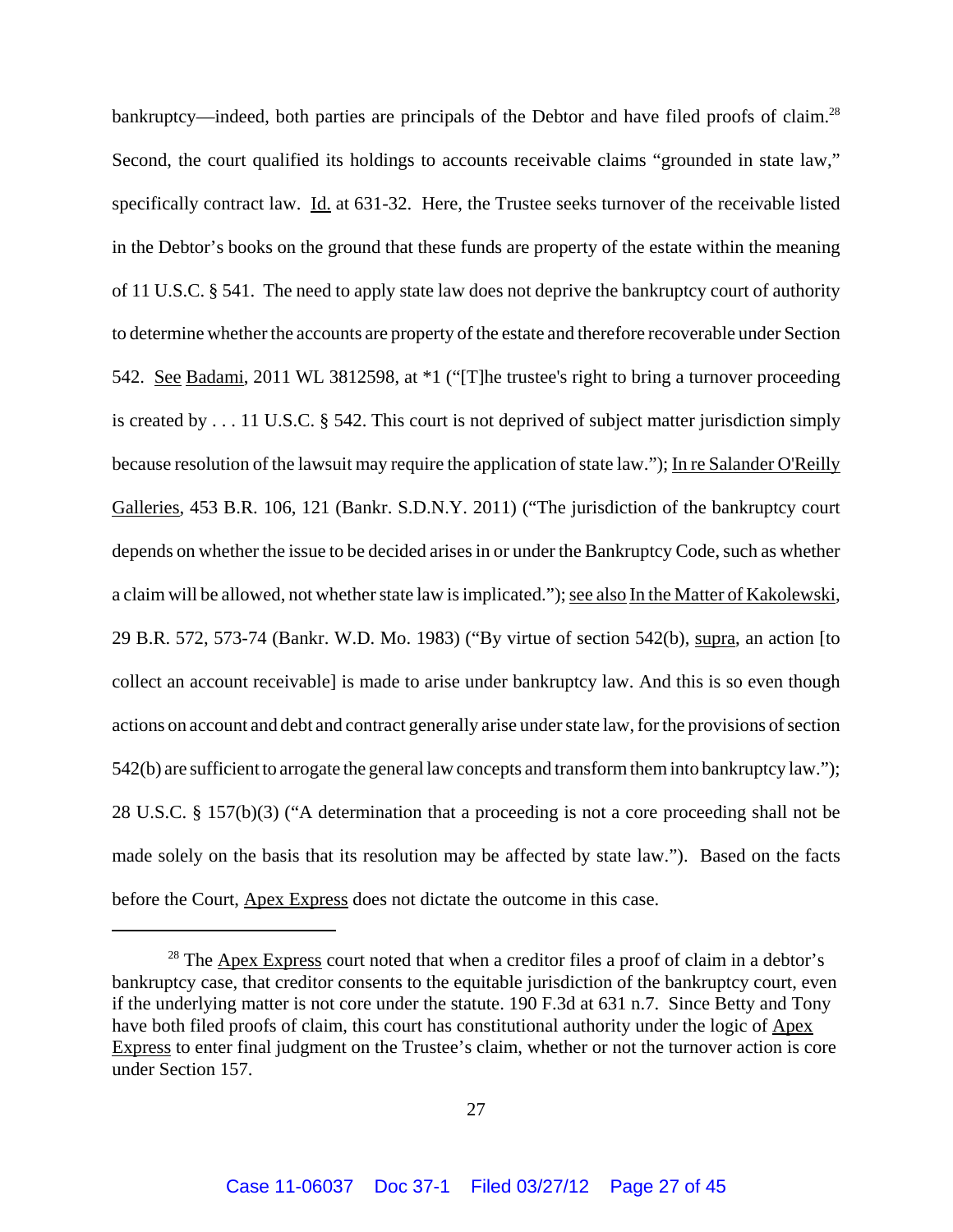Having determined that the claim is core under the statute, the Court must next determine if these actions "stem[] from the bankruptcy itself or would necessarily be resolved in the claims allowance process." Stern, 131 S. Ct. at 2618. Since Stern, at least one court has found a turnover action to be a bankruptcy cause of action. See In re McCrory, 2011 WL 4005455, at  $*1$ ("Proceedings involving the turnover of property of the bankruptcy estate are core proceedings that the court may hear and determine under 28 U.S.C.  $\S 157(b)(1)$  and  $(b)(2)(E)$ . The matter at issue is one that 'stems from the bankruptcy itself' that is within this court's jurisdiction to decide."). This conclusion is supported by the fact that actions for turnover occur exclusively under the Bankruptcy Code. See In re Pegasus Gold Corp., 394 F.3d 1189, 1193 (9th Cir. 2004). As previously discussed, the Trustee's complaint states a valid claim for turnover. Pursuant to Stern, the Court has the constitutional authority to enter a final judgment regarding turnover proceedings.<sup>29</sup> In addition, because Tony and Betty have both filed proofs of claim for "monies loaned" by them to the Debtor, and the Trustee asserts that they owe money to the Debtor, the Court concludes that it will be necessary to resolve the Trustee's claims in the process of allowing or disallowing Tony's and Betty's proofs of claim.<sup>30</sup> Both prongs of the Stern test have been met. The Court may enter final

<sup>&</sup>lt;sup>29</sup>This conclusion is reinforced by the fact that turnover actions pursuant to Section  $542$ are included with the list of avoidance and recovery actions in Section 502(d) that may form the basis of the disallowance of a claim. 11 U.S.C. § 502(d).

<sup>&</sup>lt;sup>30</sup>See In re Byce, 2011 WL 6210938, at  $*2$  (D. Idaho Dec. 14, 2011) (citing In re Salander O'Reilly Galleries, 435 B.R.106, 117 (Bankr. S.D.N.Y. 2011)) ("The bankruptcy court thus has the constitutional authority to finally determine JustMed's claim—including state-law issues that arise within that claim. Stern did not hold that the bankruptcy court may not rule on state law issues when determining a proof of claim."); Fleury v. Specialized Loan Servicing, LLC, 2011 WL 4851141, at \*2 (Bankr. E.D. Cal. Oct. 6, 2011) ("The question, as framed by the Supreme Court in Stern is, whether the action at issue stems from the bankruptcy itself or would necessarily be resolved in the claims allowance process. Here, the validity of the deed of trust, which creates the secured claim, is an issue that would plainly be resolved in the claims allowance process."); In re GB Herndon & Assocs., Inc., 459 B.R. 148, 164 (Bankr. D. Colo.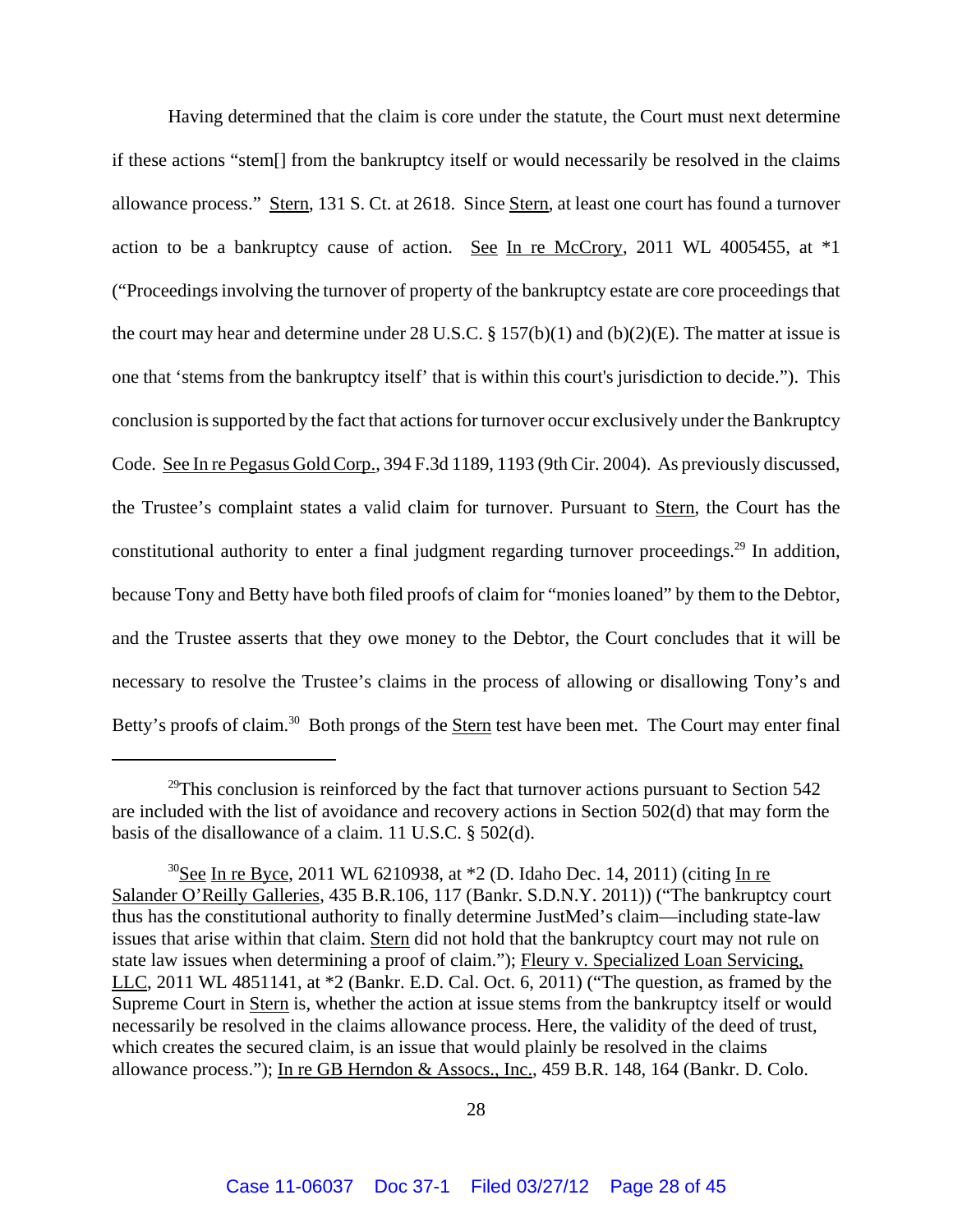orders with regard to these claims.

## **4. Recovery of Estate Property as a General Partner of the Farm Affiliates Pursuant to Section 541 of the Bankruptcy Code and North Carolina Law**

The Trustee alleges that the Debtor made various loans to the Farm Affiliates and that the outstanding balance of such loans totals \$1,019,565.48, for which Tony and Betty are liable as general partners of the Farm Affiliates.<sup>31</sup> The Trustee argues that this debt is property of the Debtor's estate pursuant to Section 541 of the Bankruptcy Code, and he seeks an order for Tony and Betty to turn over to the Trustee payment for the obligations of the Farm Affiliates.

Pursuant to the analysis in the previous section, the Court concludes that these causes of action are essentially turnover actions and are therefore core proceedings pursuant to 28 U.S.C. §  $157(b)(2)(A)$ , (C), (E), and/or (O). Turnover actions are bankruptcy causes of action, so the first prong of the Stern test has been met. In re McCrory, 2011 WL 4005455, at \*1. It is not necessary to determine if these claims of the Trustee must be resolved in the claims allowance process. The Court may enter final orders with regard to these claims.

## **5. Breach of Fiduciary Duty**

The Trustee alleges that Tony, as President and a director of the Debtor, and Betty, as Secretary and a director of the Debtor, owe a fiduciary duty to the Debtor and that they both breached this duty. The Trustee further alleges that, upon the Debtor's insolvency, they owed a

<sup>2011) (</sup>debtor's counterclaims were necessarily resolved by resolution of creditor's proof of claim, such that court had authority to enter final order on debtor's counterclaims); In re Olde Prairie Block Owner, LLC, 457 B.R. 692, 698 (Bankr. E.D. Ill. 2011) (because debtor's counterclaims for (1) rescission of contract and (2) breach of contractual duty of good faith and fair dealing had to be resolved in the determination of creditor's proof of claim based on the contract, they were core proceedings subject to final adjudication by the bankruptcy court).

 $31$ <sup>31</sup>The allegations are contained in count 12 against Tony and count 9 against Betty.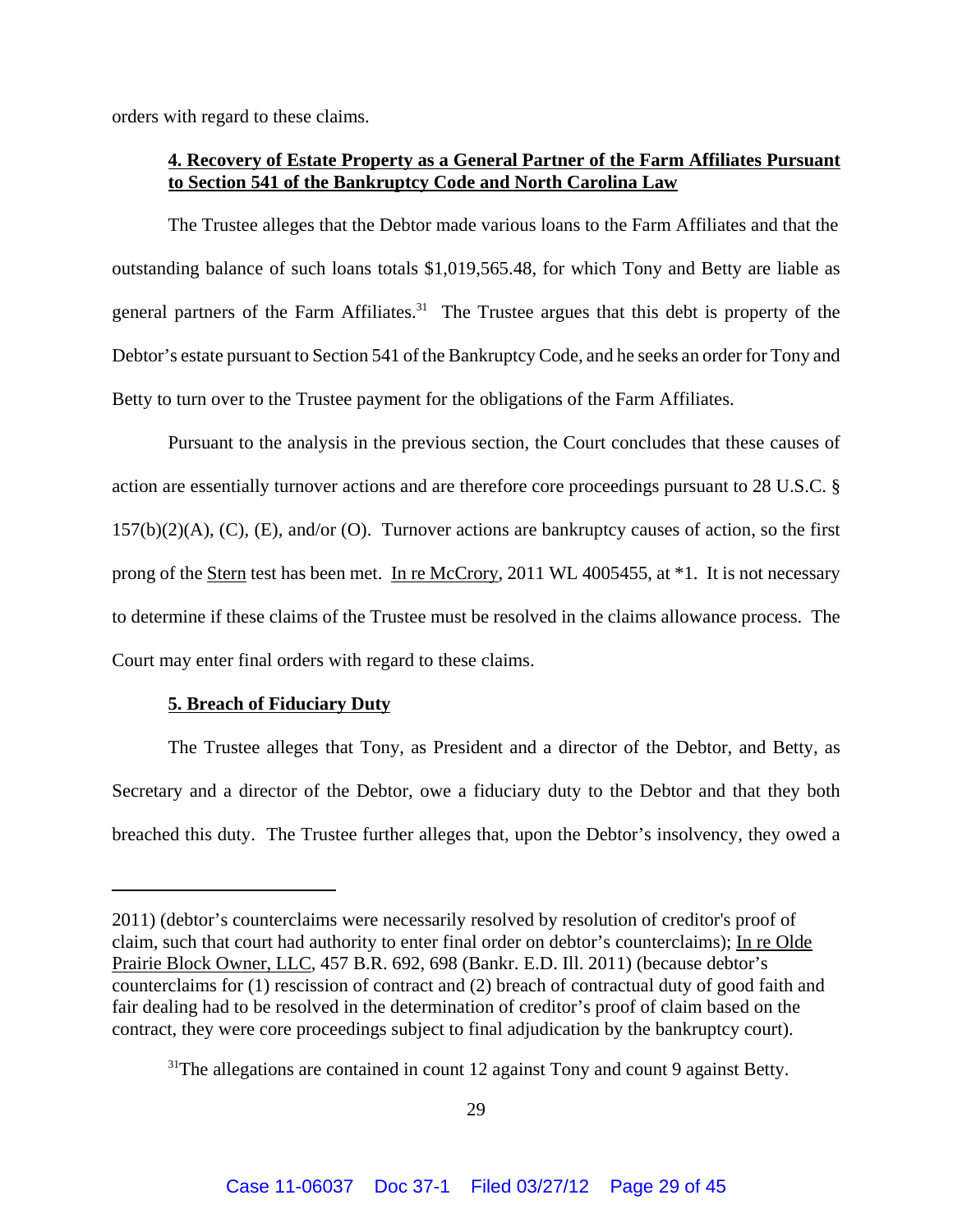fiduciary duty to the Debtor's creditors generally.<sup>32</sup> The Trustee seeks damages from Tony and Betty for their breach of these duties.

Tony and Betty filed proofs of claim, and these claims for breach of fiduciary duty could be characterized as counterclaims by the estate against them.<sup>33</sup> But even if that supposition is correct, these claims are state law tort claims, and they do not stem from the Bankruptcy Code. See State ex rel. Long v. ILA Corp., 132 N.C.App. 587, 513 S.E.2d 812 (N.C. App. 1999) (corporate fiduciary duties are codified in N.C. Gen. Stat. § 55-8-30(a), which "embodies long traditions of the common law."). It will not be necessary to determine whether Tony and/or Betty breached any fiduciary duties to the Debtor or its creditors in order to allow their proofs of claim.<sup>34</sup> These claims do not meet either prong of the Stern test. The Court will issue proposed findings of fact and conclusions

 $32$ The allegations are contained in count 13 against Tony and count 10 against Betty.

 $3328$  U.S.C. § 157(b)(2)(C) provides that counterclaims are core proceedings.

<sup>34</sup>See In re Ortiz, 665 F.3d 906, 914 (7th Cir. 2011) (filing proof of claim for medical services that revealed debtor's medical information did not allow bankruptcy court to enter final order on debtor's counterclaim that creditor violated state law because adjudicating creditor's claims did not require court to determine debtor's counterclaim); In re AIH Acquisitions, LLC, 2011 WL 4000894, at \*3 (N.D. Tex. Sept. 7, 2011) (bankruptcy court could not enter final judgment on causes of action asserted by buyer of estate assets against lender that arose postpetition for fraudulent inducement and negligent misrepresentation because (1) they are state law counterclaims and (2) the court need not determine such claims in allowing buyer's proof of claim); In re Olde Prairie Block Owner, 457 B.R. at 699 (debtor's counterclaims did not need to be decided to rule on creditor's proof of claim, so they are not subject to final adjudication by the bankruptcy court); In re Sw. Sports Ctr., Inc., 2011 WL 4002559, at  $*7$  (Bankr. N.D. Ohio Sept. 6, 2011) ("In this case, Kleem filed a proof of claim based on the judgment lien filed in the Cuyahoga County Records Office. The debtor filed its Adversary Proceeding alleging fraud, conspiracy and negligence-all state court claims alleged in the second state court case. The Bankruptcy Court's ruling on Kleem's proof of claim will not resolve the debtor's counterclaim. Thus this Court has no authority under the U.S. Constitution to enter a final judgment.").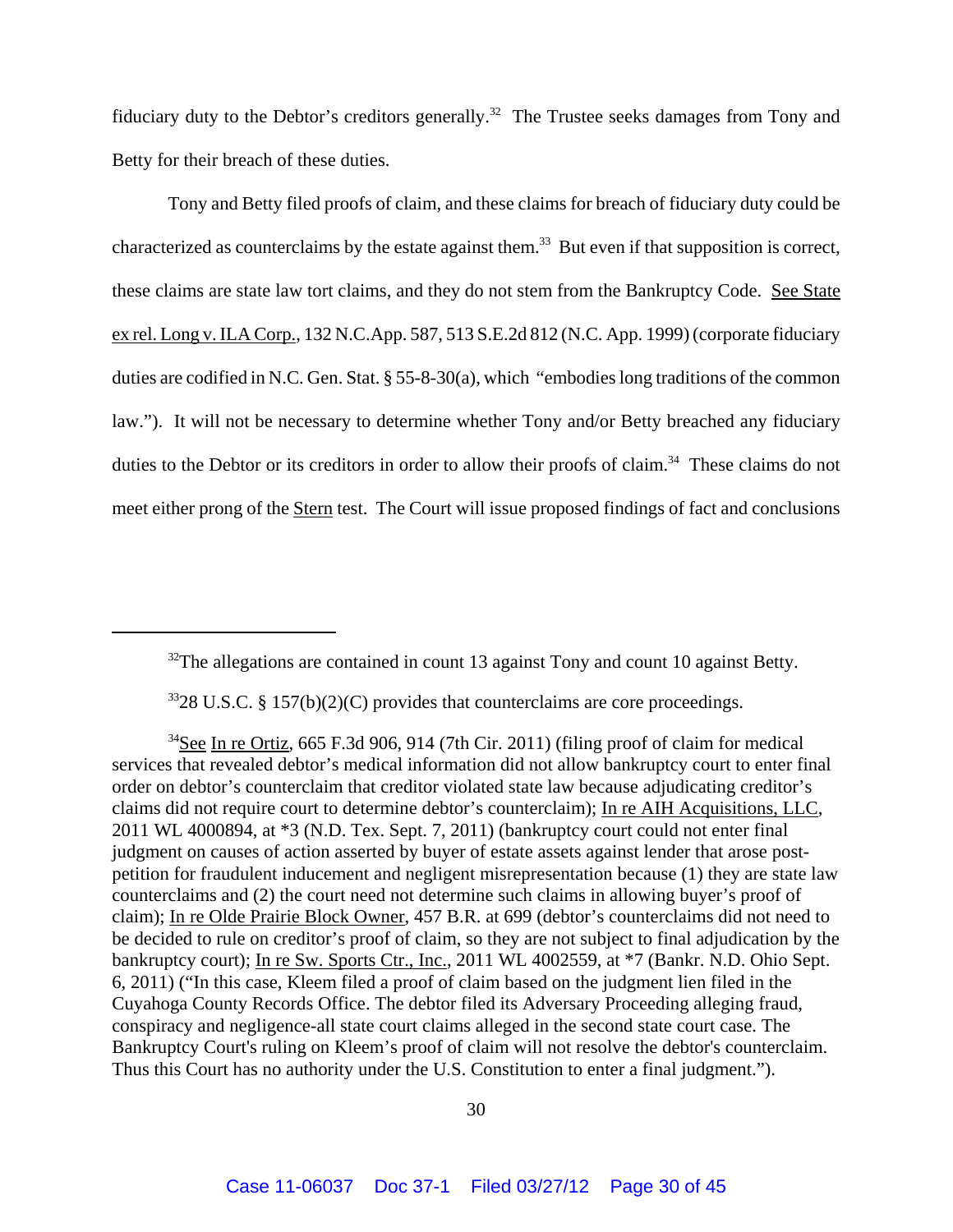of law regarding these claims.<sup>35</sup> See also In re Soporex, 463 B.R. at 363, 366 (bankruptcy court

<sup>35</sup>While at least one bankruptcy court has determined that it has "no statutory authority to render findings of fact and conclusions of law for core proceedings that it may not constitutionally hear," Blixseth, 2011 WL 3274042, at \*12, this Court will join the majority of courts that have concluded that Stern did not eliminate the ability of bankruptcy courts to issue such proposed findings and conclusions. See In re El-Atari, 2011 WL 5828013, at \*3 (E.D. Va. Nov. 18, 2011) ("Even if a fraudulent conveyance action . . . has lost its vaunted status as a core proceeding, it is clearly 'related to a case under title 11.' As such, the bankruptcy court retains the authority to 'submit proposed findings of fact and conclusions of law' that the district court then considers before entering a final judgment.  $\S 157(c)(1)$ ."); Field v. Lindell (In re Mortg. Store, Inc.), 464 B.R. 421, 427 (D. Hawai'i 2011) ("[T]he court has little difficulty in finding that Congress, if faced with the prospect that bankruptcy courts could not enter final judgments on certain 'core' proceedings, would have intended them to fall within 28 U.S.C.  $\S 157(c)(1)$ granting bankruptcy courts authority to enter findings and recommendations."); Paloian v. Am. Express Co. (In re Canopy Fin., Inc.), 464 B.R. 770, 774 (N.D. Ill. 2011) ("[T]he [Stern] Court at least implied that the effect of its decision was to 'remove' certain claims from 'core bankruptcy jurisdiction,' and to relegate them to the category of claims that are merely 'related to' bankruptcy proceedings and thus subject to being heard, but not finally decided, by bankruptcy courts."); In re Byce, 2011 WL 6210938, at \*4 ("A majority of district courts considering the issue hold that the bankruptcy courts retain the power to enter proposed findings and recommendations."); In re Republic Windows & Doors, LLC, 450 B.R. 511, 518 (Bankr. N.D. Ill. 2011) ("Nothing in [the Stern] decision can be read to preclude this Court from submitting proposed findings of fact and conclusions of law to the district court."); In re D & B Swine Farms, Inc., 2011 WL 6013218, at \*2 (Bankr. E.D.N.C. Dec. 2, 2011) (rejecting Blixseth holding that bankruptcy court has no statutory authority to render proposed findings and conclusions); In re Soporex, Inc., 463 B.R. 344, 365 (Bankr. N.D. Tex. 2011) ("Stern did not strip the bankruptcy courts of the authority to hear these types of claims and to propose findings of fact and conclusions of law to the district court for de novo review."); In re Universal Mktg., Inc., 459 B.R. 573, 578 (Bankr. E.D. Pa. 2011) ("Respectfully, I believe **Blixseth** is incorrect and I decline to follow it."); In re Bujak, 2011 WL 5326038, at \*4 (Bankr. D. Idaho Nov. 3, 2011) ("The majority in Stern expressly noted that the creditor in that case had not argued that bankruptcy courts are barred from hearing all counterclaims against a creditor, nor from entering proposed findings and conclusions on such matters, which could then be submitted to a district court to 'finally decide' the issues.") (citing Stern, 132 S. Ct. at 2620); In re Heller Ehrman LLP, -- F.Supp.2d –, 2011 WL 4542512, at \*6 (Bankr. N.D. Cal. Sept. 28, 2011) ("[T]he fact that Bankruptcy Rule 9033 only mentions non-core proceedings in no way prohibits following the same procedure in core matters."). Recently the **Blixseth** court amended its earlier ruling. In re Blixseth, 2012 WL 10193, at \*8-10 (Bankr. D. Mont. Jan. 3, 2012) ("The Court sua sponte amends its August 1, 2011, Memorandum of Decision and Order. . . . [S]everal courts have recently concluded that Stern v. Marshall does not deprive bankruptcy courts of subject matter jurisdiction. . . . [B]ecause the United States District Court for the District of Montana would have the requisite subject-matter jurisdiction to adjudicate the claims in this Adversary Proceeding, so too does this Court.").

31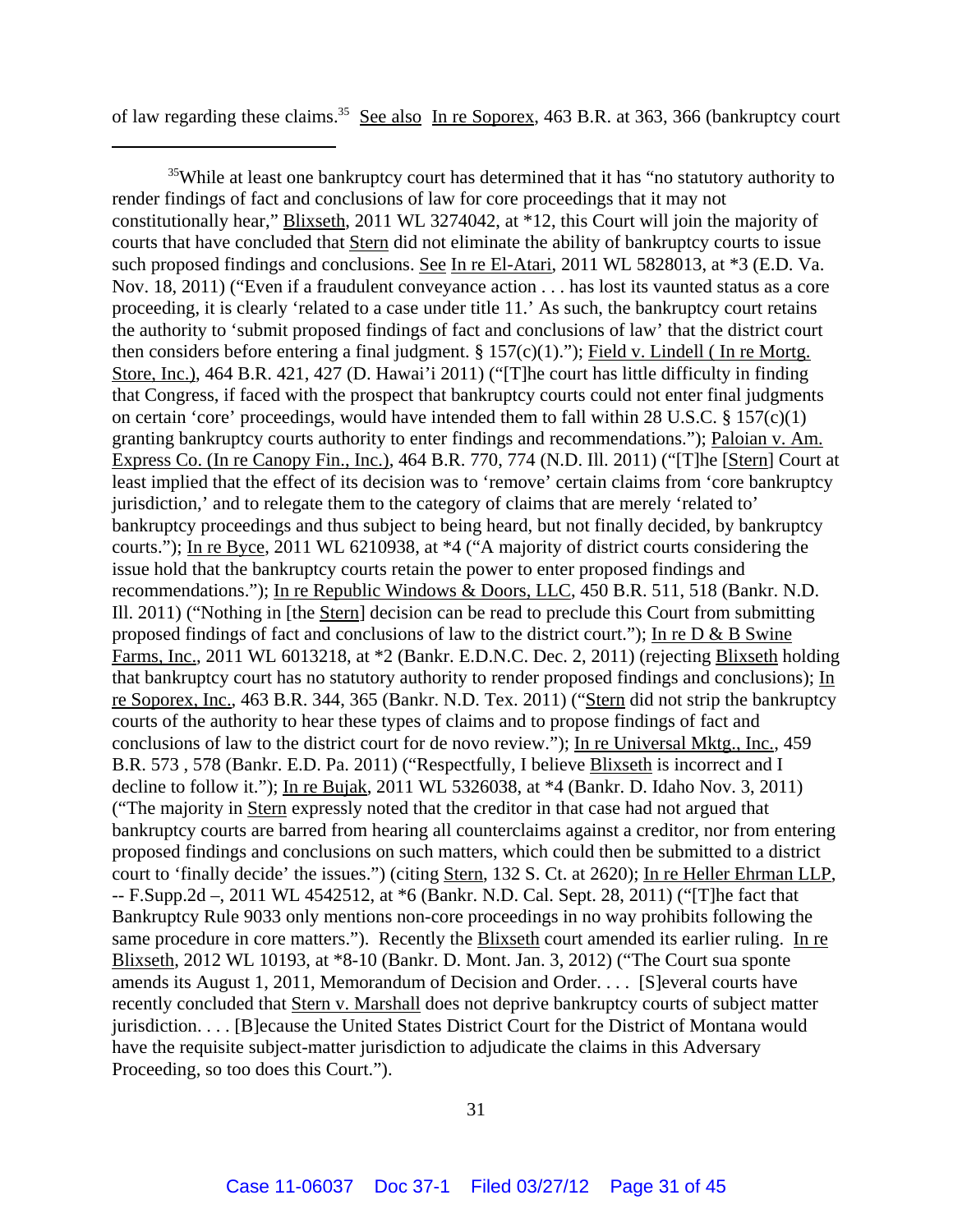lacks constitutional authority to enter final judgment on state law claims alleging breach of fiduciary duty, regardless of whether defendant filed proof of claim, but court has statutory authority to issue proposed findings of fact and conclusions of law to the district court.).

#### **6. Chapter 75 of North Carolina General Statutes**

The Trustee alleges in count 14 that the acts of Tony Dennis constitute unfair or deceptive trade practices under North Carolina law, for which the Trustee seeks damages. Tony argues that the adjudication of this claim has nothing to do with the allowance of his proof of claim. Further, he argues that because this claim is based on state law, it does not stem from the Debtor's bankruptcy. This claim is a counterclaim by the estate against Tony. Under 28 U.S.C. §  $157(b)(2)(C)$ , such counterclaims are core proceedings. However, the claim does not satisfy the first prong of the Stern test because it is a state law tort claim and does not stem from the Bankruptcy Code. It is not necessary to determine whether Tony's actions constitute an unfair trade practice in order to allow or disallow his proof of claim for "monies owed." The Court has no constitutional authority to enter a final order with regard to this claim, Stern, 131 S. Ct. at 2611, and will submit proposed findings of fact and conclusions of law. See also Schatz v. Chase Home Fin. (In re Schatz), 452 B.R. 544, 552 (Bankr. M.D. Pa. 2011) (debtor's claim under Pennsylvania Unfair Trade and Consumer Protection Act was "non-core" proceeding because claims did not arise under any provision of the Bankruptcy Code, were not claims that could exist only in bankruptcy, and could have no effect on post-confirmation estate). But see In re Carroll, 464 B.R. 293, 312-13 (Bankr. N.D. Tex. 2011) (court has constitutional authority to determine whether debtor-defendant was liable for violations of the Texas Deceptive Trade Practices Act where such determination was necessary to determine whether creditor's claim was dischargeable.).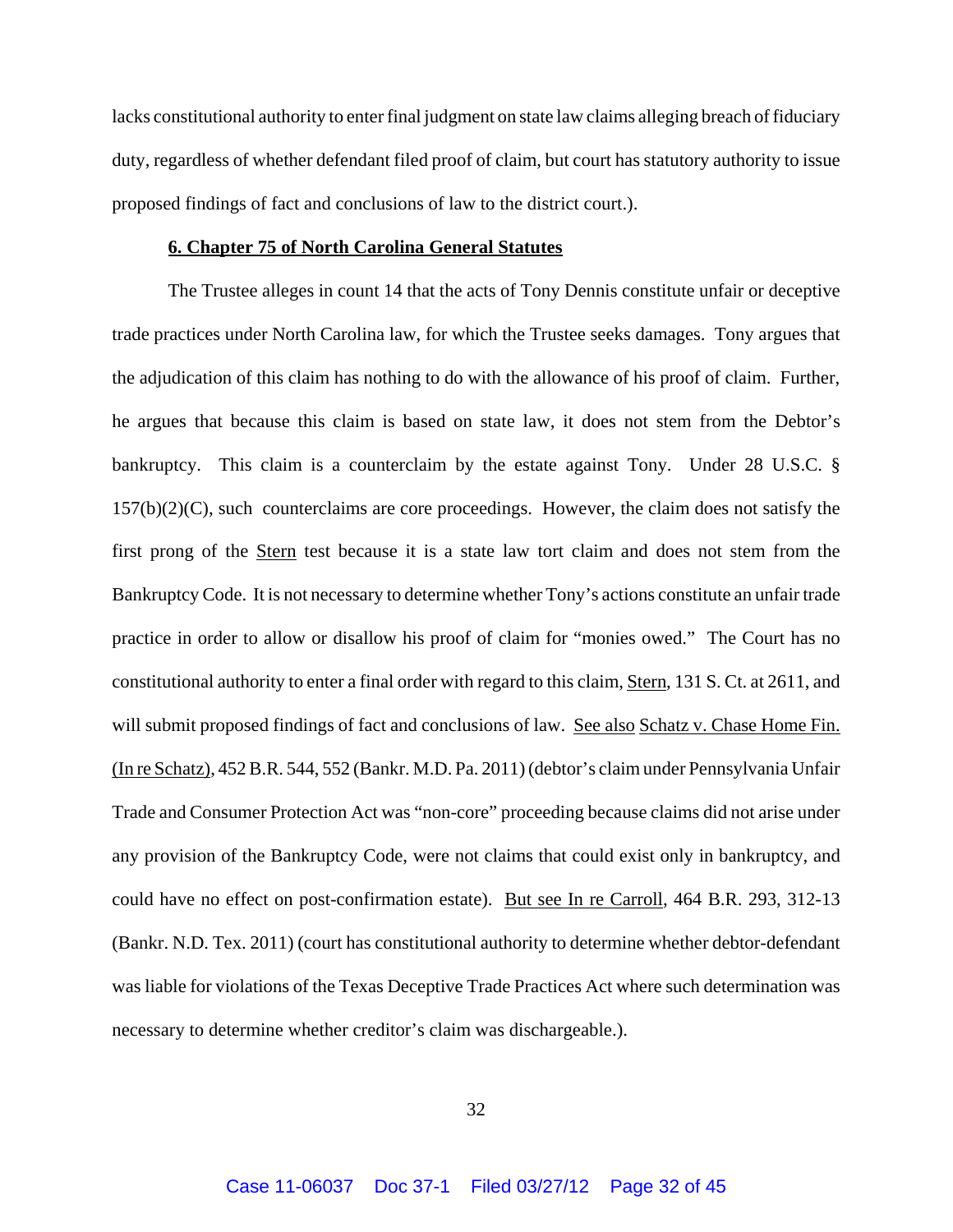### **7. Tony Dennis is the Alter Ego of Custom Wood**

The Trustee alleges in count 15 that Custom Wood is a mere instrumentality of Tony Dennis, for which the Trustee seeks damages. This claim is a counterclaim by the estate against the proof of claim filed by Tony, and 28 U.S.C. § 157(b)(2)(C) provides that such counterclaims are core proceedings. The claim does not satisfy the first prong of the Stern test because it is a state law tort claim and does not stem from the Bankruptcy Code. It is not necessary to determine whether Tony and Custom Wood are alter egos of one another in order to allow Tony's proof of claim. The Court has no constitutional authority to enter a final order with regard to this claim and will submit proposed findings of fact and conclusions of law.

### **8. Unjust Enrichment**

The Trustee alleges that the Debtor conferred the benefit of materials and labor on Custom Wood for no consideration. The Trustee also alleges the Debtor made cash transfers to the Farm Affiliates, to DLI, Stanly Timber, Tony, and Betty, all for no consideration.<sup>36</sup> The Trustee seeks damages from Tony and Betty for unjust enrichment.

This claim is a counterclaim by the estate against the proofs of claim filed by Tony and Betty, and 28 U.S.C. § 157(b)(2)(C) provides that such counterclaims are core proceedings. The claim does not satisfy the first prong of the Stern test because it is a state law tort claim and does not stem from the Bankruptcy Code. The claim also fails the second prong of the Stern test because it is not necessary to determine whether Tony and Betty were unjustly enriched in order to allow or disallow their proofs of claim. The Court has no constitutional authority to enter a final order with regard to this claim and will submit proposed findings of fact and conclusions of law.

<sup>&</sup>lt;sup>36</sup>The allegations are contained in count 16 against Tony and count 11 against Betty.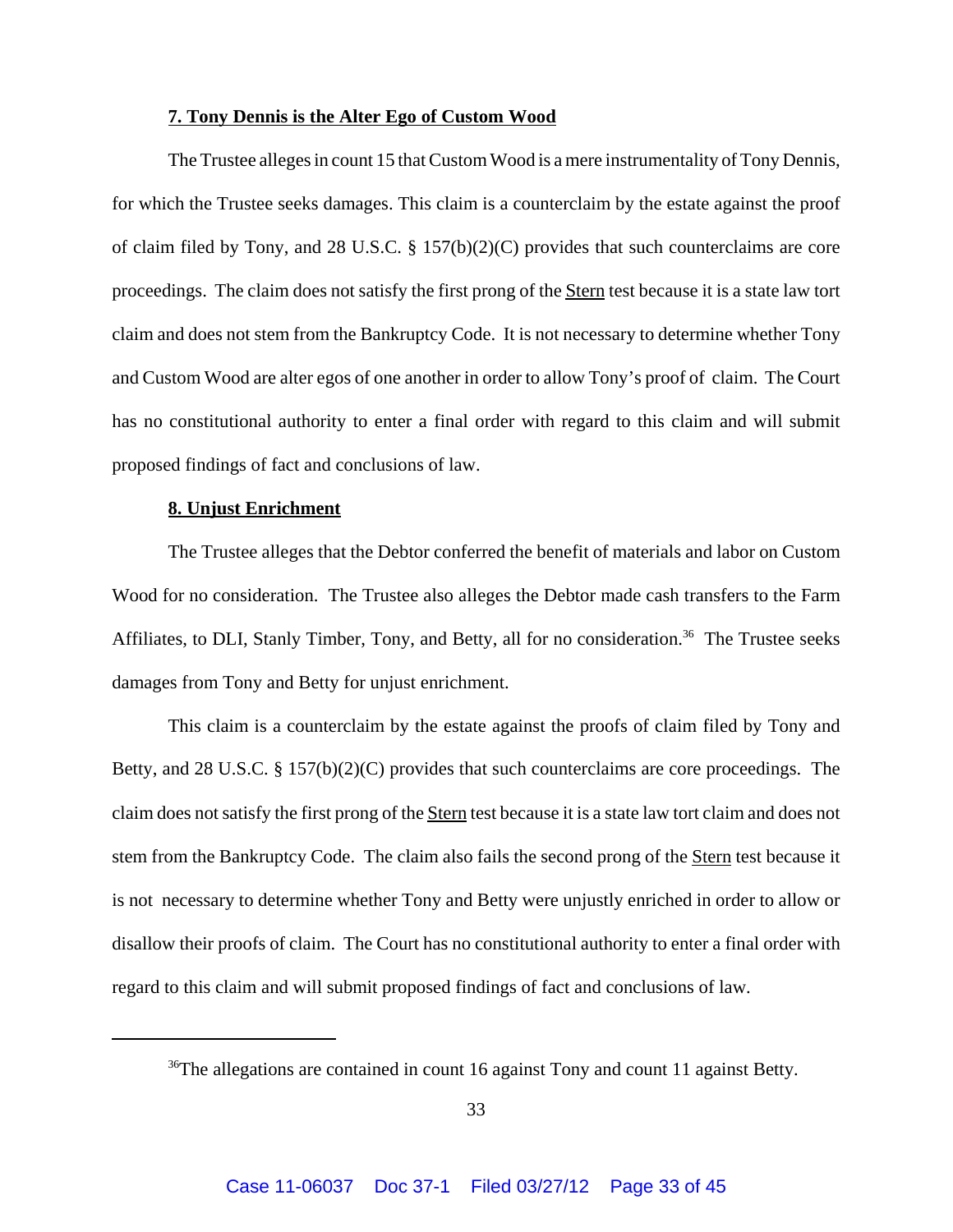### **9. Accountings**

In count 17, the Trustee seeks an accounting from Tony concerning transactions between the Debtor and Stanly Timber, Custom Wood, and the Union County Partnership. This claim is not a core proceeding pursuant to 28 U.S.C. § 157(b)(2). The Court will submit proposed findings of fact and conclusions of law. See 28 U.S.C.  $\S 157(c)(1)$ .

## **10. Equitable Subordination of Claims Pursuant to Section 510(c) of the Bankruptcy Code**

The Trustee alleges that the acts, omissions, and conduct of Tony and Betty resulted in injury to the Debtor and its creditors and constitute a basis for equitably subordinating their claims, including Claim No. 105 and Claim No. 129, against the bankruptcy estate pursuant to Section  $510(c)$  of the Bankruptcy Code.<sup>37</sup>

This claim is a counterclaim by the estate against the proofs of claim filed by Tony and Betty, and 28 U.S.C. § 157(b)(2)(C) provides that such counterclaims are core proceedings. The claim satisfies the first prong of the Stern test because a claim for equitable subordination stems from Section 510(c) of the Bankruptcy Code. In re USDigital, Inc., 461 B.R. 276, 285 (Bankr. D. Del. 2011) (equitable subordination action under Section 510(c) is nonenumerated core proceeding); Samson v. Blixseth (In re Blixseth), 2011 WL 3274042, at \*11 (Bankr. D. Mont. Aug. 1, 2011) ("the equitable subordination . . . claim[] arise[s] from the Bankruptcy Code . . . , therefore, this Court's jurisdiction over [the] claim[] is constitutionally acceptable."). The Court has the constitutional authority to enter a final order with regard to this claim.

## **11. Disallowance of Claim No. 129 and Claim No. 105**

In count 19, the Trustee objects to Claim No. 129 filed by Tony, which alleges a debt to him

 $37$ The allegations are contained in count 18 against Tony and count 12 against Betty.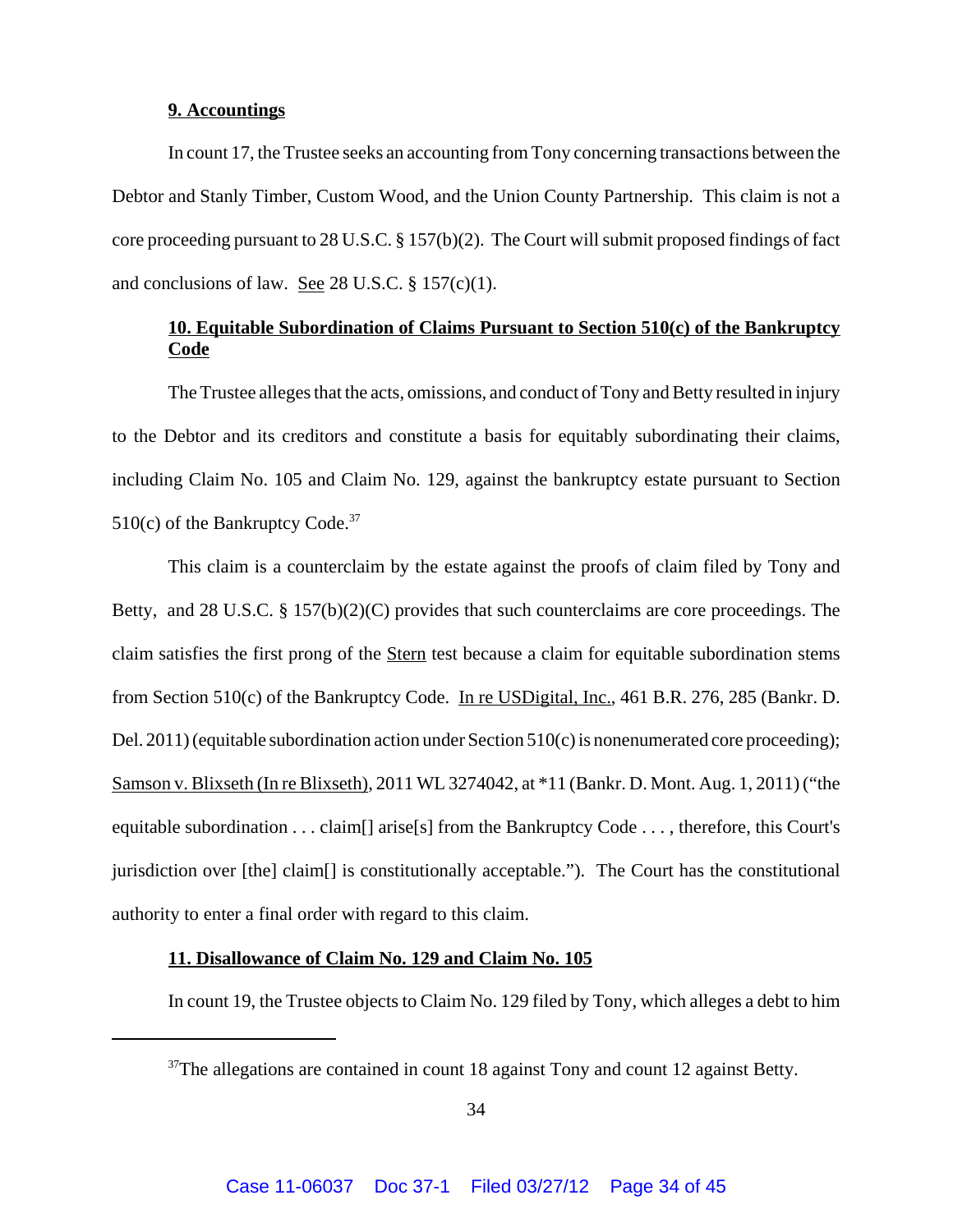of \$348,467.65, and requests that it be disallowed. In count 13, the Trustee objects to Claim No. 105 filed by Betty, which alleges a debt to her of \$1,049,367.02, and requests that it be disallowed.

These claims are counterclaims by the estate against the proofs of claim filed by Tony and Betty, and 28 U.S.C. § 157(b)(2)(C) provides that such counterclaims are core proceedings. They satisfy the second prong of the Stern test because it is necessary to adjudicate them in order to allow or disallow the proofs of claim of Tony and Betty. The Court has the constitutional authority to enter a final order with regard to these claims.

### **C. The Trustee's Causes of Action Against DLI and Maria Dennis**

Neither DLI nor Maria Dennis filed proofs of claim against the Debtor. The Court will consider the claims in the two adversary proceedings (Nos. 11-6035 and 11-5037) that the Trustee has filed against them and determine, pursuant to Stern, whether it can enter a final judgment regarding each cause of action that the Trustee asserts.

## **1. Fraudulent Conveyance Claims Pursuant to Section 544(b) of the Bankruptcy Code and N.C. Gen. Stat. § 39-23.4 and Pursuant to Section 548 of the Bankruptcy Code**

The Trustee asserts four claims against DLI and Maria based on Section 544(b) and N.C. Gen. Stat. § 39-23.4, or based on Section 548.<sup>38</sup> The Trustee alleges that collectively they received various transfers from the Debtor totaling over \$867,000.00. DLI and Maria argue that the adjudication of these fraudulent conveyance claims has nothing to do with the allowance of proofs of claim. They also argue that the Trustee's claims are based on state fraudulent conveyance law, so they do not stem from the Debtor's bankruptcy. They maintain that the Court may only submit proposed findings of fact and conclusions of law pursuant to 28 U.S.C.  $\S$  157(c)(1).

These claims are fraudulent conveyance actions pursuant to Sections 544(b) and 548 of the

<sup>&</sup>lt;sup>38</sup>These include counts 1 and 2 against DLI and counts 1 and 2 against Maria Dennis.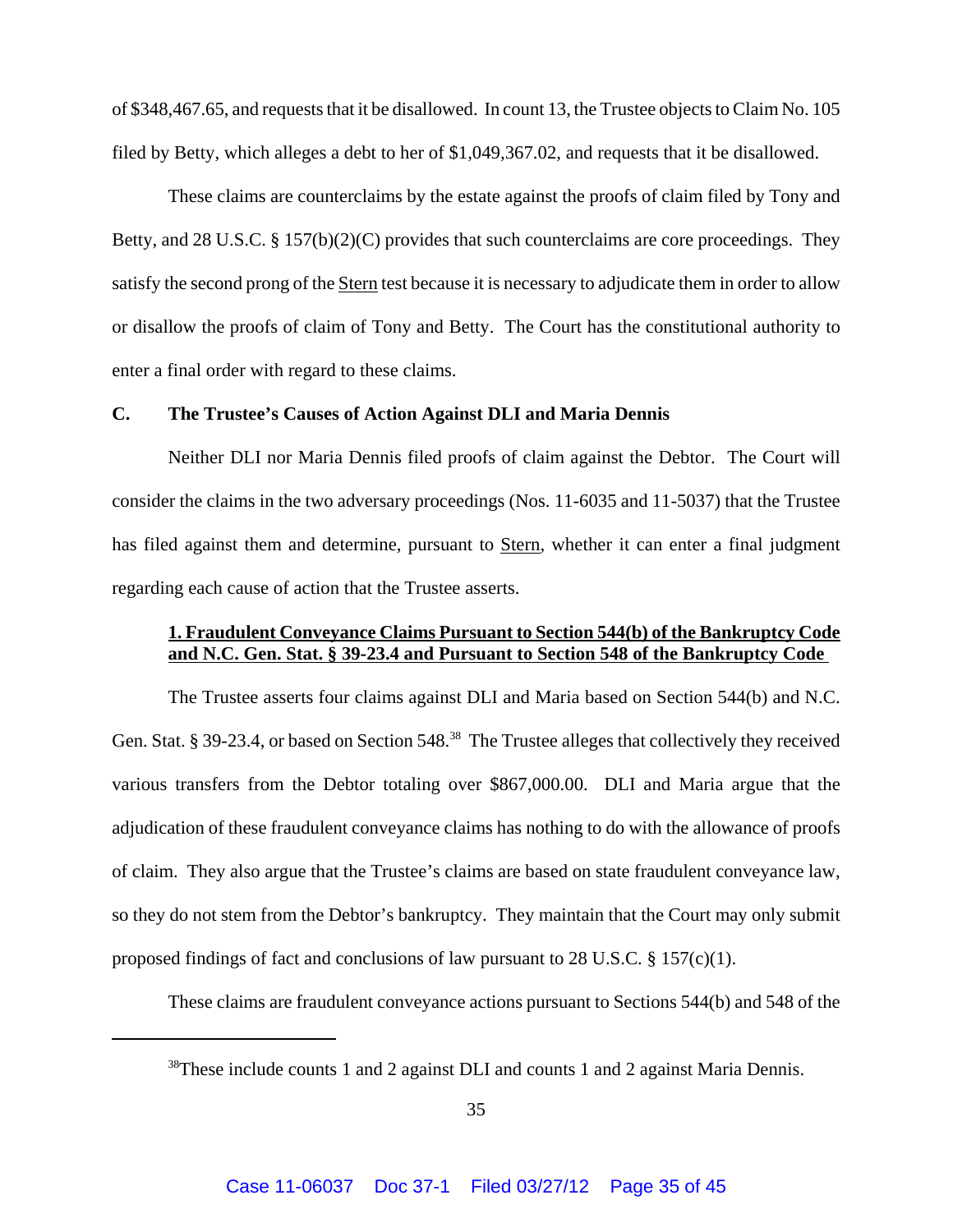Bankruptcy Code. 28 U.S.C. § 157(b)(2)(H) provides that "proceedings to determine, avoid, or recover fraudulent conveyances" are core proceedings. The second prong of the Stern test cannot be satisfied because neither DLI nor Maria filed a proof of claim. But do such claims satisfy the first prong of the Stern test? Do they stem from the Bankruptcy Code? These are questions as to which reasonable minds have already differed. Cf. In re Heller Ehrman LLP, 2011 WL 6179149, at \*3-5 (bankruptcy court lacks constitutional authority to enter final judgment on fraudulent conveyance claim), with Burtch v. Seaport Capital, LLC et al. (In re Direct Response Media, Inc.), -- B.R. --, 2012 WL 112503 (Bankr. D. Del. Jan. 12. 2012) (bankruptcy court may enter final judgment on fraudulent conveyance claim). It is obvious that Sections 544(b) and 548 are part of the Bankruptcy Code, and it appears at first blush that they must be bankruptcy causes of action. However, history teaches otherwise.<sup>39</sup>

Prior to the founding of this country, fraudulent conveyances had long been decided in English courts of law through the application of the common law. "The first major statutory codification of the common law of fraudulent conveyances is that of 13 Elizabeth I Ch. 5 (1570)." Duck v. Munn, 823 F.2d at n.2; see Granfinanciera, 492 U.S. at 43 ("There is no dispute that actions to recover preferential or fraudulent transfers were often brought at law in late 18th-century England."). The English distinction between courts of law and courts of equity was continued under the Bankruptcy Act of 1898, with district courts exercising plenary jurisdiction over actions to augment the bankruptcy estate and bankruptcy courts exercising summary jurisdiction over actions to allow claims, divvy up assets, and adjust the debtor/creditor relationship. "[A] trustee's avoidance

 $39$ "Although § 1334(b) defines bankruptcy jurisdiction broadly, history demonstrates the Supreme Court's concern with containing the power of a bankruptcy court—a non-Article III tribunal." Zahn v. Yucaipa Capital Fund (In re Almac's), 202 B.R. 648, 659 (D.R.I. 1996).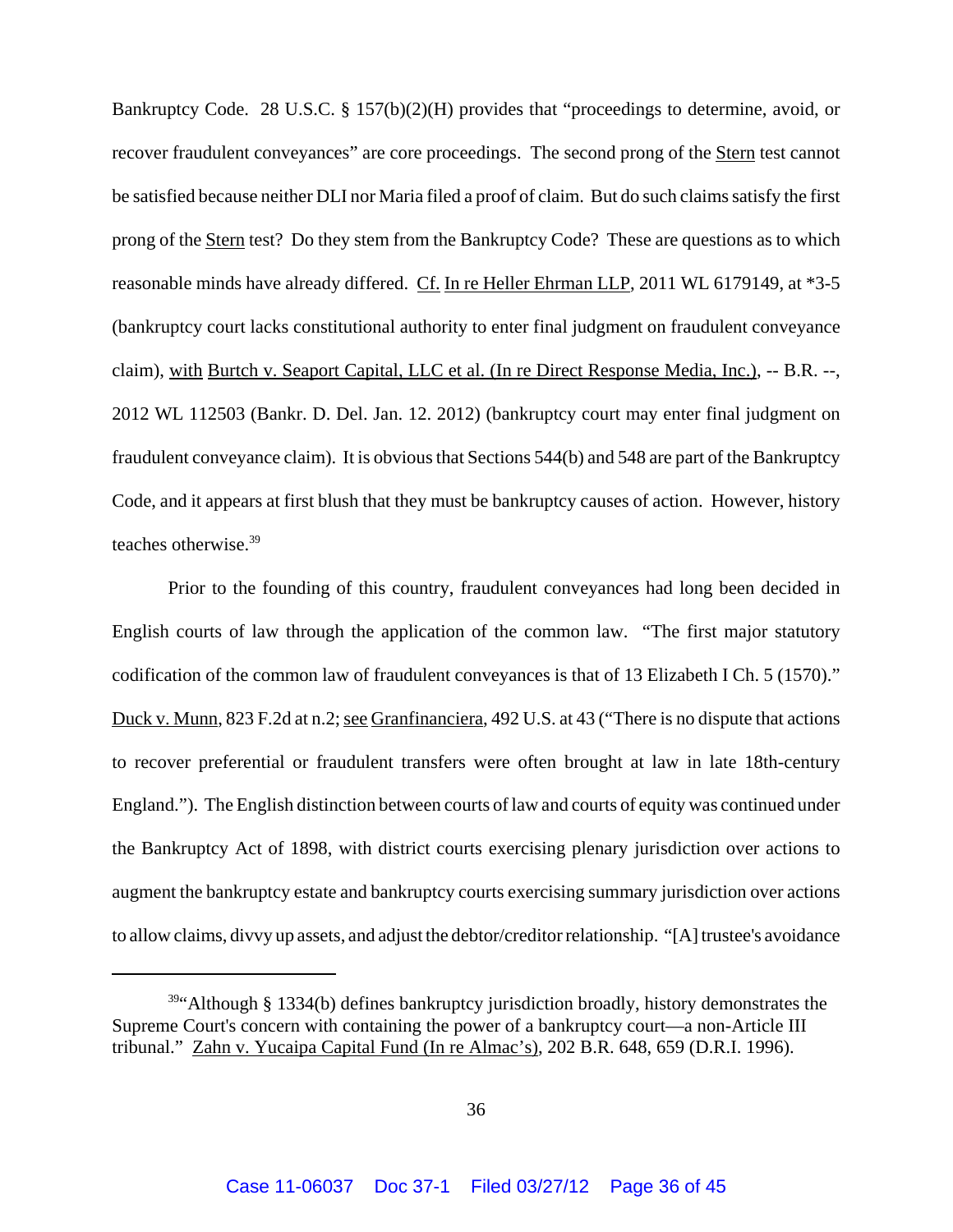actions to, e.g., avoid and recover preferential transfers and fraudulent conveyances were not within the summary jurisdiction of referees; rather, such avoidance actions had to be brought by plenary suit in an Article III court with Seventh Amendment jury trial rights" Brubaker, Part II, at \*35. This dichotomy is based on the fact that

[b]ankruptcy jurisdiction, at its core, is in rem. That was as true in the 18th century as it is today. Then, as now, the jurisdiction of courts adjudicating rights in the bankrupt estate included the power to issue compulsory orders to facilitate the administration and distribution of the res.

Cent. Va. Cmty. College v. Katz, 546 U.S. 356, 362 (2006) (citation omitted).

In 1989, the Supreme Court decided Granfinanciera, holding "that common-law actions to augment the size of the estate involving disputed facts to be determined by a jury are not core, as opposed to actions to divvy up and order claims against the estate, which are [core]." Fairfield Sentry, 458 B.R. at 688 (citing Granfinanciera, 492 U.S. at 56). The majority opinion in Stern relied on the distinction drawn in Granfinanciera between actions "to augment the bankruptcy estate" and actions to determine a creditor's right to receive "a pro rata share in the bankruptcy res," ultimately concluding that bankruptcy courts have the constitutional authority to enter final judgments in the latter, but not in the former, causes of action. See Klee, supra note 12, at \*4.

Fraudulent conveyance actions are common law actions that were decided by courts of law in England and by district courts under the Bankruptcy Act of 1898. Fraudulent conveyance suits are "quintessentially suits at common law that more nearly resemble state law contract claims brought by a bankrupt corporation to augment the bankruptcy estate than they do creditors' hierarchically ordered claims to a pro rata share of the bankruptcy res." Granfinanciera, 492 U.S. at 55–56. "11 U.S.C. § 548 is aimed only at such conveyances as would be fraudulent and voidable under common law or under the statute of 13 Elizabeth." Duck v. Munn, 823 F.2d at n.2; In re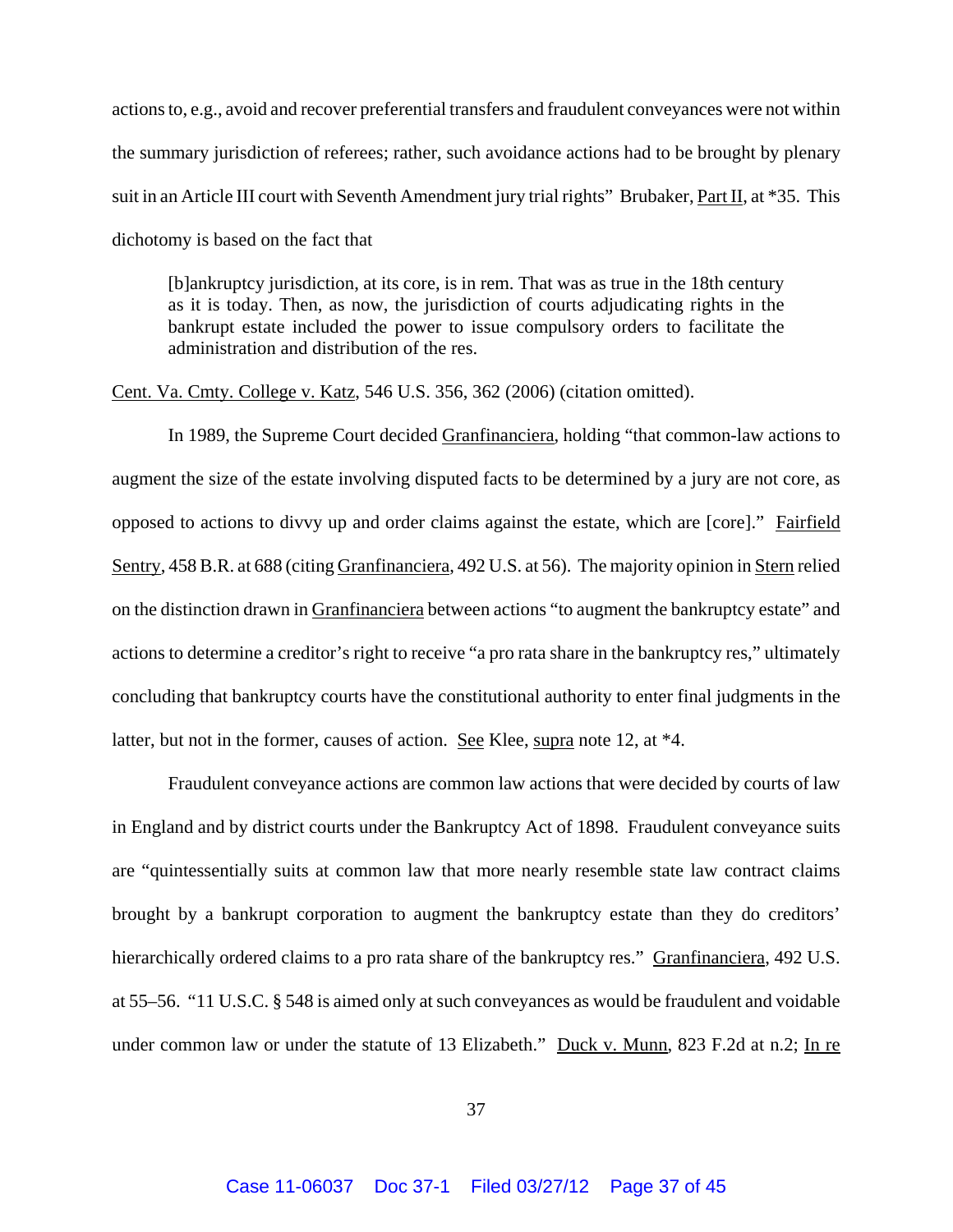Davis, 2011 WL 5429095 at \*11 ("Section 548(a)(1) merely codifies the action for fraudulent conveyance that has been part of the common law since at least Twyne's Case, 3 Coke 80b, 76 Eng. Rep. 809 (Star Chamber, 1601)."). Section 544 incorporates "applicable law," meaning state fraudulent conveyance law, which itself is patterned on the common law. "The Uniform Fraudulent Conveyance Act, approved by the National Conference of Commissioners on State Laws in 1918, is essentially a restatement of the statute of 13 Elizabeth. States which have not adopted the Uniform Fraudulent Conveyance Act or a similar version of the statute of 13 Elizabeth have recognized the statute of 13 Elizabeth as part of the common law." Id. In addition, fraudulent conveyance claims are private rights and do not fall within the public rights exception.<sup>40</sup>

Thus, fraudulent conveyance actions under Section 544(b) and Section 548 do not "stem from the Bankruptcy Code" in the context of applying the second prong of the Stern test. Bankruptcy courts may not enter final orders in fraudulent conveyance actions, at least where the defendant has not filed a proof of claim. McFarland v. Leyh (In re Tex. Gen. Petrol. Corp.), 52 F.3d 1330, 1336-37 (5th Cir. 1995) ("Congress has designated fraudulent conveyance actions as core proceedings. Thus, because bankruptcy courts have the power to adjudicate core proceedings and because fraudulent conveyance actions are labeled as such, a bankruptcy court might assume that it has plenary authority to decide fraudulent conveyance actions. As it turns out, that court would

 $^{40}$ Stern, 131 S. Ct. at 2614 (the Granfinanciera court "rejected a bankruptcy trustee's argument that a fraudulent conveyance action filed on behalf of a bankruptcy estate against a non-creditor in a bankruptcy proceeding fell within the 'public rights' exception."); Adelphia Recovery Trust v. FLP Grp., Inc., 2012 WL 264180 (S.D.N.Y. Jan. 30, 2012) ("These Supreme Court precedents demonstrate that a fraudulent transfer claim involves a private right."); Dev. Specialists, Inc. v. Orrick, Herrington & Sutcliffe, LLP, 2011 WL 6780600, at  $*2$  (S.D.N.Y. Dec. 23, 2011) (Granfinanciera eliminated any "debate" about whether fraudulent conveyance claims involve a private or a public right; it is the former); In re Quality Props., LLC, 2011 WL 6161010 at \*5 (Bankr. N.D. Ala. Nov. 29, 2011) (fraudulent conveyance claims involve private rights).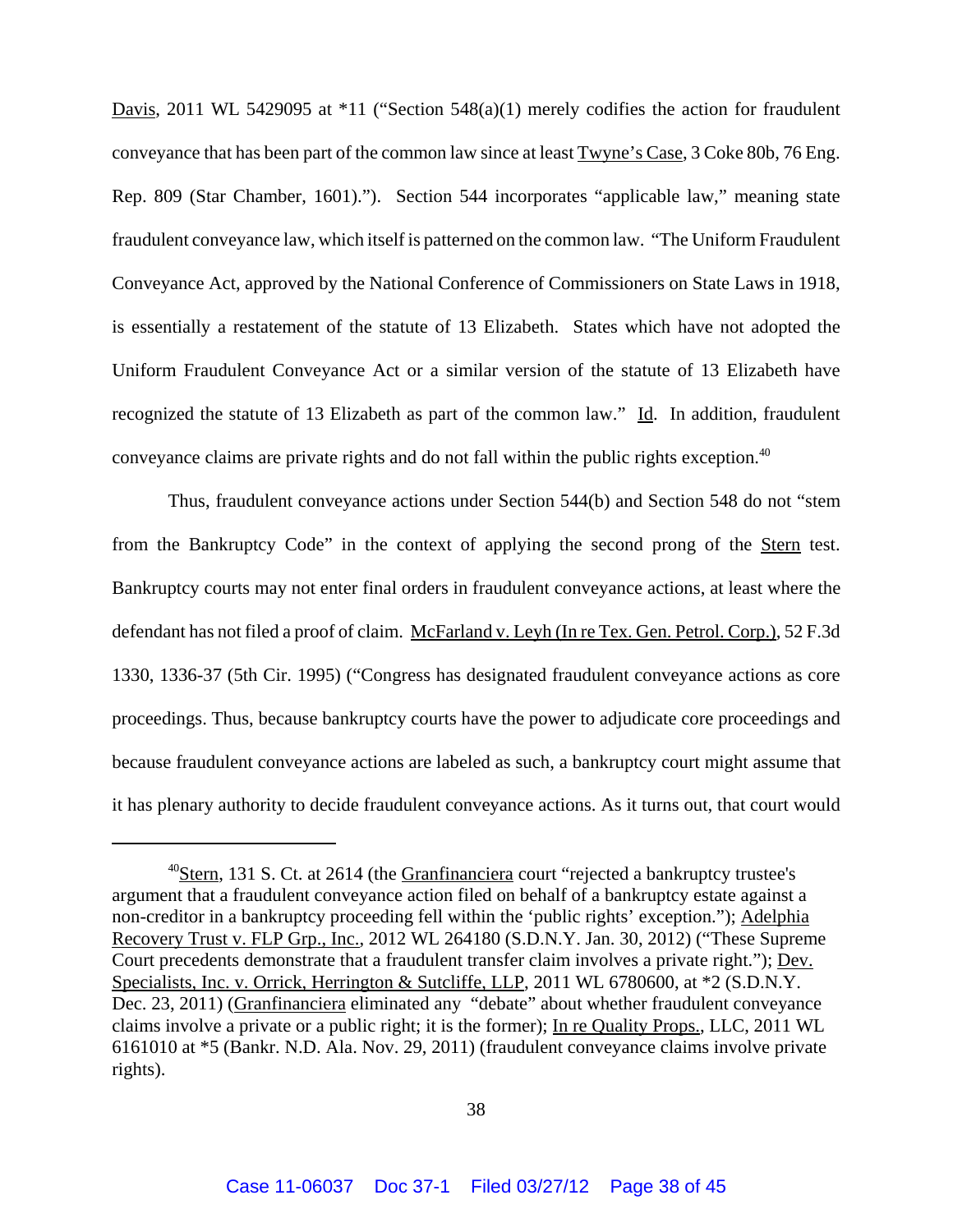be mistaken."); Stettin v. Regent Capital Partners, LLC. (In re Rothstein, Rosenfeldt, Adler, P.A.), No. 11-62612-CIV-MARRA, slip op. at \*3 (S.D. Fla. Mar. 7, 2012) (bankruptcy court has no authority to enter final order in fraudulent conveyance action); Blixseth v. Brown, -- F. Supp. 2d --, 2012 WL 691598 (D. Mont. Mar. 5, 2012) ("The Bankruptcy Court . . . reasoned that, under Stern, it could not issue a final judgment on the fraudulent conveyance claim . . . . To that extent, in my view, the Bankruptcy Court's reading of Stern is correct."); In re Heller Ehrman LLP, 2011 WL 6179149, at \*3-5 ("By likening the claim in question explicitly to the fraudulent conveyance claims in Granfinanciera, this Court believes that Stern clearly implied that the bankruptcy court lacks constitutional authority to enter final judgment on the fraudulent conveyance claims presented here."); In re El-Atari, 2011 WL 5828013, at  $*2$  ("Stern, together with Granfinanciera, clearly supports the conclusion that the authority to issue a final decision in a fraudulent conveyance action is reserved for Article III courts."); Dev. Specialists, Inc. v. Akin Gump Strauss Hauer & Feld LLP, 462 B.R. 457, 469 (S.D.N.Y. 2011) ("Only in Stern did the Court actually hold that a fraudulent conveyance action implicating private rights must be finally determined in an Article III forum."); In re Canopy Fin., Inc., 464 B.R. 770, 773 (N.D. Ill. 2011) ("Thus, by likening the claim in question to the fraudulent conveyance claims in Granfinanciera, the Stern Court made clear that the Bankruptcy Court lacks constitutional authority to enter final judgment on the [fraudulent conveyance] claims presented here."); Sitka Enters., Inc. v. Segarua-Miranda, No. 10-1847CCC, 2011 U.S. Dist. LEXIS 90243,\*8 (D.P.R. Aug.12, 2011) ("[T]he fraudulent conveyance action brought by the trustee cannot be adjudicated by the Bankruptcy Court, a non-Article III court, for lack of constitutional authority to do so. Such action, in compliance with Article III, must be adjudicated by the U.S. District Court."); Zahn, 202 B.R. at 658–59 ("Therefore, this Court concludes that the power to enter a final decision over Counts I and II [fraudulent conveyance

39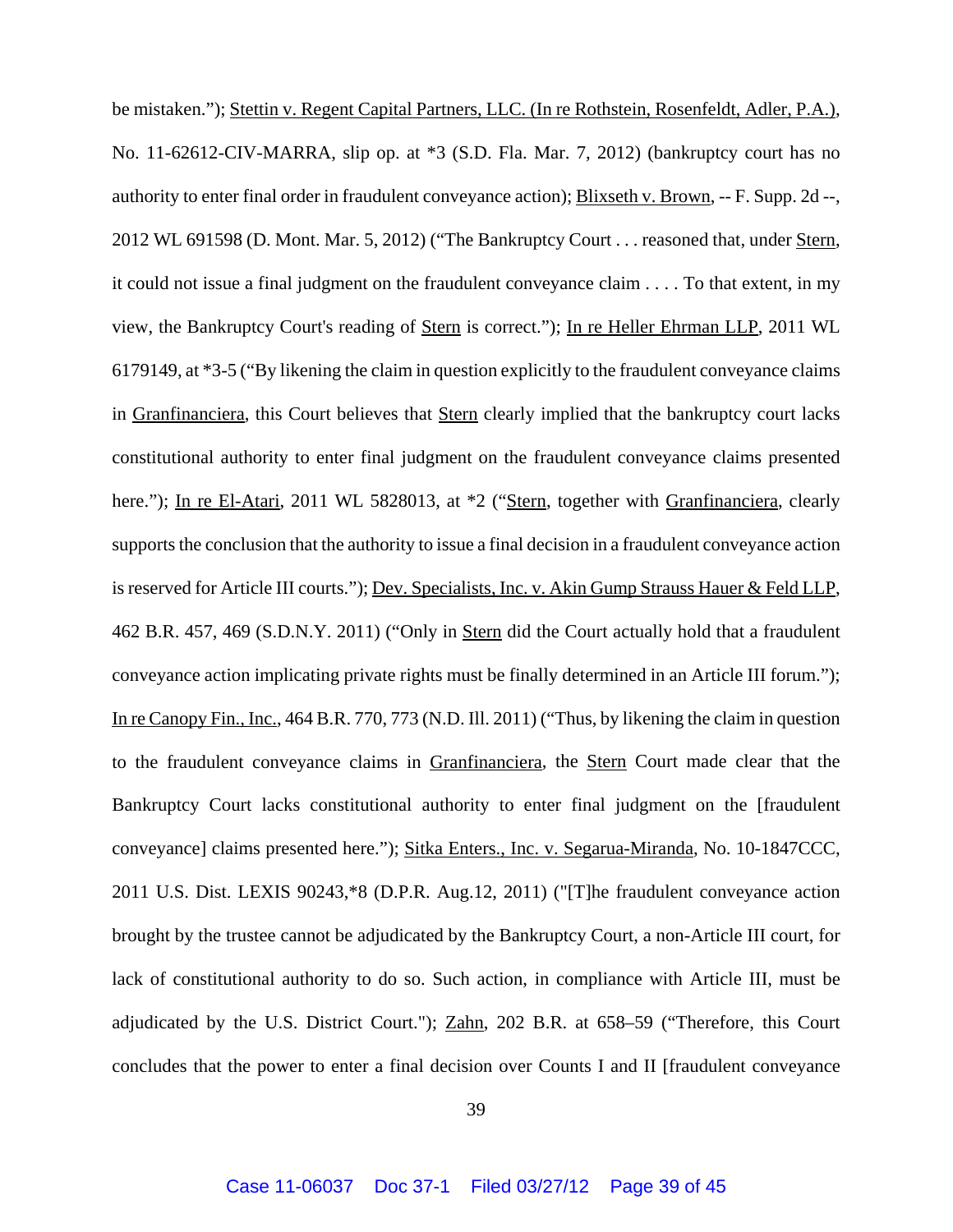actions] must rest with an Article III tribunal."); In re Davis, 2011 WL 5429095 at \*11 (Bankr. W.D. Tenn. Oct. 5, 2011) (fraudulent conveyance action "is a matter of private right that cannot constitutionally be determined . . . by a non-Article III tribunal."); Hagan v. Freedom Fid. Mgmt. (In re Fife), 2011 Bankr.Lexis 3544, at \*1 (Bankr. W.D. Mich. Aug. 22, 2011) ("Trustee has filed a complaint to recover a fraudulent conveyance . . . [I]n light of the recent U.S. Supreme Court decision Stern v. Marshall, the court is submitting this Report and Recommendation to the District Court for the entry of judgment."); Teleservs. Grp,, 456 B.R. at 338 ("Stern, coupled with the Court's earlier decision in Murray's Lessee, is all that is needed to realize that the taking that Trustee has in mind in this [fraudulent transfer] adversary proceeding requires the oversight of a judicial officer with the independence that is only guaranteed by life tenure and salary protection."); Springel v. Prosser (In re Innovative Commc'n Corp.), 2011 WL 3439291, at \*3 (Bankr. D.V.I. Aug. 5, 2011) (in spite of 28 USC § 157(b)(2)(H), court may not enter final order in fraudulent conveyance cause of action based on § 544(b) and state law); Samson v. Blixseth, 2011 WL 3274042, at \*4,\*11 (although fraudulent transfer claim "involves substantive rights created under bankruptcy law," because it "is essentially a common law claim attempting to augment the estate, does not stem from the bankruptcy itself and would not be resolved in the claims allowance process, it is a private right that must be adjudicated by an Article III court."); BAXTER ET AL., supra, at 9 ("Thus, similar to the holding in Stern that the authority conferred by  $\S 157(b)(2)(C)$  is unconstitutional, the argument can be made that the classification of all fraudulent conveyance actions as core proceedings under § 157(b)(2)(H) violates Article III of the Constitution. Indeed, the Court in Stern stated that it saw 'no reason to treat Vickie's counterclaim any differently from the fraudulent conveyance action in Granfinanciera.""); Brubaker, Part II, at \*37 ("After Stern v. Marshall, the conclusion seems inescapable that such core jurisdiction to enter final judgment-expressly conferred by § 157(b)(2)(F)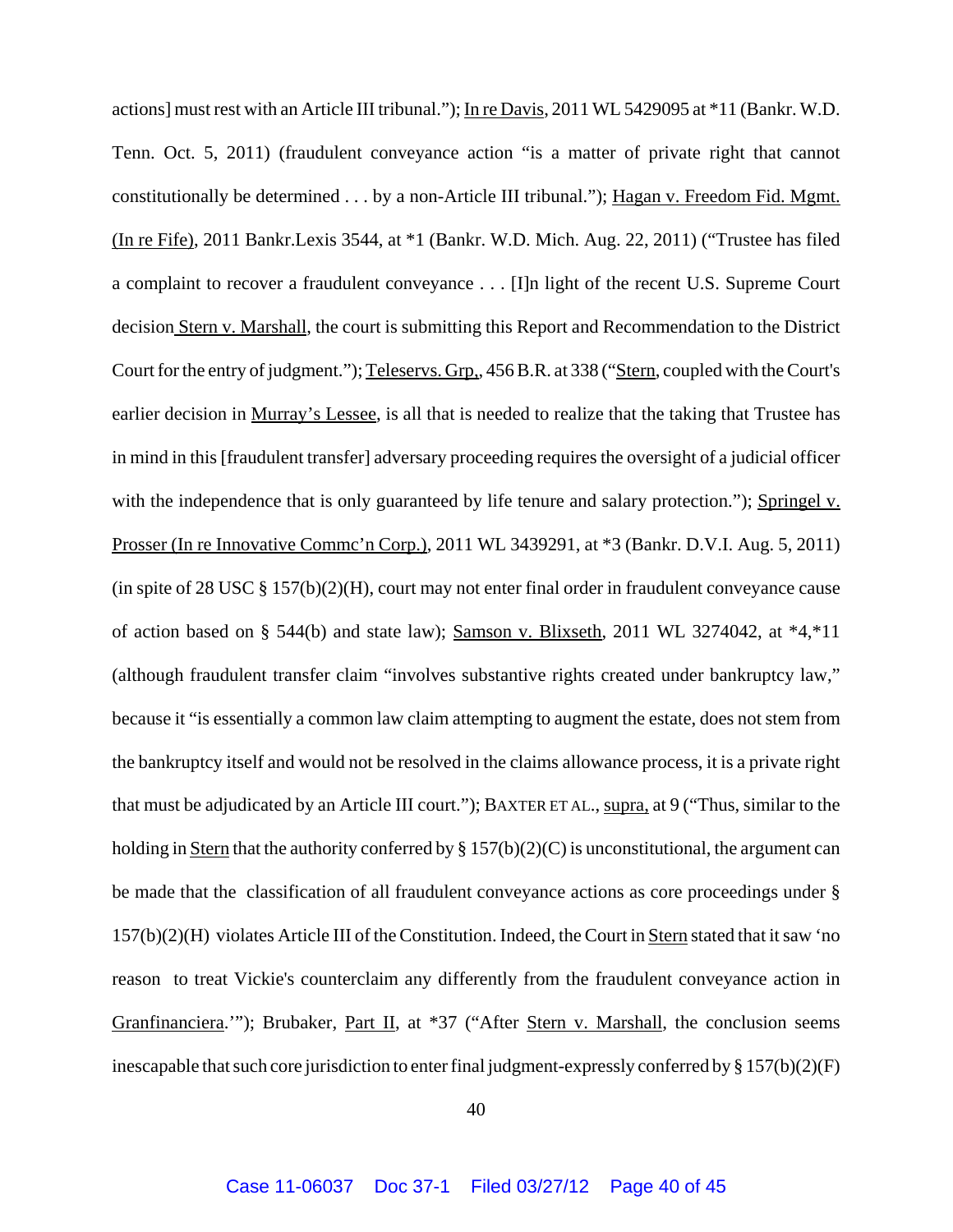& (H) of the Judicial Code-is unconstitutional. Without consent of the litigants, a bankruptcy judge can do no more than hear the action and submit proposed findings and conclusions to the district court."); Gibson, supra note 28, at 168 ("Congress may not assign [the] adjudication [of a fraudulent conveyance action] to the non-article III bankruptcy court. Such assignment would be prohibited whether or not the parties demanded a jury trial, because in either event the action would involve private rights, thus necessitating adjudication by an article III court.") (footnotes omitted).

The Court realizes that there are well-reasoned opinions that have reached the opposite conclusion, adopting what has been called the "narrow view." See, e.g., Burtch v. Seaport Capital, 2012 WL 112503; In re US Digital, Inc., 2011 WL 6382551. These courts make various observations in support of the narrow view, one of which is that bankruptcy courts have entered final judgments in fraudulent transfer actions for many years. The District Court for Rhode Island responded to this argument in Zahn v. Yucaipa Capital Fund (In re Almac's), 202 B.R. 648 (D.R.I. 1996):

Although this Court is mindful of the many cases holding that fraudulent transfer claims are core proceedings subject only to normal appellate review, see, e.g., In re Wedtech, 81 Bankr. 237 (Bankr.S.D.N.Y.1987); it is also mindful of the Supreme Court's words of caution in Thomas v. Union Carbide: "practical attention to substance rather than doctrinaire reliance on formal categories should inform application of Article III." Id. at 587.

Id. at 658–59.

Another observation cited in support of the narrow view is that the majority opinion in Stern did not address fraudulent conveyances, and specifically stated that its holding was narrow.<sup>41</sup> See

<sup>&</sup>lt;sup>41</sup>In announcing the holding, the Supreme Court stated that "Congress, in one isolated respect, exceeded [the Article III] limitation in the Bankruptcy Act of 1984." Stern, 131 S. Ct. at 2620. See In re Custom Contractors, LLC, – B.R. –, 2011 WL 6046397, at \*4 (Bankr. S.D. Fla. Dec. 5, 2011) ("The Stern Court did not directly address the authority of bankruptcy courts to enter final orders in fraudulent conveyance actions and explicitly intended its decision to be read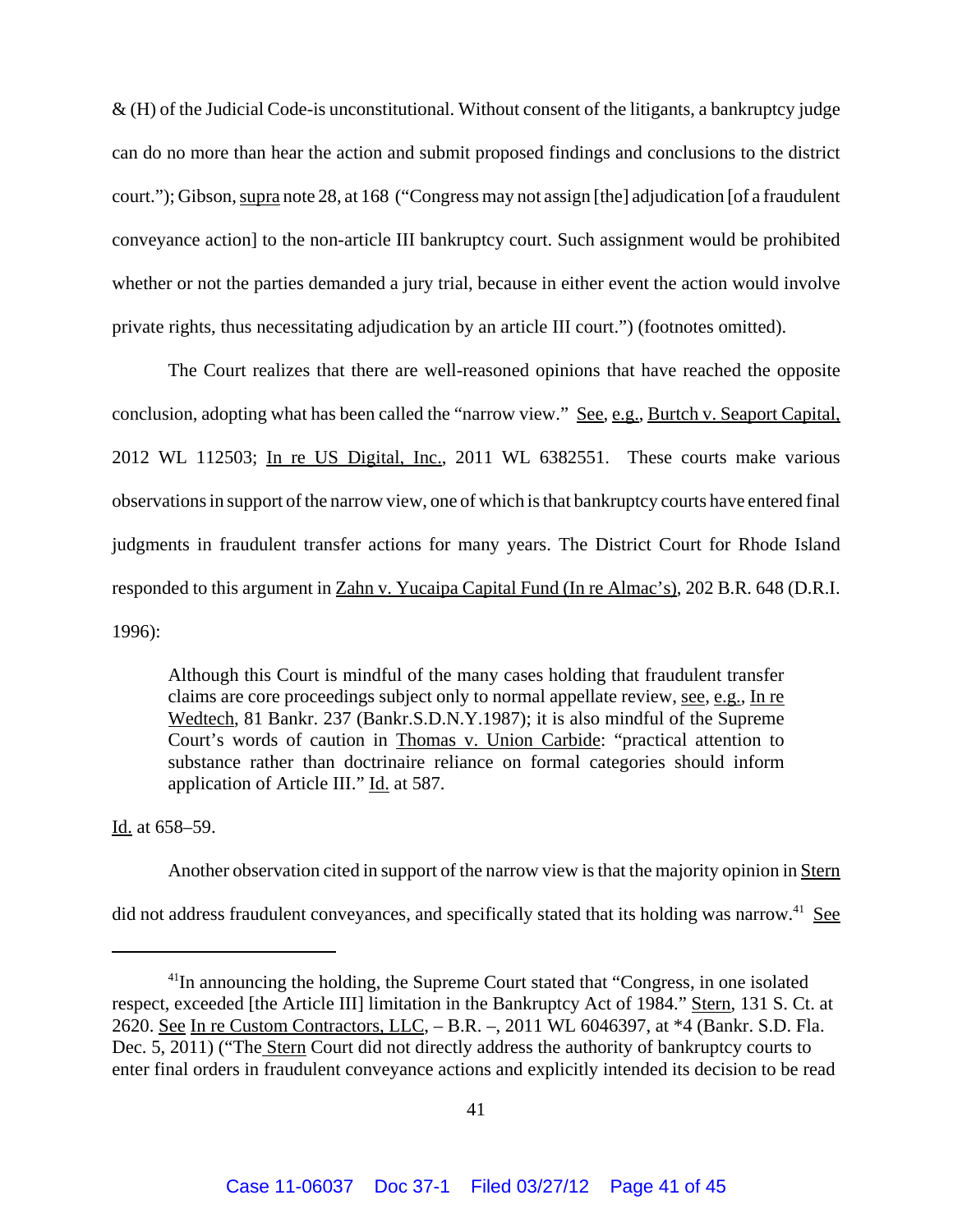In re Heller Ehrman LLP, 2011 WL 6179149, at \*2 ("While fraudulent conveyance actions are also designated as 'core' in the bankruptcy statute, they were not at issue in Stern. Thus, the question is whether the holding of Stern applies to other 'core' matters in the statute. Upon examination, the Court determines the reasoning of Stern does apply to the fraudulent conveyance claims in this case, and that the bankruptcy court cannot enter a final judgment on these claims."); Id. at \*3 ("Whether Stern should be read to hold that bankruptcy judges do not have constitutional authority to enter final judgments in fraudulent conveyance actions turns on whether the court applies only the strict dictate of the holding, or rather looks to the thrust of the reasoning the Court used in coming to that holding."). Although fraudulent conveyances were not addressed by Stern, that does not mean that the Stern analysis should not be applied to other provisions of 28 U.S.C. § 157(b)(2). See In re Davis, 2011 WL 5429095, at \*13 ("Other bankruptcy judges believe that Stern is to be limited solely to the particular core proceeding at issue there: a counterclaim by the estate against a person filing a claim against the estate. For the reasons cited in this report, I do not agree with the conclusion of these bankruptcy judges.") (citations omitted); Erwin Chemerinsky, Formalism without a Foundation: Stern v Marshall, 1 (Jan. 4, 2012) (forthcoming in SUP. CT. REV.) ("The Supreme Court's recent decision in Stern v Marshall, has a narrow holding, but potentially enormous implications for bankruptcy courts and litigation in the federal courts."); Id. at 40 ("The majority opinion in Stern v Marshall does give a clear indication as to its scope and it is far broader than Chief Justice Roberts' conclusion acknowledged."); see also Paloian, 2011 WL 3911082, at \*2 ("Stern's breadth is made apparent by the Court's reliance in that case on [Granfinanciera].").

Another observation of courts that take the narrow view of Stern is that the broader view

narrowly.").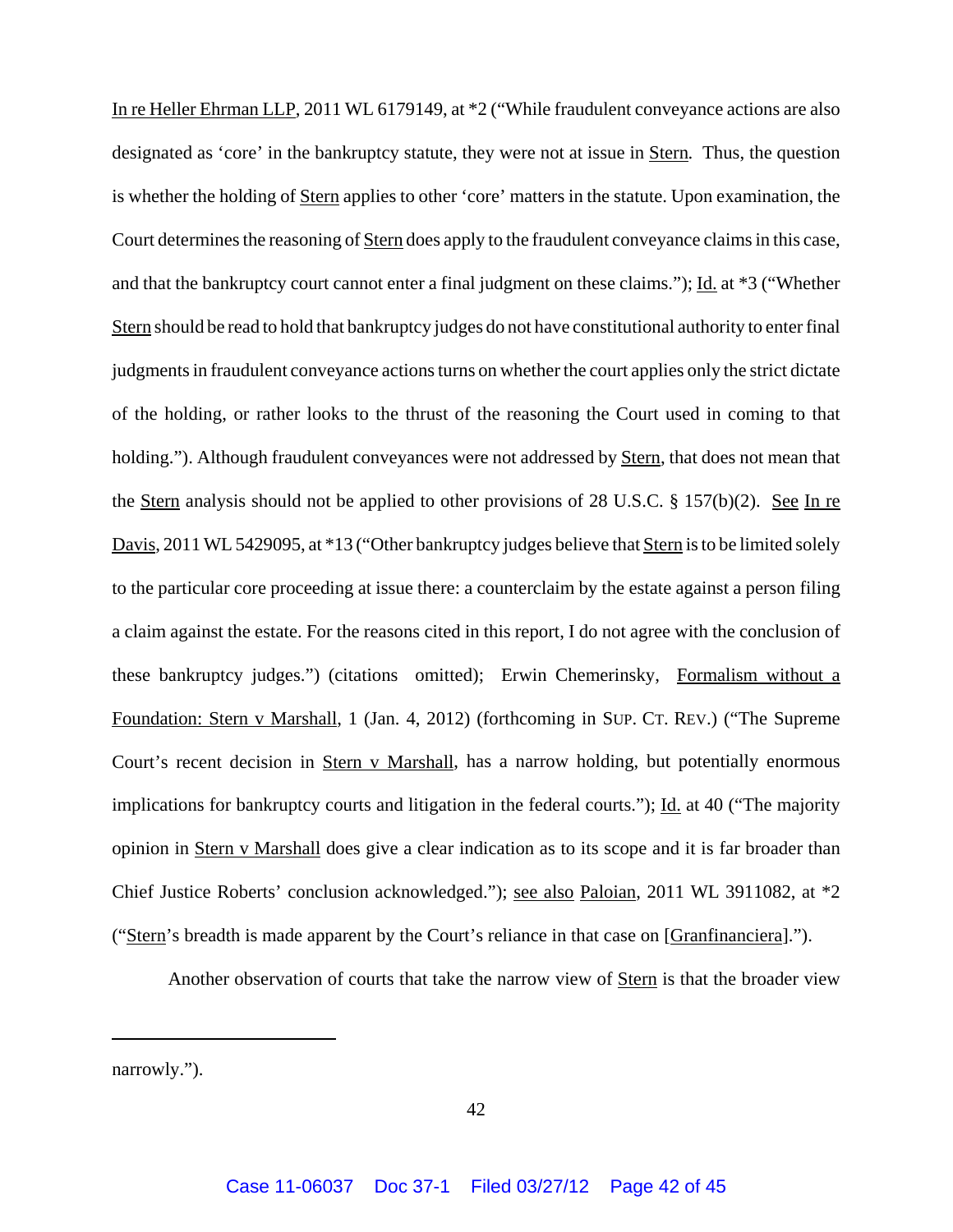restructures the division of labor between district courts and bankruptcy courts by requiring that district courts hear most adversary proceedings. The Supreme Court, however, did not believe the holding in Stern would have this effect.<sup>42</sup> Because a bankruptcy court clearly has jurisdiction over fraudulent conveyance causes of action, it may hear such matters as usual—the only difference is that the document produced by the bankruptcy court should be titled "Proposed Findings of Fact and Conclusions of Law" and not "Judgment." Stern might result in more work for litigants, who may elect to file written objections to the proposed findings and conclusions of the bankruptcy court.<sup>43</sup> See FED. R. BANKR. P. 9033(b). District courts, too, may face more work, insofar that they may need to conduct a de novo review of any findings or conclusions to which a party objects. See FED. R. BANKR. P. 9033(d). But Stern does not require that district courts try fraudulent conveyance actions. Even if it did, utility and convenience cannot save 28 U.S.C. § 157(b)(2)(H) if its application to a fraudulent conveyance action in which the defendant did not file a proof of claim is unconstitutional.<sup>44</sup>

44"It goes without saying that 'the fact that a given law or procedure is efficient, convenient, and useful in facilitating functions of government, standing alone, will not save it if it is contrary to the Constitution.' INS v. Chadha, 462 U.S. 919, 944, 103 S. Ct. 2764, 77 L.Ed.2d 317 (1983)." Stern, 131 S. Ct. at 2619; Granfinanciera, 492 U.S. at 63. "The recognition of the utility and convenience of administrative agencies for the investigation and finding of facts within their proper province, and the support of their authorized action, does not require the conclusion that there is no limitation of their use, and that the Congress could completely oust the courts of all determinations of fact by vesting the authority to make them

 $42$ "In addition, we are not convinced that the practical consequences of such limitations on the authority of bankruptcy courts to enter final judgments are as significant as Vickie and the dissent suggest." Stern, 131 S. Ct. at 2619.

 $^{43}$ Of course, litigants may avoid this extra work by consenting to the entry of a final order by the bankruptcy court. A majority of courts have concluded that "the bankruptcy court has the authority to render final judgments even in non-core proceedings with the consent of the parties." In re Freeway Foods, 2012 WL 112192, at \*12 (citing In re Pro-Pac, Inc., 456 B.R. 894, 902-903 (Bankr. E.D. Wis. 2011) (collecting cases)).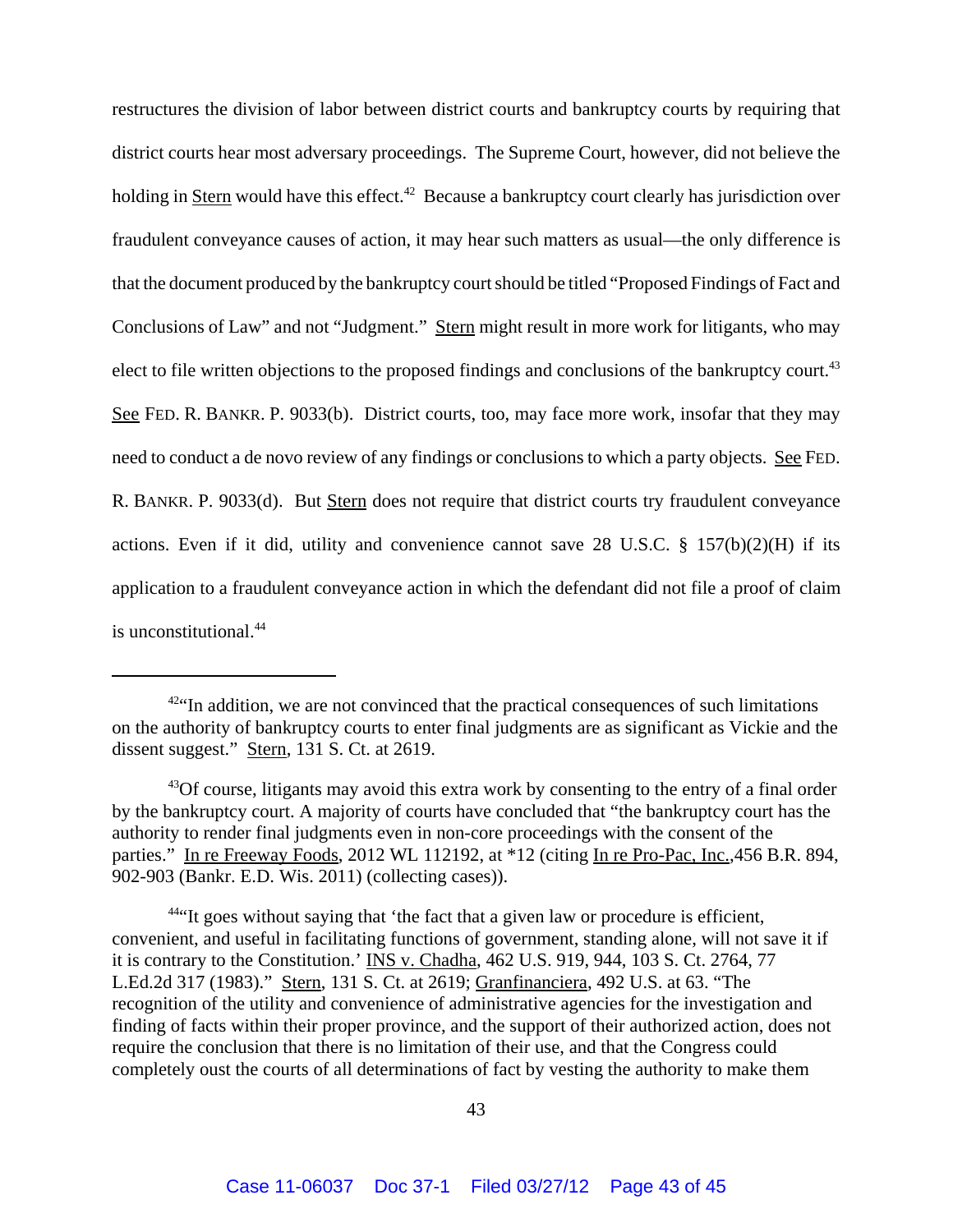Because the Court does not have constitutional authority to enter a final order regarding this claim, the Court will issue proposed findings of fact and conclusions of law.

### **2. Unjust Enrichment**

The Trustee alleges that the Debtor made cash transfers to DLI for no consideration. He also alleges that DLI unfairly exploited the Debtor for its own benefit. The Trustee seeks damages for unjust enrichment and a constructive trust on DLI's assets until such damages are paid. DLI argues that this claim is based on state law, so it does not stem from the Debtor's bankruptcy.

This claim is not a core proceeding pursuant to 28 U.S.C. § 157(b)(2). It is, however, "related to" the Debtor's bankruptcy pursuant to 28 U.S.C.  $\S 157(c)(1)$ . Because this claim is not a core proceeding, the Stern test does not apply. The Court has no constitutional authority to enter a final order with regard to this claim and will submit proposed findings of fact and conclusions of law.

### **IV. CONCLUSION**

The Court has the authority to enter final judgments with regard to certain causes of action in these adversary proceedings and must propose findings of fact and conclusions of law with regard to others. The Court can enter final judgments in all of the fraudulent conveyance and preference causes of action asserted by Trustee against Tony, Betty, and Chris. The Court can also enter final judgments in all causes of action to recover estate property from Tony and Betty. The Court can enter final judgments in all causes of action to subordinate or disallow the claims of Tony and Betty. The Court will submit proposed findings of fact and conclusions of law in all other causes of action asserted against Tony and Betty. Finally, the Court will submit proposed findings of fact and

with finality in its own instrumentalities or in the executive department." Crowell v. Benson, 285 U.S. 22, 56-57 (1932).